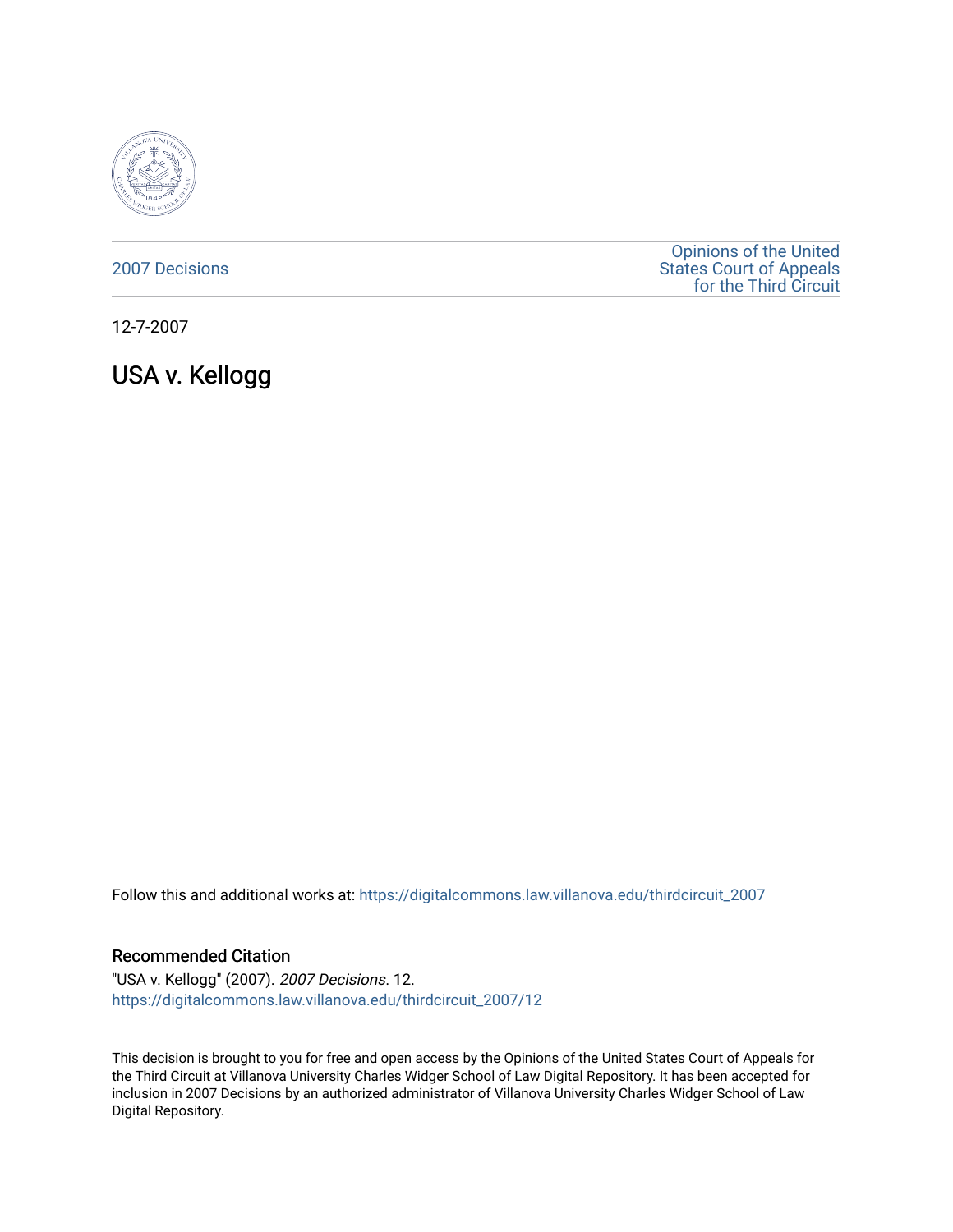# PRECEDENTIAL IN THE UNITED STATES COURT OF APPEALS FOR THE THIRD CIRCUIT

No: 05-1893 \_\_\_\_\_\_\_\_\_\_\_\_\_\_\_

\_\_\_\_\_\_\_\_\_\_\_\_\_\_\_

## UNITED STATES OF AMERICA

v.

EDWARD V. KELLOGG,

\_\_\_\_\_\_\_\_\_\_\_\_\_\_\_

Appellant

On Appeal from the United States District Court for the Eastern District of Pennsylvania (D.C. No. 03-cr-00321) District Judge: Honorable James Knoll Gardner

Argued September 25, 2007

\_\_\_\_\_\_\_\_\_\_\_\_\_\_\_

Before: AMBRO, JORDAN and ROTH, *Circuit Judges*

(Filed: December 7, 2007) \_\_\_\_\_\_\_\_\_\_\_\_\_\_\_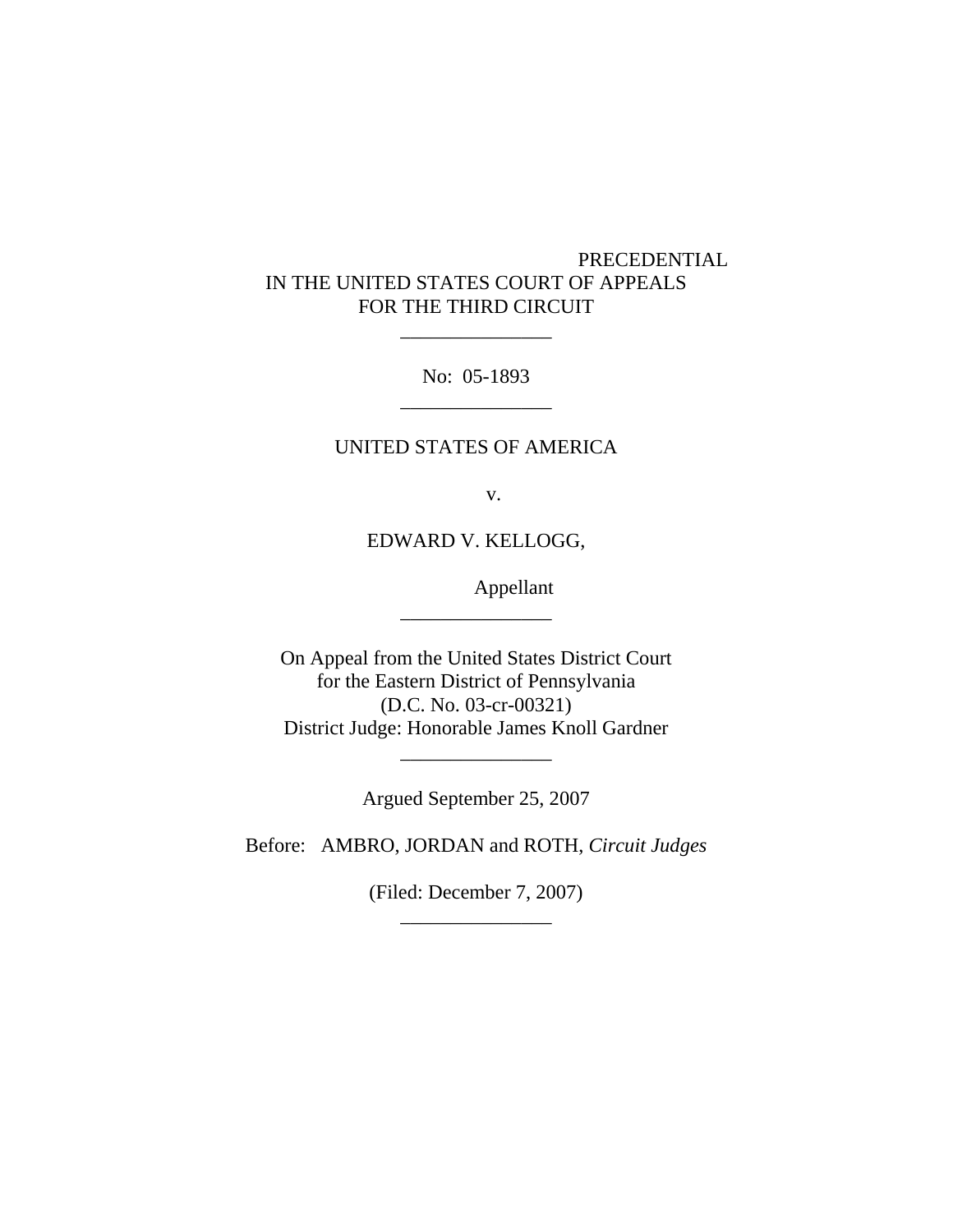Seth Weber [ARGUED] United States Attorney's Office 504 West Hamilton Street - Suite 3701 Allentown, PA 17901

Robert Epstein Brett G. Sweitzer [ARGUED] Defendant Assn. Of Philadelphia Federal Court Division 601 Walnut Street - Ste. 504 Philadelphia, PA 19106

## OPINION OF THE COURT \_\_\_\_\_\_\_\_\_\_\_\_\_\_\_

\_\_\_\_\_\_\_\_\_\_\_\_\_\_\_

JORDAN, *Circuit Judge.*

Edward V. Kellogg ("Kellogg") appeals from a judgment of conviction following a jury verdict finding him guilty on thirty-four counts of mail fraud pursuant to 18 U.S.C. §§ 1341 and 2. The primary issue before us is whether the District Court erred by allowing the government to crossexamine a character witness with a question based on the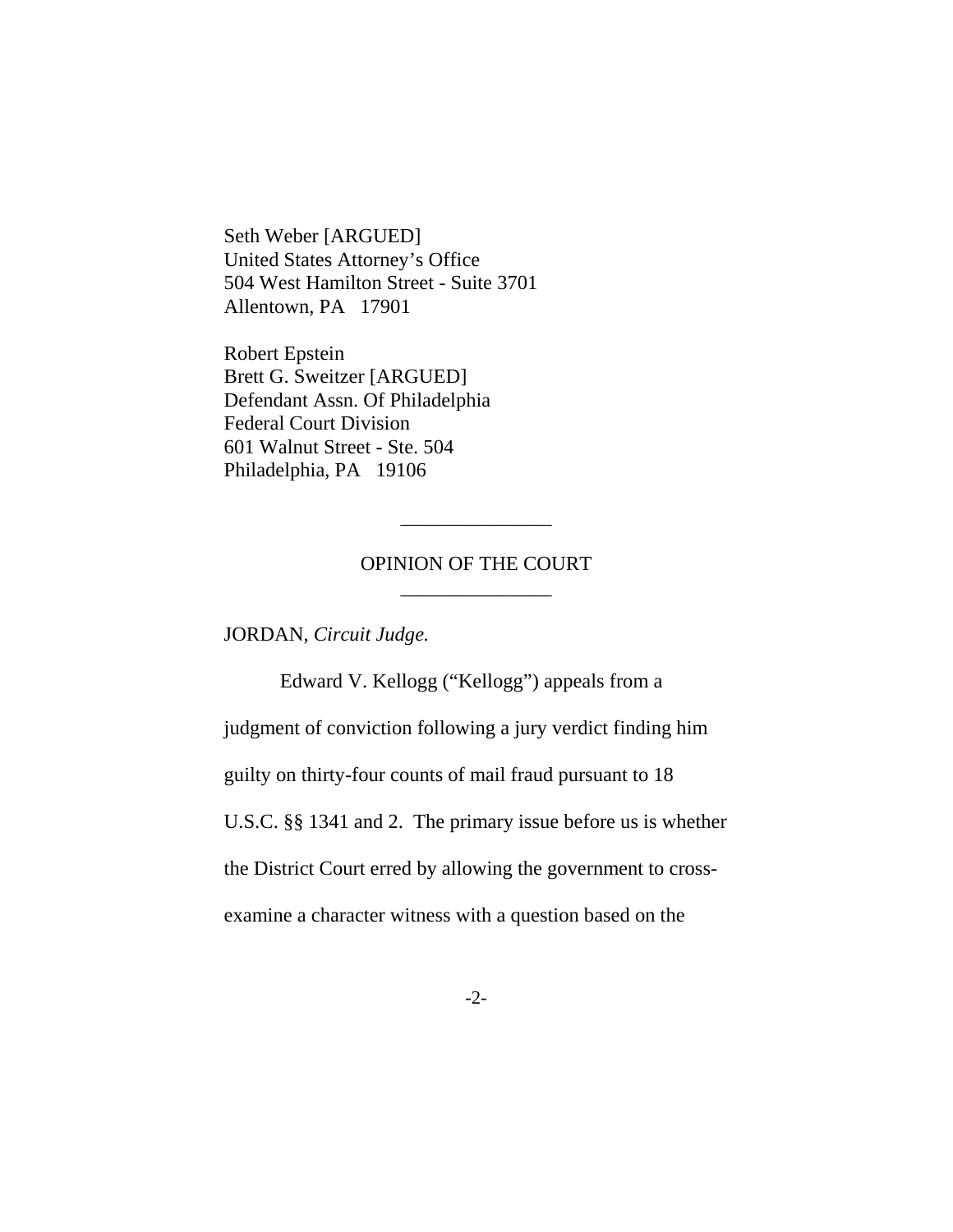assumption of Kellogg's guilt. Finding no error, we will affirm the judgment of the District Court.

### **BACKGROUND**<sup>1</sup>

Kellogg was the owner, President, and Quality Control Officer of Johnston Laboratories, Inc. ("Johnston Laboratories"), located in New Cumberland, Pennsylvania. Johnston Laboratories provided environmental testing services, specifically, analytical testing of environmental samples, including water and wastewater, in order to determine the presence and concentration of contaminants. Many of Johnston Laboratories' customers were required to comply with environmental laws and regulations administered

<sup>&</sup>lt;sup>1</sup>Because we are reviewing a guilty verdict, we have cast the facts in the light most favorable to the government. *See United States v. Pungitore*, 910 F.2d 1084, 1097 (3d Cir. 1990) ("We are bound, after a jury has delivered a guilty verdict, to interpret the evidence in a light most favorable to the government.").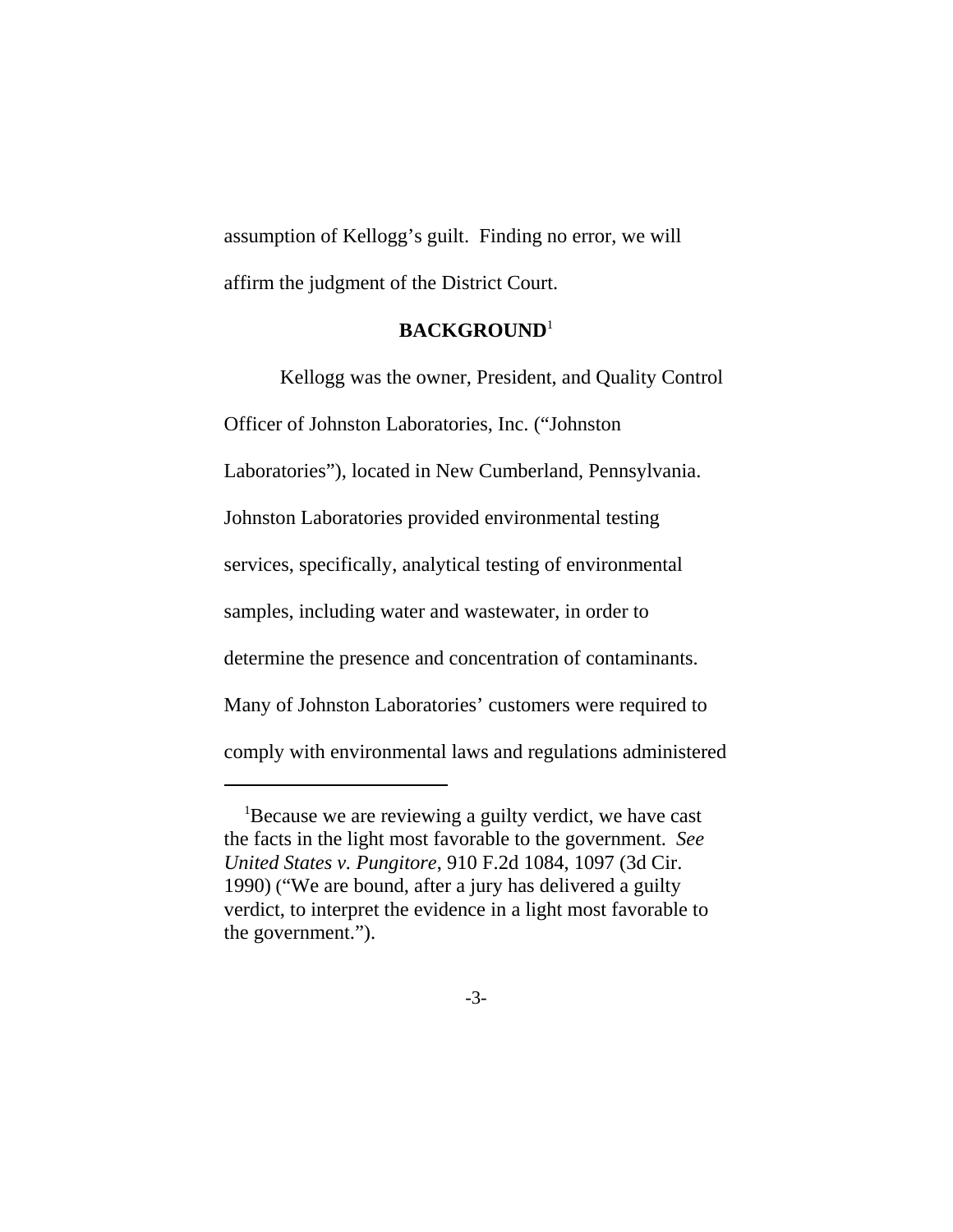by the United States Environmental Protection Agency ("EPA") and the Pennsylvania Department of Environmental Protection ("PA DEP"). Among the tests that customers ordered from Johnston Laboratories were those for Volatile Organic Chemicals ("VOC"), contaminants whose presence in water is regulated by the EPA and PA DEP. In particular, Johnston Laboratories' customers required testing under an EPA protocol called Method 601/602, which tests for approximately fifty-six contaminants, as opposed to EPA Method 624, which tests for approximately thirty contaminants.

From May 1998 to March 1999, Johnston Laboratories did not possess the appropriately operating equipment to perform VOC testing under EPA Method 601/602. During that time period, Johnston Laboratories subcontracted its VOC testing and analysis to another environmental testing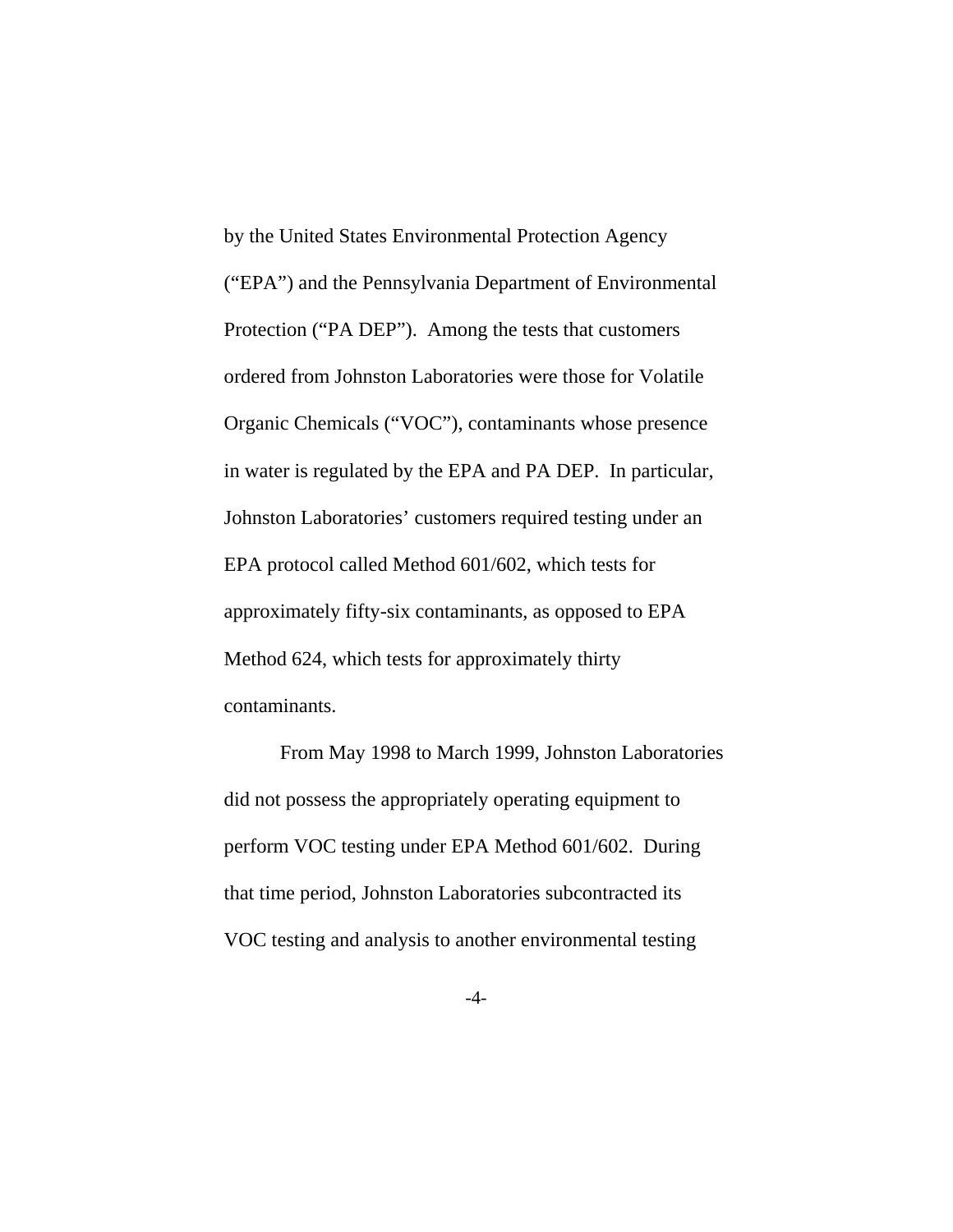laboratory, Hydro-Analysis Associates, Inc. ("Hydro-Analysis"). However, Kellogg knew that Hydro-Analysis also could not and did not perform VOC testing under EPA Method 601/602, as required by Johnston Laboratories' customers, but instead used EPA Method 624. Nonetheless, Kellogg authorized Hydro-Analysis to test the water samples of Johnston Laboratories' customers using the less sensitive method.

 Kellogg caused Johnston Laboratories to mail to its customers reports falsely stating that EPA Method 601/602 had been used to test the samples, even though only EPA Method 624 had been used. Kellogg, also through Johnston Laboratories, fraudulently billed customers for the results of environmental VOC testing that was not performed according to the methods ordered by those customers.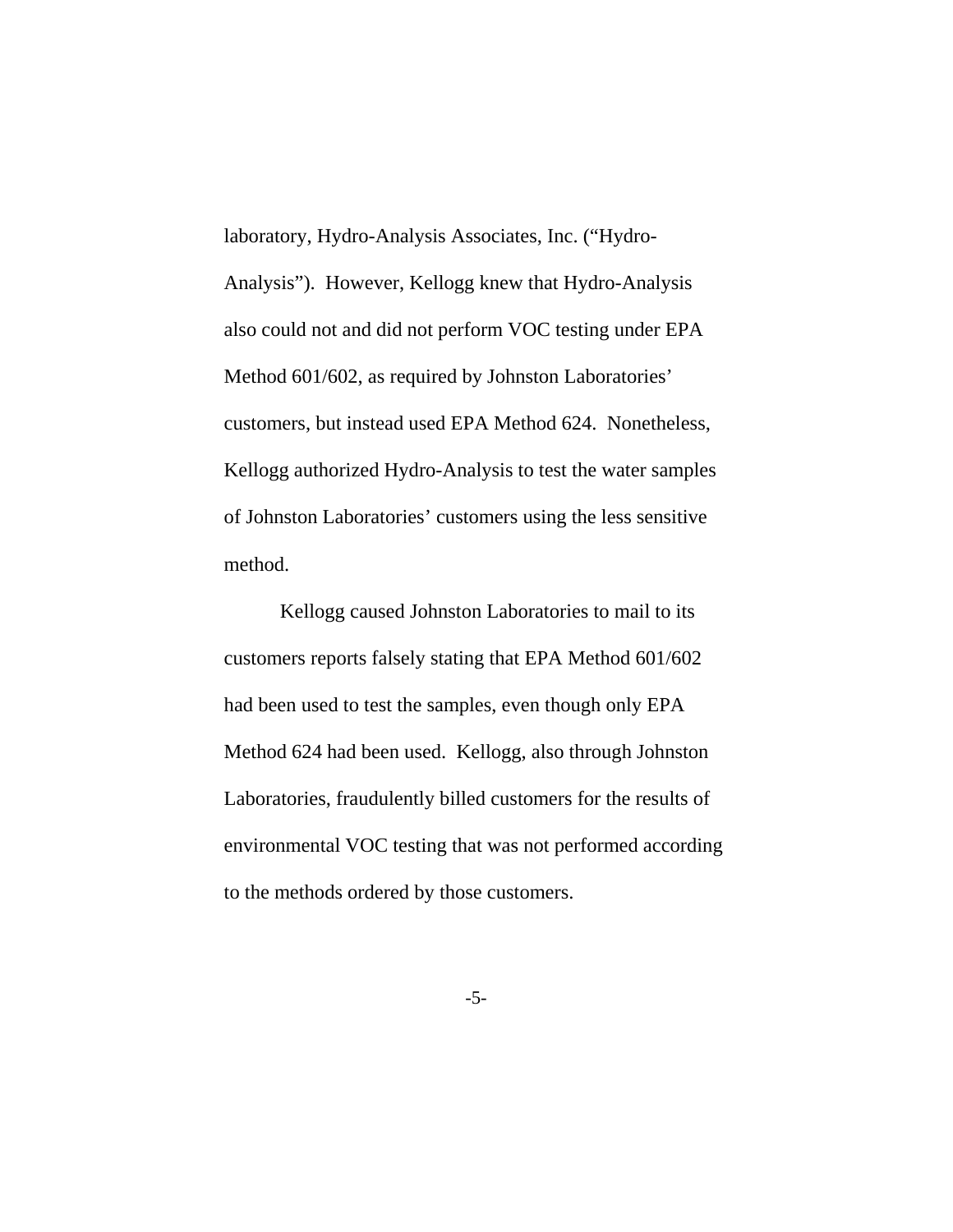In all, Kellogg was charged with causing thirty-four separate, false and fraudulent VOC environmental test reports and billing statements for those reports to be delivered by mail to Johnston Laboratories' customers from May 1998 to March 1999, in violation of 18 U.S.C. §§ 1341 and 2. Following a three week jury trial, Kellogg was found guilty on all counts. He appeals the judgment of the District Court, entered March 16, 2005. The District Court had jurisdiction pursuant to 13 U.S.C. § 3231. We have appellate jurisdiction pursuant to 28 U.S.C. § 1291.

#### **DISCUSSION**

### **I.** *Cross-examination of Opinion Character Witnesses*

Kellogg claims his right to due process was violated when the District Court allowed the government to crossexamine certain of his character witnesses using a hypothetical that assumed he was guilty of the crimes charged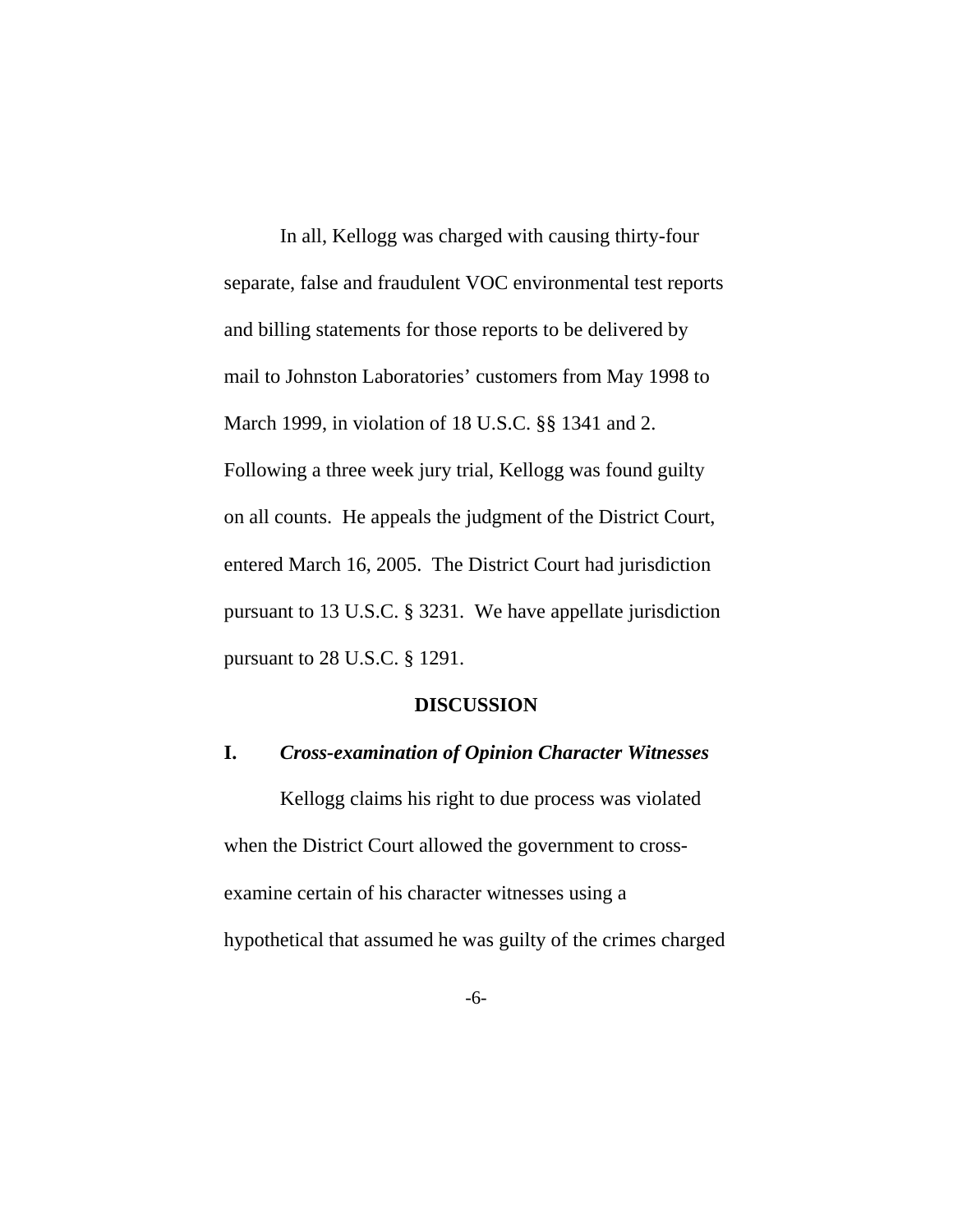in this case. We review a District Court's ruling on the scope of cross-examination for abuse of discretion. *United States v. Serafini*, 233 F.3d 758, 768 n.14 (3d Cir. 2000); *United States v. Furst*, 886 F.2d 558, 577 (3d Cir. 1989). As to the District Court's legal interpretation of the Federal Rules of Evidence and its ruling on Kellogg's due process claim, our review is plenary. *See United States v. Bobb*, 471 F.3d 491, 497 (3d Cir. 2006); *United States v. Mack*, 229 F.3d 226, 231 (3d Cir. 2000) (citation omitted).

Kellogg raises identical issues with respect to two of his character witnesses – Saleh Malik and Fred Pennington, Jr. The circumstances of the cross-examination of each is reviewed in turn.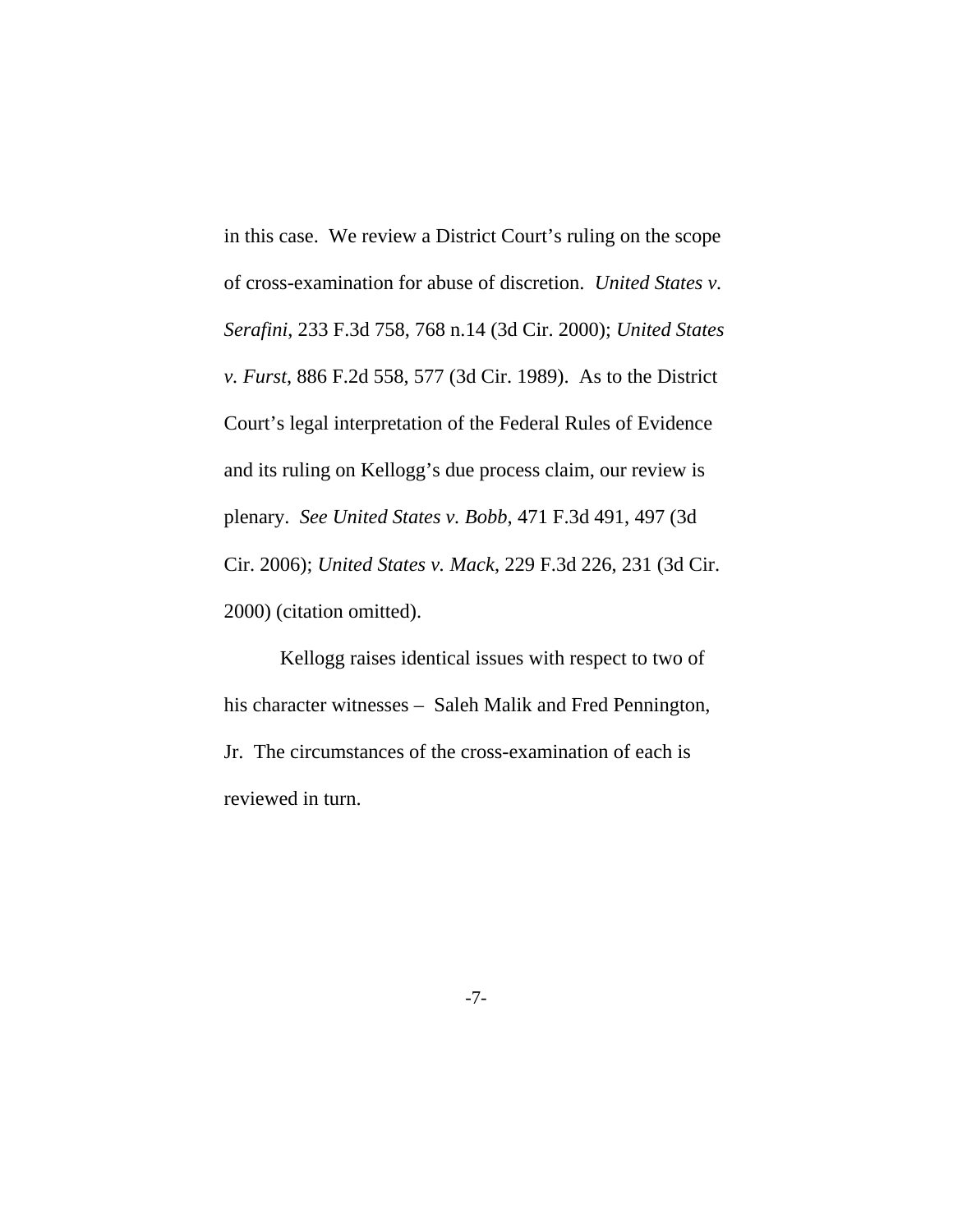## **A.** *Saleh Malik*

Defense witness Saleh Malik gave testimony

supporting Kellogg's character as a law-abiding citizen.

During the government's cross-examination of Malik,

Kellogg objected to the following question<sup>2</sup>:

 <sup>2</sup> During trial, defense counsel merely stated "objection" on the record. (Appx. 1998-9.) Once overruled, the trial proceeded without any additional discussion of the question posed to Malik. Notably, the record does not reflect that Kellogg's counsel advanced the argument about guiltassuming hypotheticals that is now presented on appeal. Normally, this would constitute a waiver of the argument. *See* Fed. R. Evid. 103(a) (restricting appellate review of evidentiary errors to those in which the complaining party has "stat[ed] the specific ground of objection, if the specific ground was not apparent from the context ...."). Although the degree of specificity required by Rule 103(a) is not perfectly clear, it has been established that general objections will not suffice. *United States v. Sandini*, 803 F.2d 123, 126 (3d Cir. 1986) (citing *United States v. Blackshear,* 568 F.2d 1120, 1121 (5th Cir. 1978)). However, the government has not advanced a waiver argument, and both parties have addressed the issue on its merits in their briefing and at oral argument. Since we are addressing the guilt-assuming hypothetical argument with respect to the cross-examination of Pennington, we choose to address it as to the cross-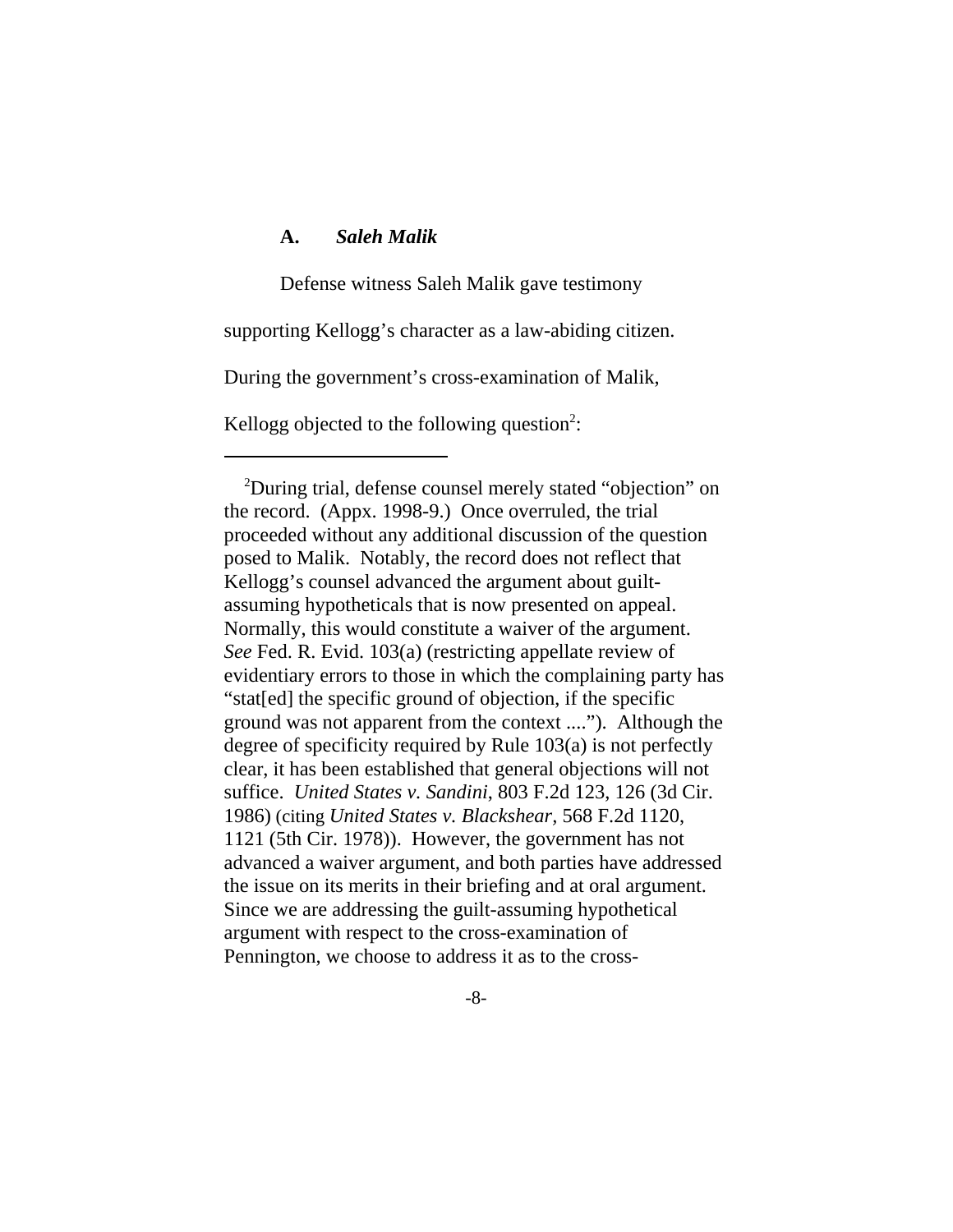Q. Do you have any knowledge about the way Mr. Kellogg ran his environmental laboratory back in  $1998$ ?...<sup>3</sup>

The District Court overruled the objection and said that "[t]he government may test the opinions concerning character, and the testimony concerning reputation, [by] testing the witness's knowledge of the defendant and his business...."

(Appx. 1999.)

On appeal, Kellogg argues that the challenged question was improper. More specifically, Kellogg's position is that the cross-examination was impermissible because it assumed the criminal conduct at issue in this case had in fact occurred and that the question thereby violated his right to due process

examination of Malik as well.

<sup>&</sup>lt;sup>3</sup> The question elicited this brief response: "I know generally, like, you know, he ran the laboratory, but I wasn't aware how he ran the laboratory." (Appx. 1999.)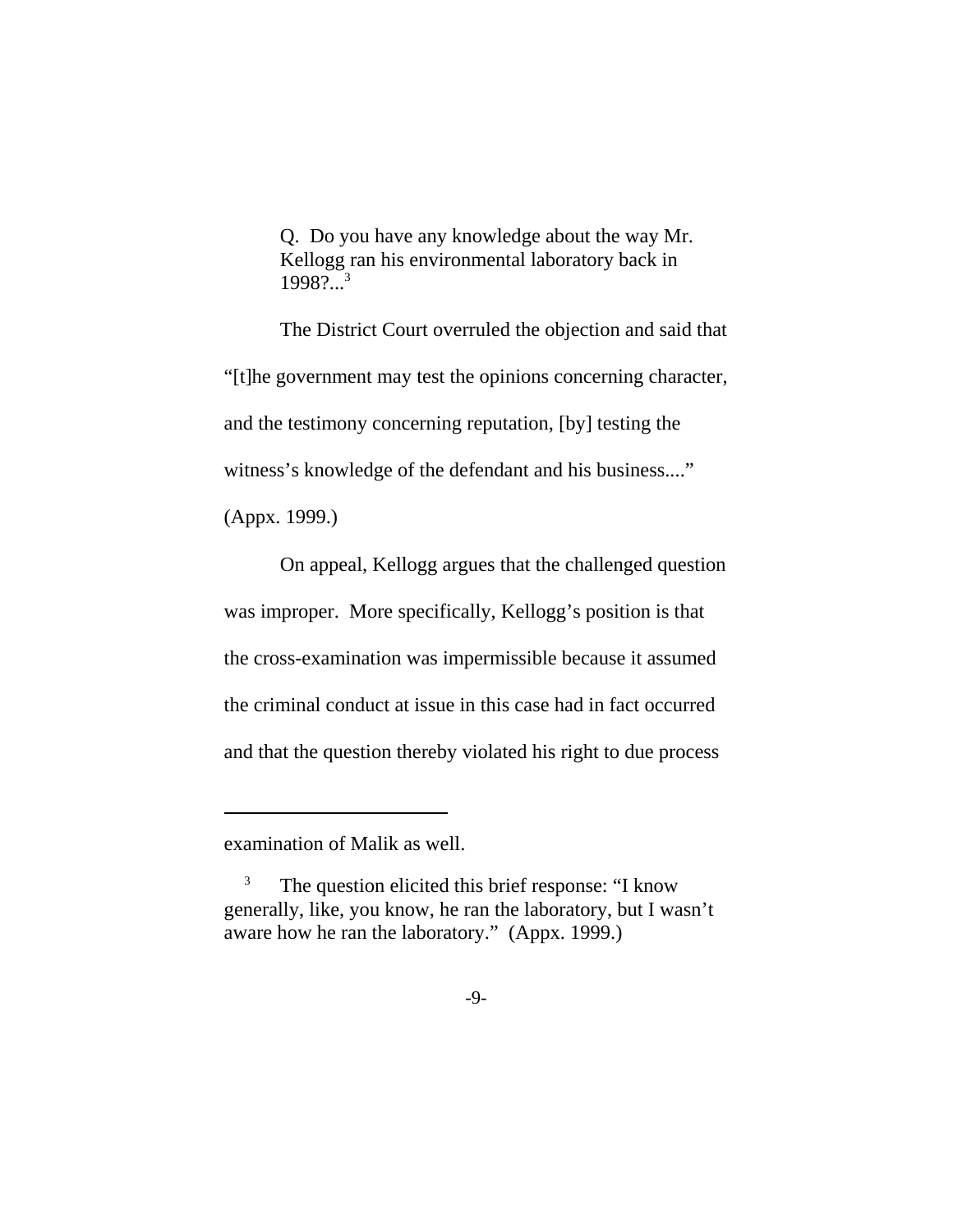by undermining the presumption of innocence. The government responds that the question was unobjectionable because the prosecution was entitled to test the extent of Malik's knowledge of Kellogg's business practices.

Control of cross-examination is largely within the trial court's discretion. *See Michelson v. United States*, 335 U.S. 469, 480 (1948) (...[R]arely, and only on a clear showing of prejudicial abuse of discretion [,] will Courts of Appeals disturb the ruling of trial courts on this subject."). Federal Rule of Evidence 405(a) expressly allows the government to cross-examine character witnesses regarding their knowledge of specific instances of the defendant's conduct. Fed. R. Evid. 405(a) ("In all cases in which evidence of character or a trait of character of a person is admissible, proof may be made by testimony as to reputation or by testimony in the form of an opinion. On cross-examination, inquiry is allowable into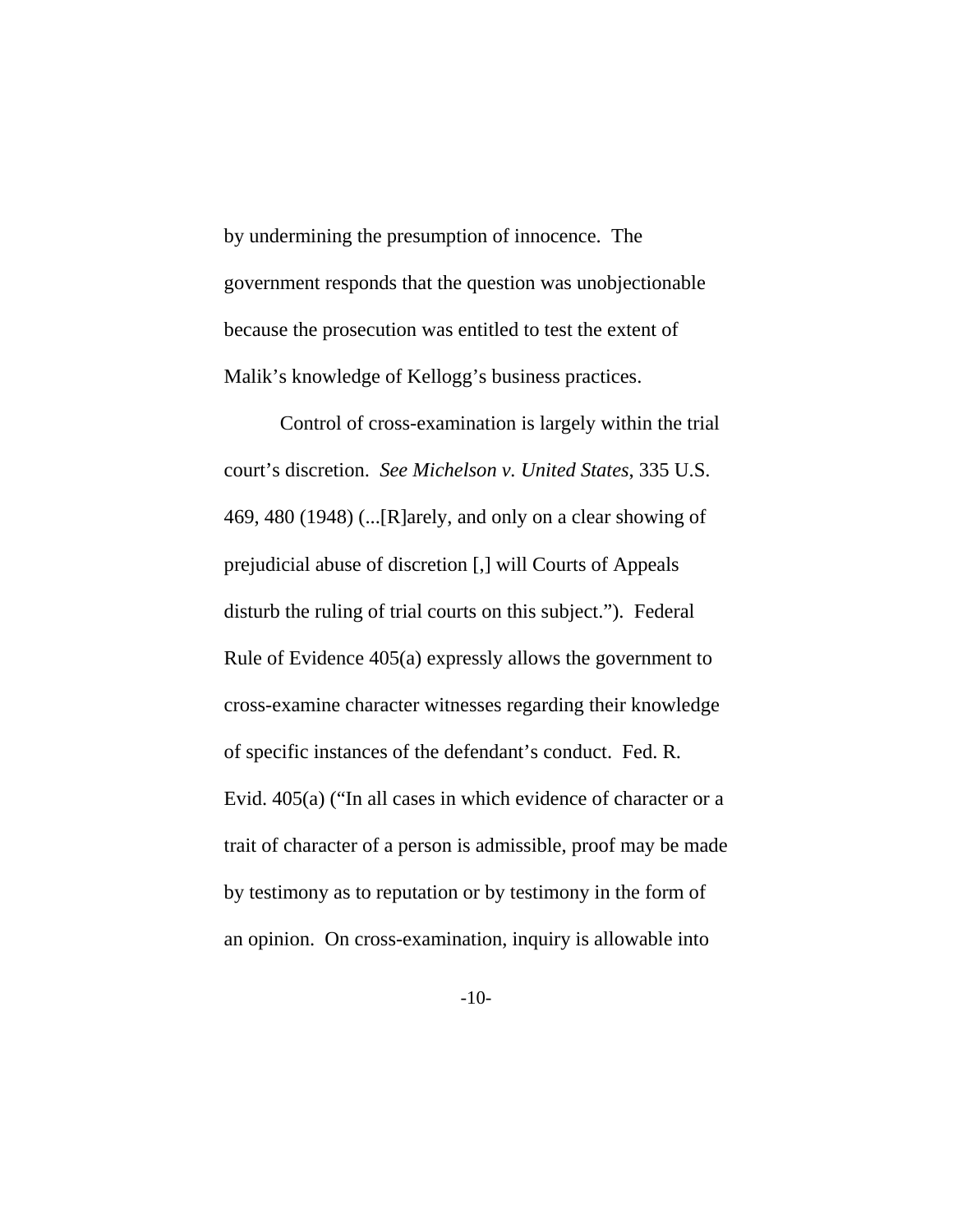relevant specific instances of conduct."). Such crossexamination may help the jury evaluate the reliability of the character testimony. *United States v. Shwayder*, 312 F.3d 1109, 1120 (9th Cir. 2002).

Here, the government simply asked Malik whether he knew how Kellogg ran his business, a question which plainly falls within the purview of Rule 405(a). We are unpersuaded by Kellogg's argument that the government's question to Malik was in essence a guilt-assuming hypothetical. The question does not assume Kellogg's guilt; it does not refer even obliquely to the conduct that formed the basis of the charged crimes. Rather, because Malik offered his personal opinion about Kellogg's character, the District Court properly allowed the prosecution to test the foundation for that opinion by asking a question that could elicit a response demonstrating how well Malik knew Kellogg in the relevant arena of day-to-day business. Therefore, the District Court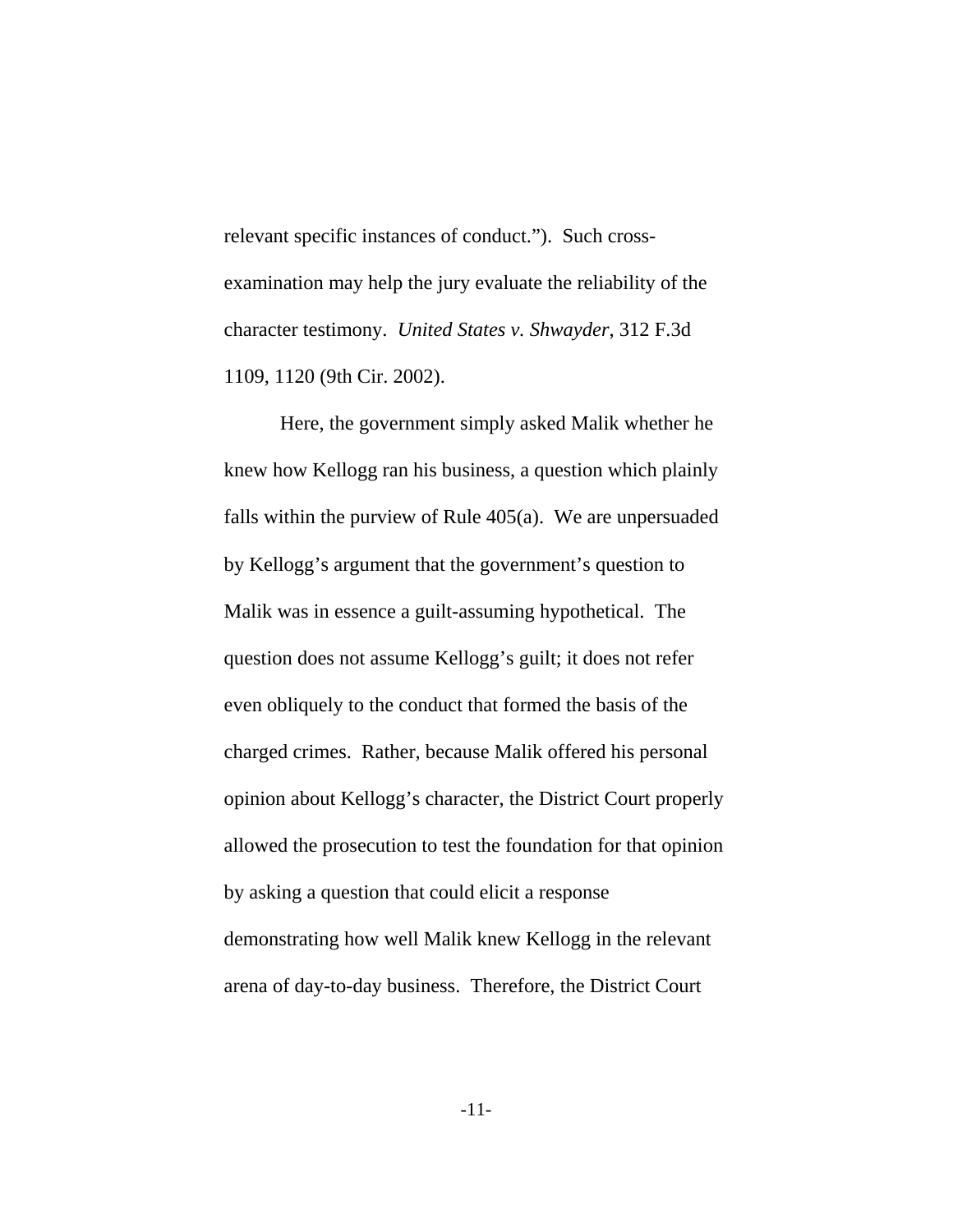did not err by allowing the challenged cross-examination question put to Malik.

#### **B.** *Fred Pennington, Jr.*

Kellogg also argues that the government's cross-

examination of Fred Pennington, Jr. contained an

impermissible guilt-assuming hypothetical. Like Malik,

Pennington testified to Kellogg's character as a law-abiding

citizen. Kellogg objected when the government, during cross-

examination, posed the following line of questions:

Q. Sir, would you agree with me that a person who knows that a laboratory used one particular analytical method, but then who reports out a complete-ly different analytical method on final reports of analysis to its customers, would your opinion be different about that person being [a] law abiding citizen?

A. Is this a hypothetical question, or is this specific to this case?

- Q. I'm asking you a hypothetical question.
- A. I think my opinion would be different.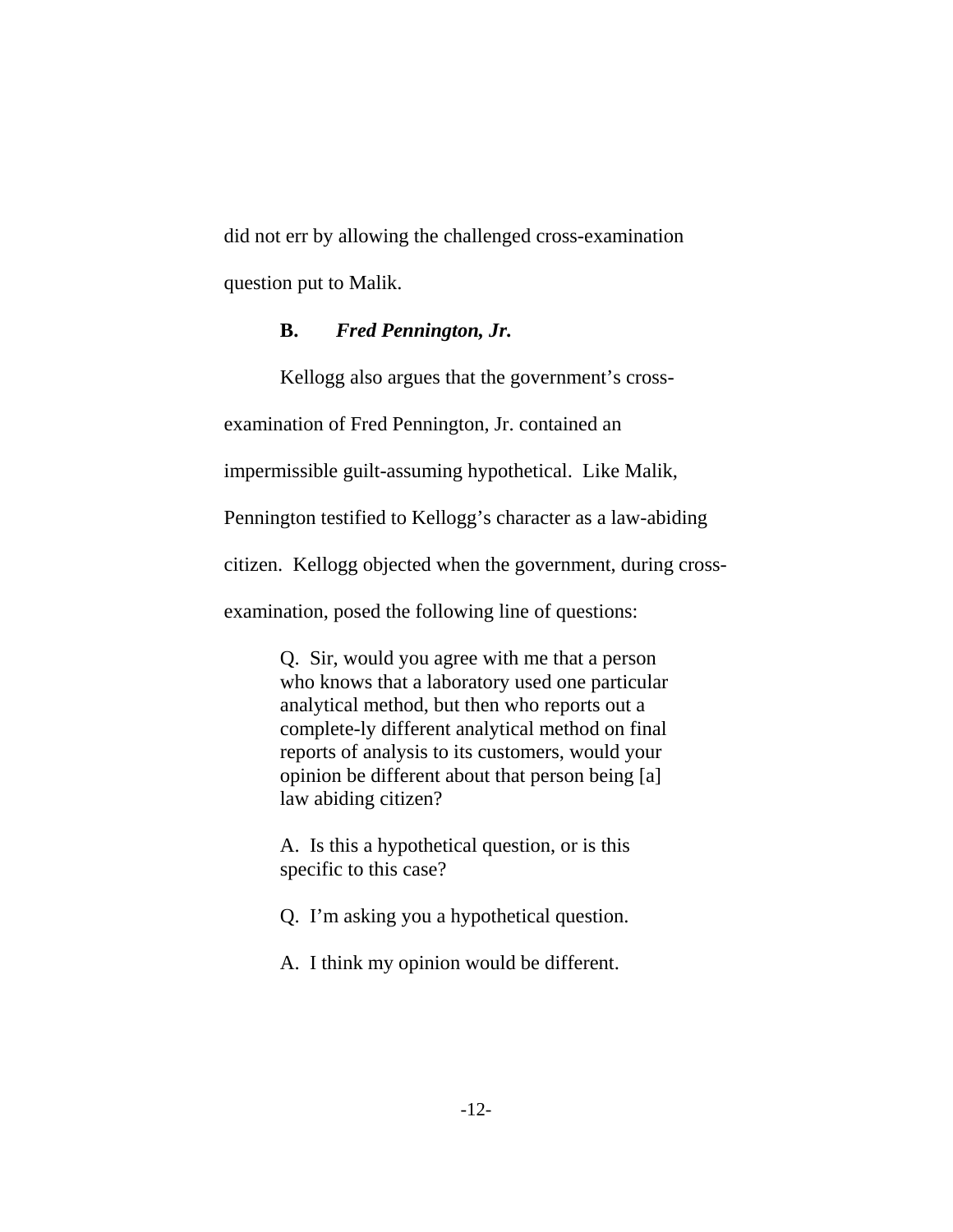(Appx. 2021.) The Court overruled Kellogg's objection and,

immediately after the quoted line of questioning, *sua sponte*

instructed the jury as follows:

This evidence – this question and answer that was just asked of this witness to test his opinion was offered for a limited purpose and I have to briefly explain to you the limitations of what it was presented for and what it was not presented for.

This witness on direct examination expressed opinion that the defendant had a character – the defendant's character was consistent with that of being a law abiding citizen. He also testified that he knows people who know the defendant, and that the defendant's reputation among others for being a law abiding citizen is excellent. So he gave both what we call opinion evidence and reputation evidence on the defendant's character for being a law abiding citizen. In his opinion, he's a law abiding citizen, and his reputation in the community for being a law abiding citizen is excellent according to the testimony.

Now, as [is] the case of any witness, you must decide whether you believe or you don't believe the testimony of the witness. We will give you more detailed instructions at the end of the trial about what you do with opinion evidence and what you do with reputation evidence, and how that might affect your final decision in your verdict in the case. For now it's only necessary and important for me to indicate to you that the cross-examination which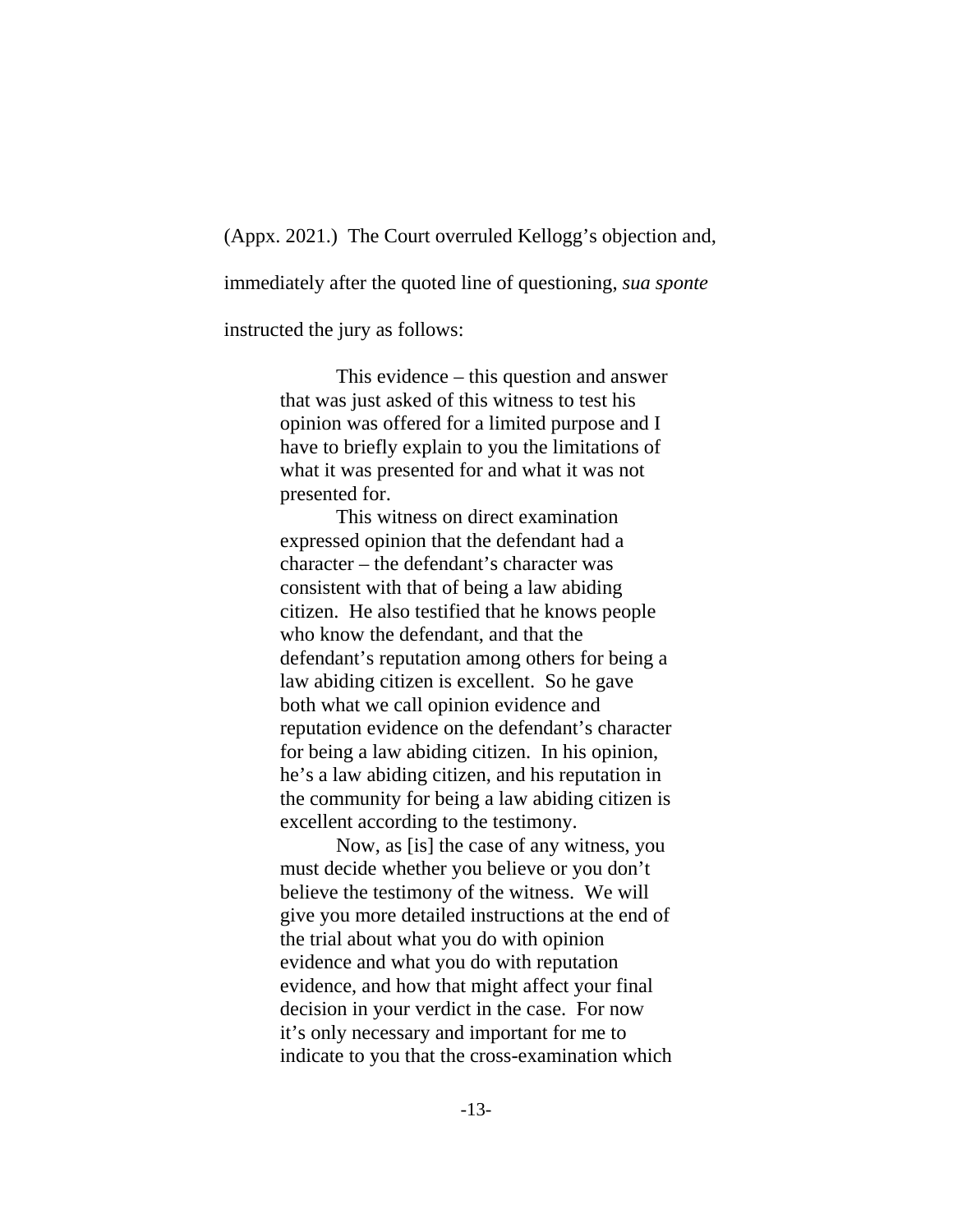was heard by you is cross-examination on the opinion evidence. It is not cross-examination on the reputation evidence. In other words, he expressed the opinion that the person, the defendant has a character – his character is consistent with being a law abiding citizen, and so he was permitted to be asked whether  $-$  if someone used a particular analytical method, but reported to a customer that he used a different analytical method, would that hypothetical circumstance change your opinion or result in your giving – have a different opinion, and his answer was yes.

So you may consider that in weighing the opinion testimony of this particular witness's opinion, but you may not consider that answer, and it's not being offered, on his other testimony that the defendant has a reputation, excellent reputation in the community for being law abiding, because that reputation is based on the views and opinions of others, not of this individual. Those others can't be crossexamined by this question, that's why we limit it.

(App. 2022-23.)

As detailed herein, the District Court subsequently stated its reasons for overruling Kellogg's objection on the record, outside of the presence of the jury, prior to giving this limiting instruction.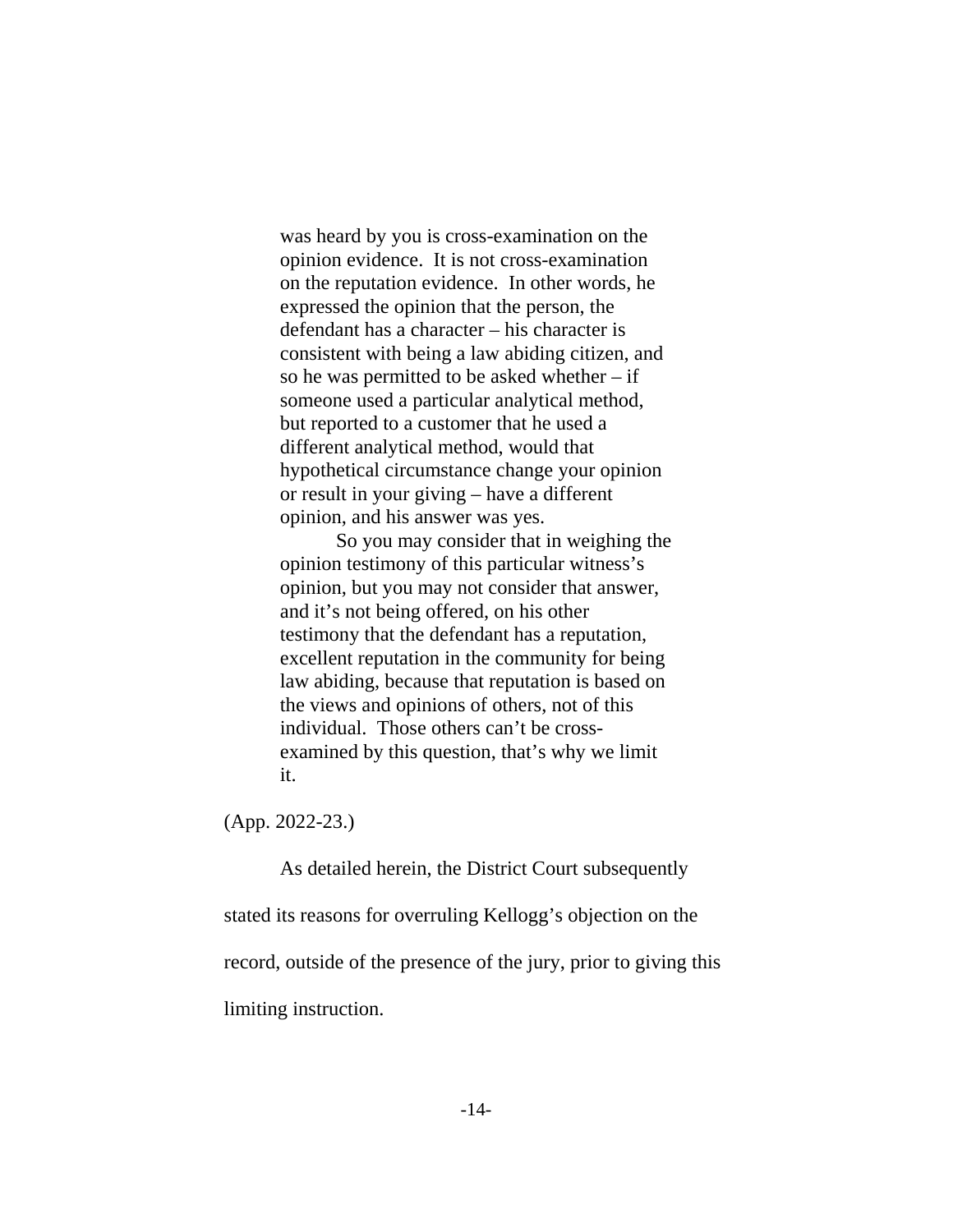# **1.** *Permissibility of a Guilt-Assuming Hypothetical*

Kellogg argues that the District Court violated his right to due process and erred under Federal Rule of Evidence 405(a) by permitting the government to pose a question that assumed Kellogg is guilty of the charged offense.

 The District Court relied primarily on *United States v. Curtis*, 644 F.2d 263 (3d Cir. 1981), in overruling Kellogg's objection to the question posed to Pennington. There we recognized that Rule 405(a) "provides that proof of character may be made by testimony as to reputation or by testimony in the form of an opinion" and emphasized the necessity "for keeping separate the two different types of character evidence" permitted under the Rule – those being reputation character evidence and opinion character evidence. *Id.* at 267, 268 (internal quotation marks omitted). In sum, reputation character evidence is "that of the [defendant's] reputation in the community for the character trait at issue," *id.* at 267, while opinion character evidence is elicited when a

-15-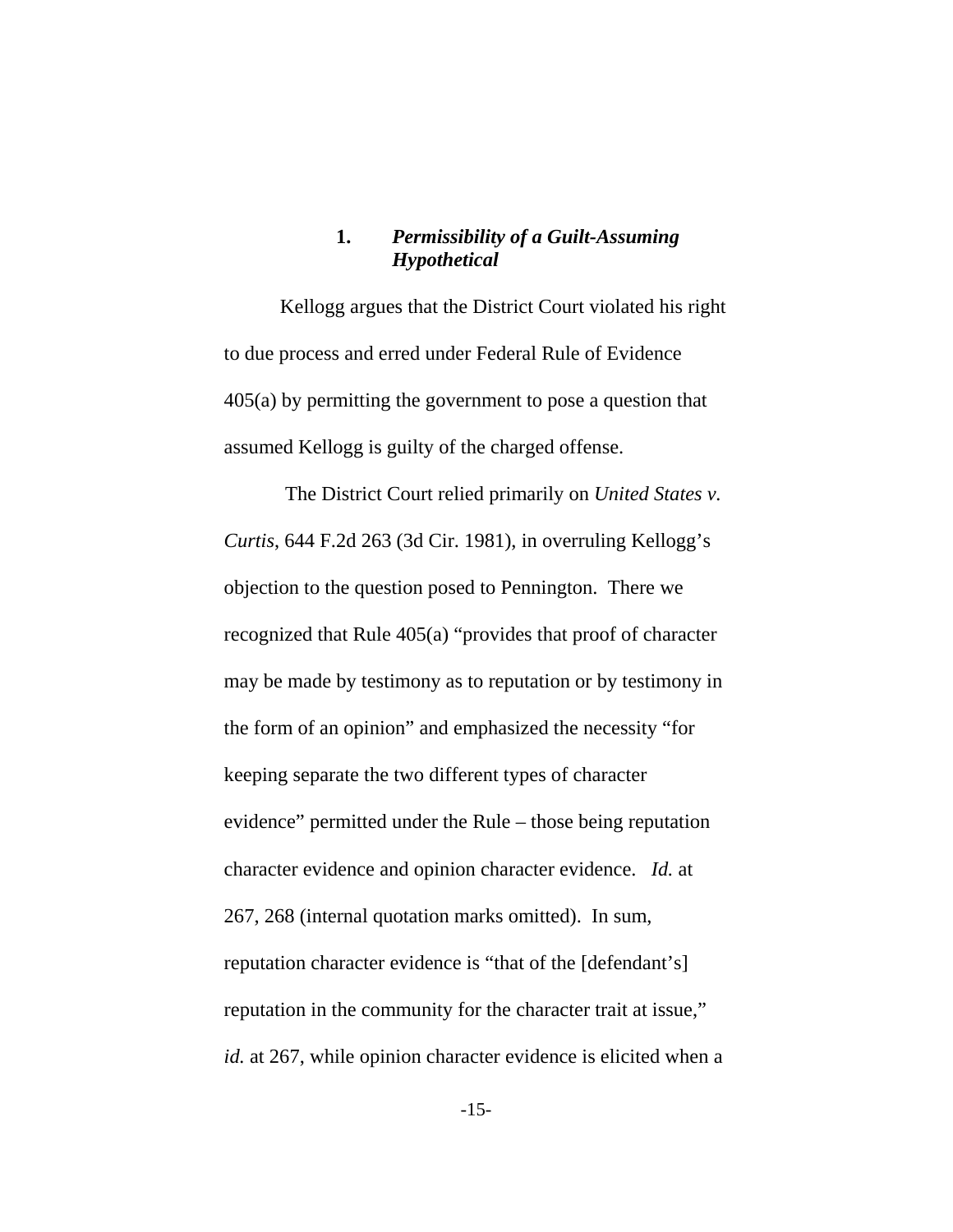defendant's character witness provides his or her own personal opinion of "any facet of the [defendant's] character," *id.* at 265. The District Court also considered *United States v. Mason*, 933 F.2d 406 (4th Cir. 1993), in which the United States Court of Appeals for the Fourth Circuit held that a guilt-assuming hypothetical is improper regardless of whether the government is cross-examining a reputation or an opinion character witness. However, the District Court declined to follow *Mason* because it found the Fourth Circuit's approach contrary to Federal Rule of Evidence 405(a) and our decision in *Curtis*.

As noted in the District Court's limiting instruction, there is a distinction between reputation character evidence and opinion character evidence. *See Curtis*, 644 F.2d at 269 ("...Rule 405(a) has not effected a merger between reputation and opinion evidence."). However, that distinction has not been significant to a majority of the Courts of Appeals that have addressed the propriety of guilt-assuming hypotheticals.

-16-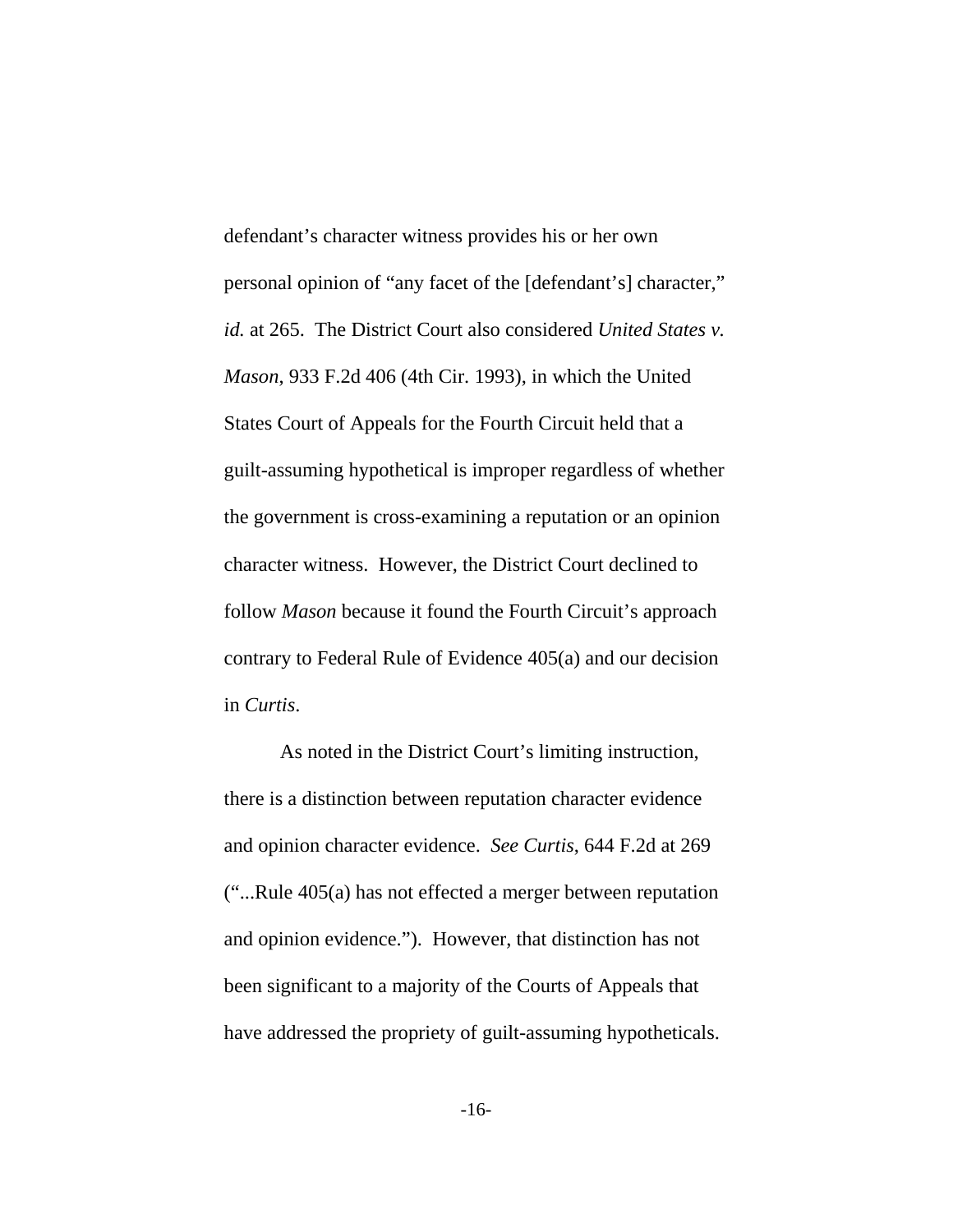Without necessarily distinguishing whether the issue involved cross-examining an opinion witness or a reputation witness, those courts have broadly held such questions are improper. *See United States v. Shwayder*, 312 F.3d 1109, 1121 (9th Cir. 2002) ("The prosecution's use of guilt-assuming hypothetical questions on cross-examination of Shwayder's character witnesses...constituted error."); *United States v. Guzman*, 167 F.3d 1350, 1352 (11th Cir. 1999) ("The government may not...pose hypothetical questions that assume the guilt of the accused in the very case at bar."); *United States v. Mason*, 993 F.2d 406, 408 (4th Cir. 1993) (guilt-assuming hypotheticals are "not proper and should not have been allowed"); *United States v. Oshatz*, 912 F.2d 534, 539 (2d Cir. 1990) ("...[A] hypothetical question based on the assumption of guilt should not be asked.") (internal quotation marks and citation omitted); *United States v. Williams,* 738 F.2d 172, 177 (7th Cir. 1984) ("We hold that permitting this line of crossexamination [guilt-assuming hypotheticals] over objection

-17-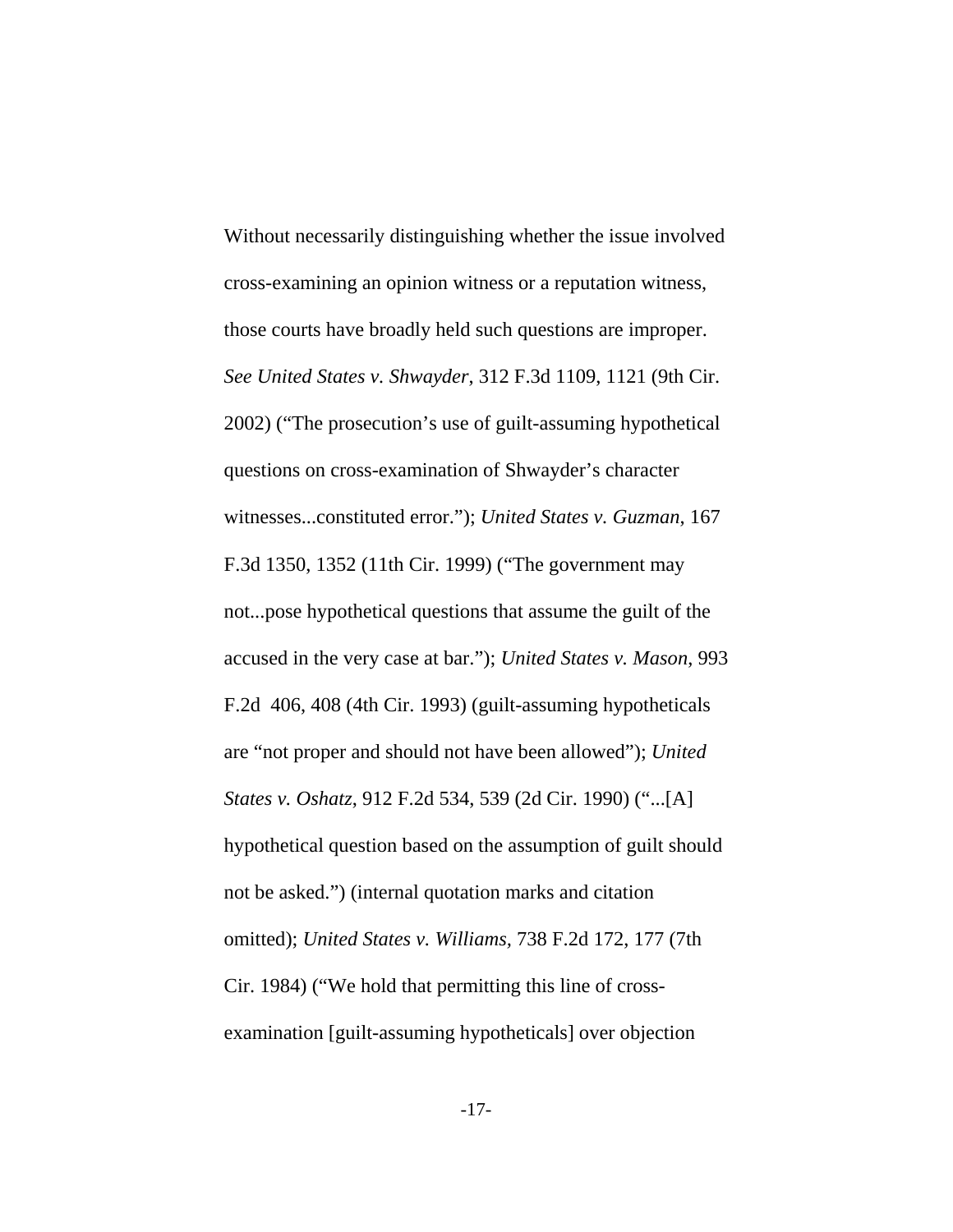was error, and we see no reason to treat reputation and opinion witnesses differently in this regard.") (citation omitted); *United States v. McGuire*, 744 F.2d 1197, 1204 (6th Cir. 1984) ("It would be error to allow the prosecution to ask the character witness to assume defendant's guilt of the offenses for which he is then on trial."); *but see United States v. White*, 887 F.2d 267, 275-6 (D.C. Cir. 1989) (using guiltassuming hypotheticals during cross-examination of character witnesses "who...give their own opinion of the defendant's character is not error"). Generally, the reason given for these holdings is that a guilt-assuming hypothetical impairs the presumption of innocence and thus violates the defendant's due process rights. *Guzman*, 167 F.3d at 1352; *Mason*, 993 F.2d at 409; *Oshatz*, 912 F.2d at 539; *Shwayder*, 312 F.3d at 1121; *Williams*, 738 F.2d at 177.

A few Courts have also noted that an alternative basis for holding guilt-assuming hypotheticals are improper is that they are unfairly prejudicial to the defendant, *Oshatz*, 912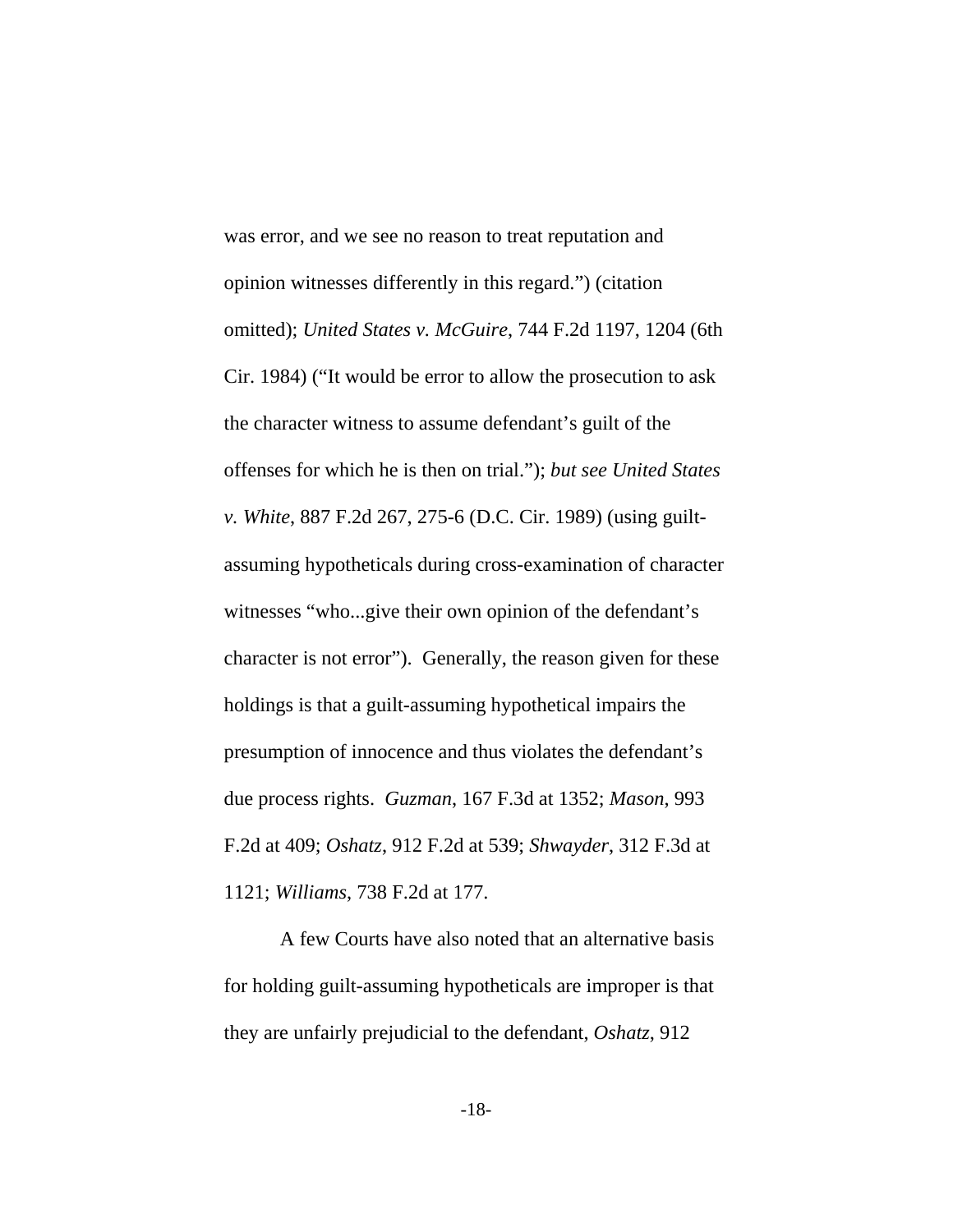F.2d at 539, *Williams*, 738 F.2d at 177, which would indeed seem to follow necessarily from a conclusion that there had been a due process violation. The Second Circuit has acknowledged that a guilt-assuming hypothetical may elicit evidence of some probative value, particularly when posed to an opinion character witness, since "[s]teadfast adherence to a favorable opinion by a witness asked to assume the defendant's guilt might provide some basis for concluding that the witness is simply supporting the defendant, rather than providing credible testimony about his character." *Oshatz*, 912 F.2d at 539. However, the Court concluded that any probative value was outweighed by the risk that "after a jury has repeatedly heard a prosecutor assure a trial judge that he has a good faith basis for asking permitted hypothetical questions, the jury might infer from the judge's permission to ask a guilt-based hypothetical question that the prosecutor has evidence of guilt beyond the evidence in the record." *Id.* The Seventh Circuit also commented on the potentially prejudicial

-19-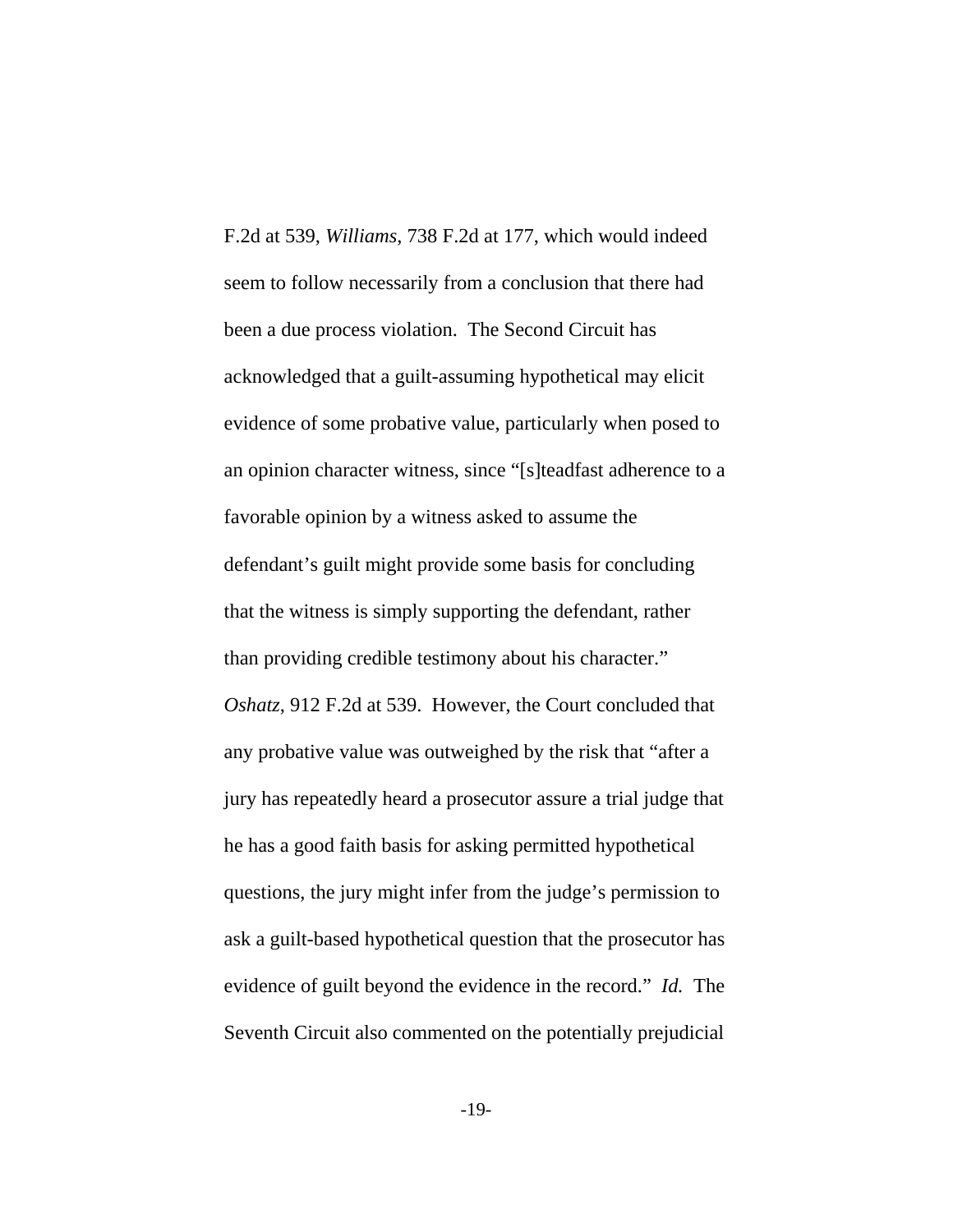impact of a guilt-assuming hypothetical, suggesting that such questions allow "the prosecution to foist its theory of the case repeatedly on the jury." *Williams*, 738 F.2d at 177.

Several other Courts of Appeals have had the opportunity to consider guilt-assuming hypotheticals, but only in the context of reputation testimony, where such questions are uniformly held to be impermissible. *See United States v. Barta*, 888 F.2d 1220, 1224-5 (8th Cir. 1989); *United States v. Polsinelli*, 649 F.2d 793, 796-7 (10th Cir. 1981); *United States v. Calendaria-Gonzalez*, 647 F.2d 291, 294 (5th Cir. 1977). These Courts too have reasoned that allowing the prosecution to ask a question that assumes the defendant's guilt would infringe upon the presumption of innocence. *Barta*, 888 F.2d at 1224; *Calendaria-Gonzalez*, 547 F.2d at 294. The Fifth Circuit has provided the further persuasive explanation that a guilt-assuming hypothetical cannot sensibly be asked of a reputation witness because reputation testimony is based on what the witness heard in the community about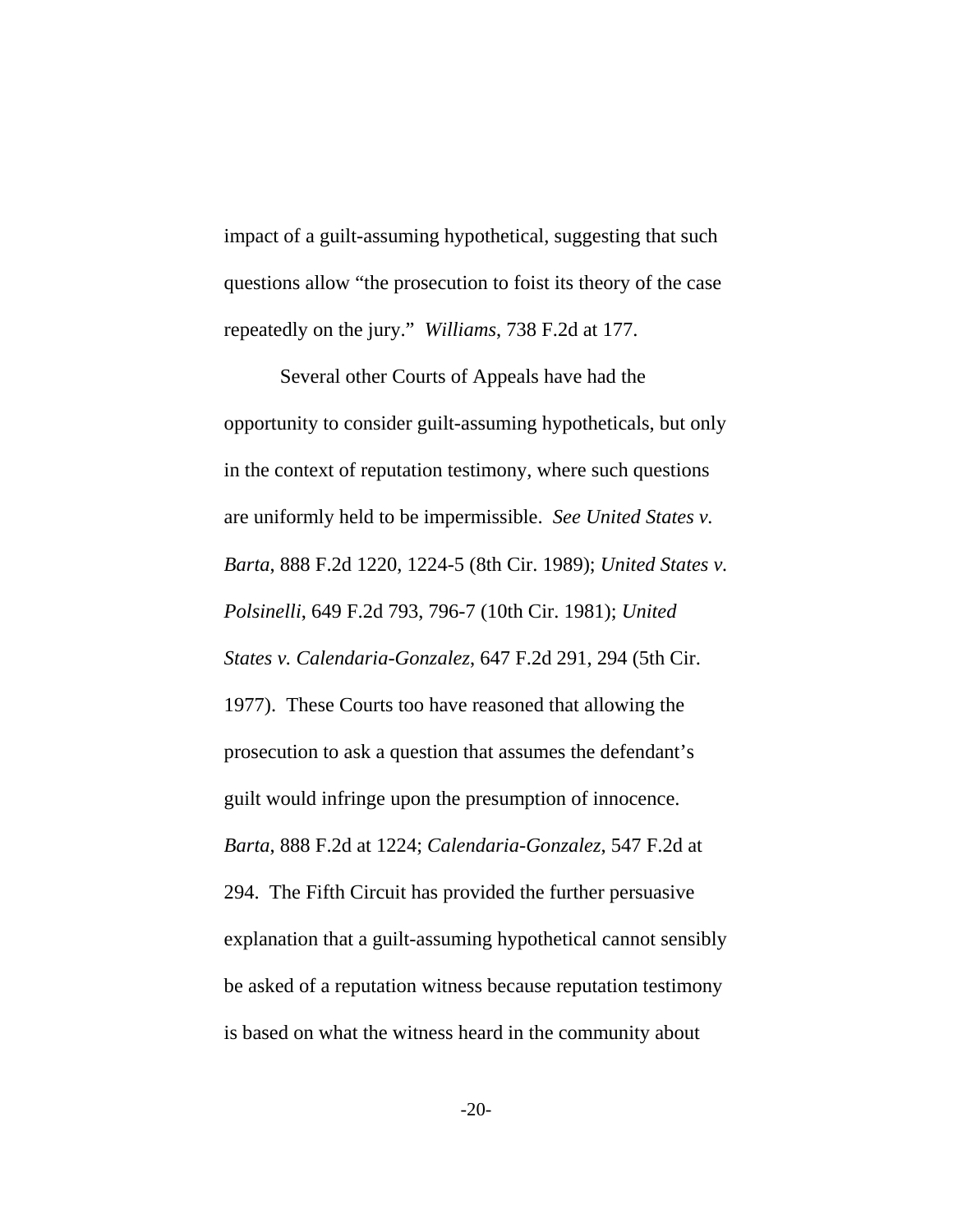the defendant, and "[o]bviously the character witness ... had heard nothing in the community about [the defendant's] post conviction reputation when he had been convicted of nothing whatsoever." *Calendaria-Gonzalez*, 546 F.2d at 294.

### **2.** *The District Court Did Not Err*

With these views of our sister Circuits in mind, we turn to the main issue presented by Kellogg's arguments on appeal: whether the government's question to Pennington was impermissible. The answer to that question turns on the meaningful distinction between reputation and opinion character witnesses.<sup>4</sup> We agree with the consensus of the

A jury evaluating the testimony of an opinion witness...must determine two things: how well the witness knows the defendant, and by what

 <sup>4</sup> Perhaps the clearest exposition of this distinction between reputation character witnesses and opinion character witnesses is set forth in the concurring opinion in the Second Circuit's *Oshatz* case. Then-District Judge Michael B. Mukasey, sitting by designation, asserted that a guiltassuming hypothetical should be permissible during the crossexamination of an opinion character witness. First, he explained why such a question has significant probative value: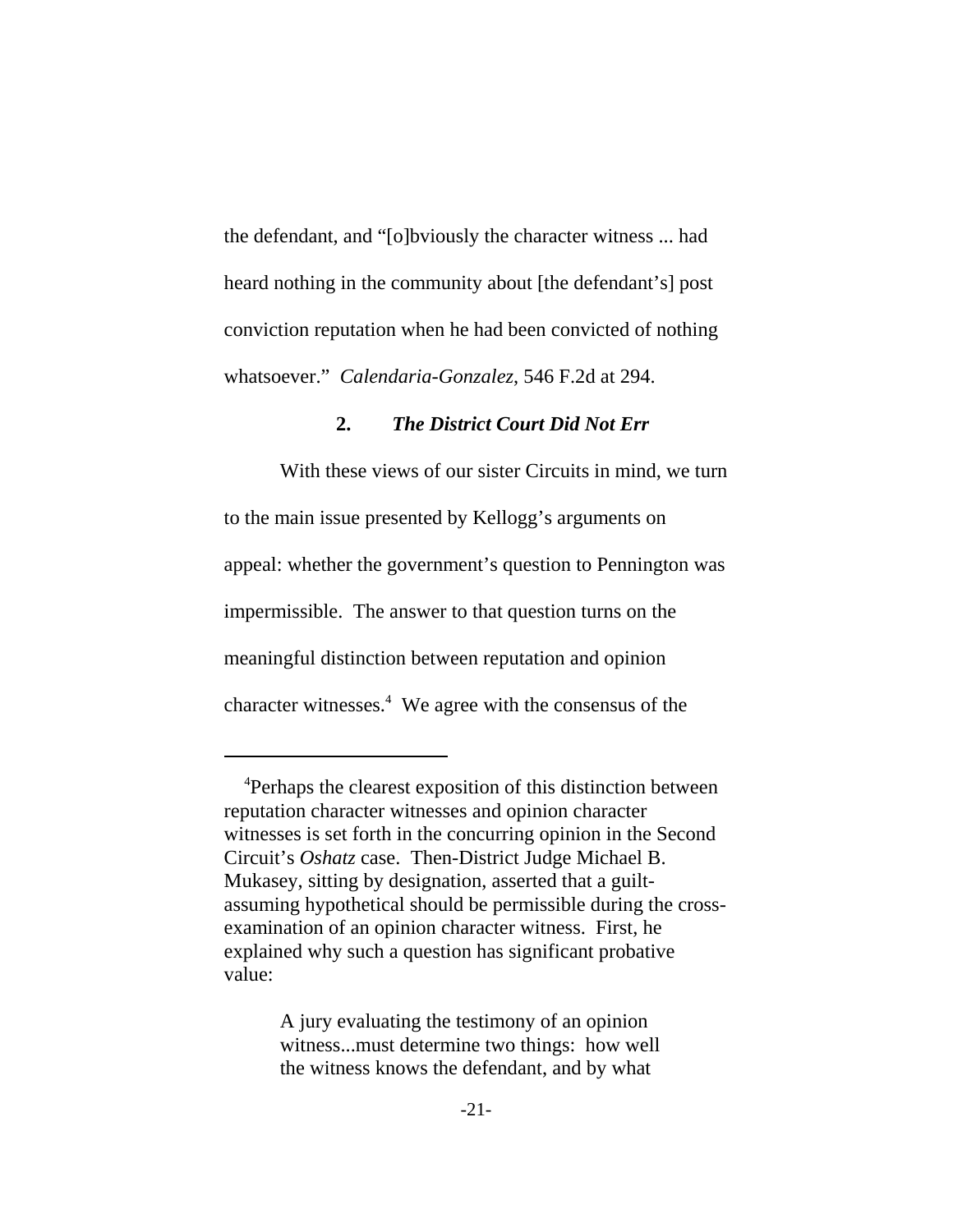standard the witness judges the defendant. Both are essential in order for the jury to weigh the testimony. If the witness does not know the defendant well, it is unlikely the witness will have seen enough of the defendant's behavior to judge his character. If the witness' judgment is distorted either by such partisanship that the witness would think highly of the defendant despite misbehavior, or by a warped ethical standard, the witness' opinion may be correspondingly discounted. A strong enough partisan would swear truthfully that the defendant is a person of good character even if he has committed the crime on trial; a witness who thinks the crime on trial is not inconsistent with good character would do the same. The question at issue in this case probes both the witness' bias and the witness' own standards by asking whether the witness would retain a favorable opinion of the defendant even if the evidence at trial proved guilt.

*Oshatz*, 912 F.2d at 544. Judge Mukasey then endeavored to rebut the view that a guilt-assuming hypothetical would infringe upon the presumption of innocence. He reasoned that no rational jury could conclude that, because a witness was asked to assume the defendant's guilt for the purpose of testing that witness' opinion, it should therefore apply a similar assumption in weighing the evidence. *Id.* at 545. Furthermore, he noted, there are several procedures that protect the presumption of innocence. Following the examination of a character witness, the trial judge instructs the jury that any hypothetical was used for the limited purpose of testing the witness' opinion and does not bear on the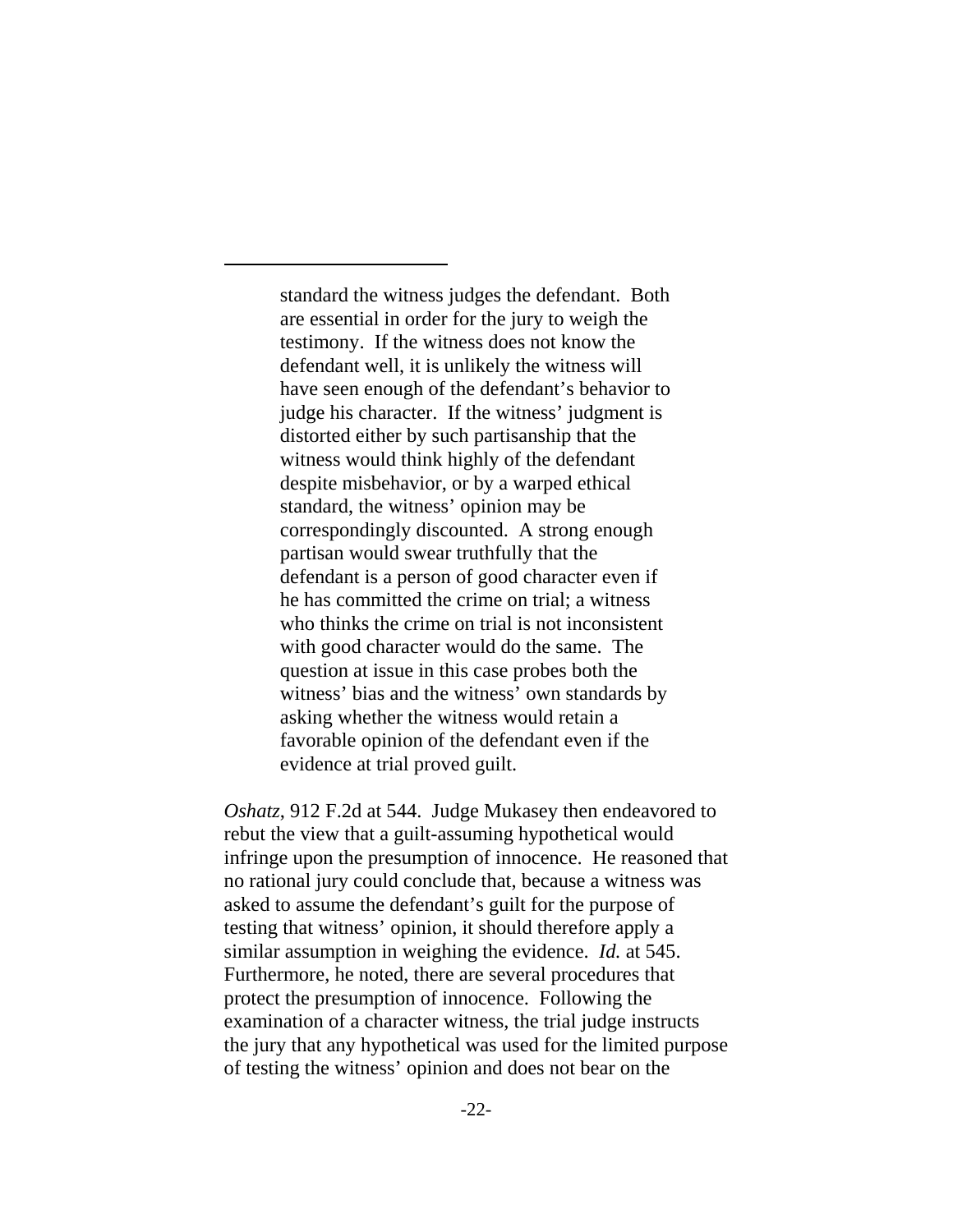Courts of Appeals that posing a guilt-assuming hypothetical to a reputation character witness is improper. *Cf. Curtis*, 644 F.2d at 269 ("...[A] reputation witness can only be examined on matters reasonably proximate to the time of the alleged offense and likely to have been known to the relevant community at that time."). Because a reputation character witness, by definition, can only provide testimony about the defendant's reputation in the community, a person testifying regarding the defendant's reputation at the time of the crime can only speculate about how information regarding the crime would affect the community's assessment of the defendant, and a witness's speculation in that regard is of no probative value at all.

As to cross-examination of opinion character witnesses, however, while we recognize that a question like the one posed by the government in this case may prove

defendant's guilt or innocence. *Id.* In addition, the presumption of innocence is reiterated in the jury charge and often in the defense's summation. *Id.*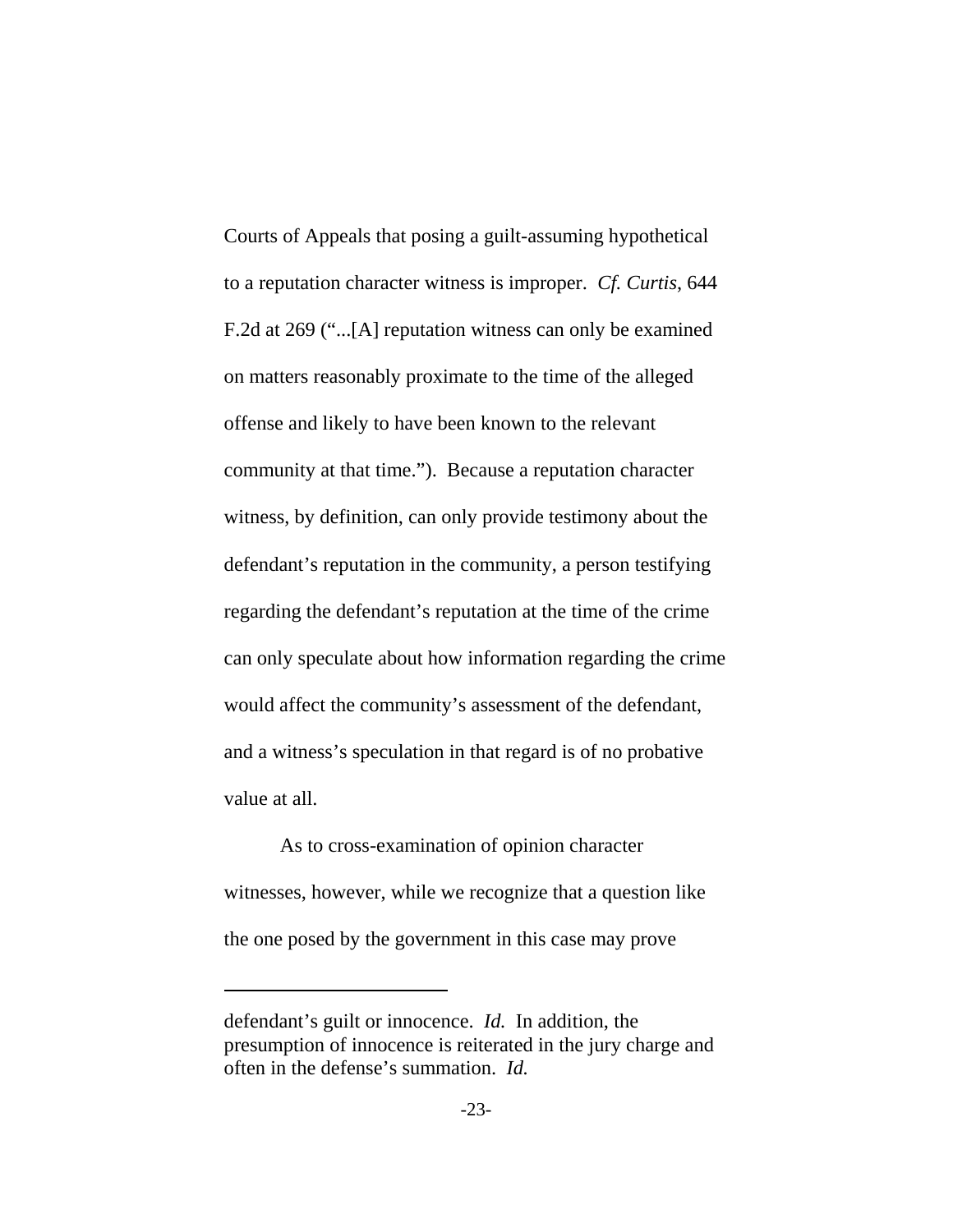problematic if it arises in circumstances that implicate the presumption of innocence or otherwise undermine due process, such circumstances are a possibility and by no means a certainty. In our view, there is nothing inherent in guiltassuming hypotheticals, in the abstract, that makes them unfairly prejudicial, let alone so prejudicial as to constitute a *per se* violation of due process. We therefore see no need to adopt a bright-line rule prohibiting a potentially probative type of inquiry. Generally speaking, a person testifying regarding a present opinion should be open to crossexamination on how additional facts would affect that opinion. In the context of opinion character testimony crossexamination about the charged crime tests "both the witness' bias and the witness' own standards by asking whether the witness would retain a favorable opinion of the defendant even if the evidence at trial proved guilt." *Oshatz*, 912 F.2d at 544 (Mukasey, J., concurring). Such evidence may aid in the

-24-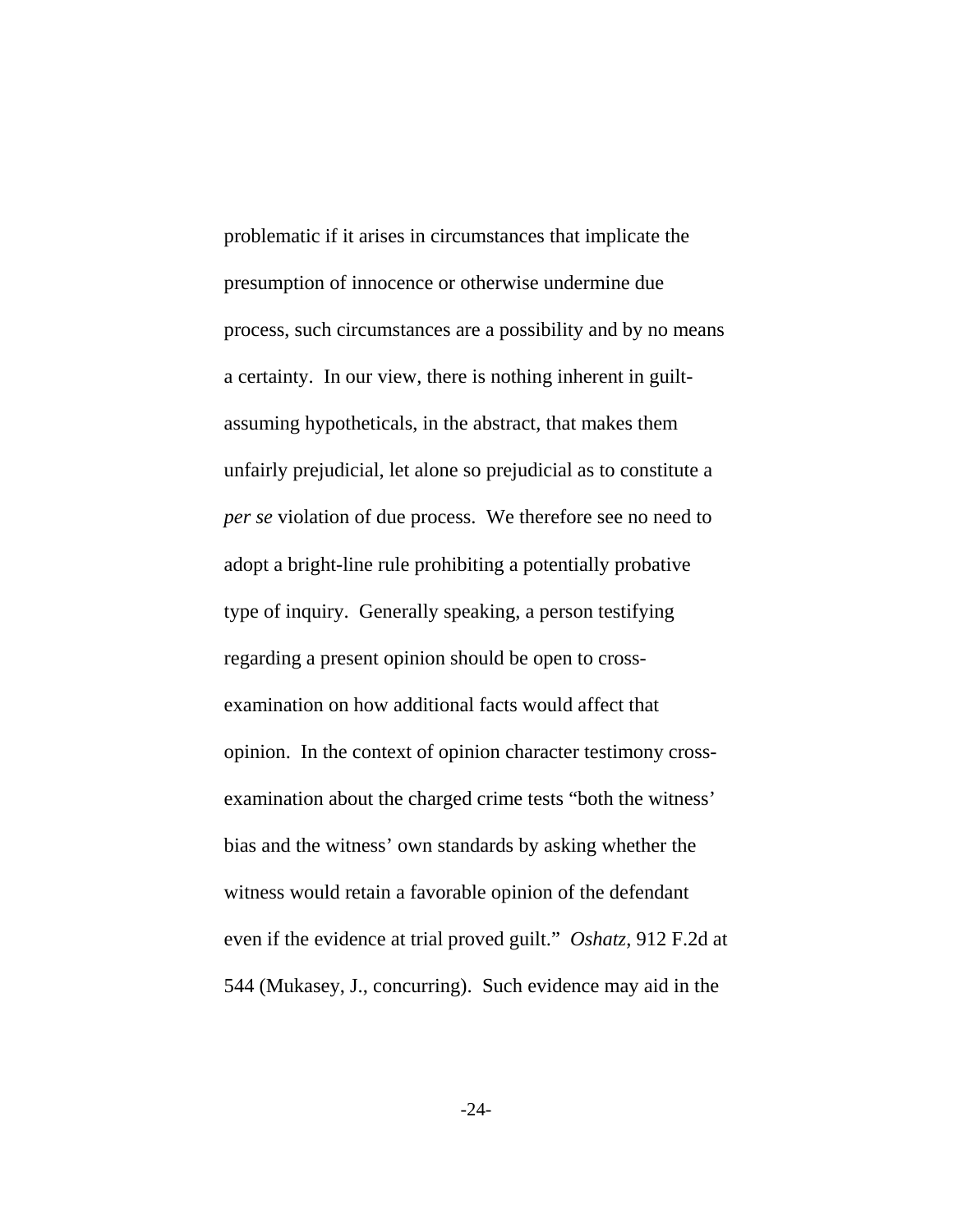jury's ultimate credibility determinations and in deciding how much weight to give to a defendant's character evidence.

In this case, the District Court did not err by permitting the government to pursue the challenged cross-examination of Pennington. *Cf. United States v. Palmere*, 578 F.2d 105, 107 (5th Cir. 1978) ("[A]ny reversal here would have to rest on a determination that one asking of such questions [guiltassuming hypotheticals] constitutes plain error. We conclude that it does not."). The parties agree that the question posed to Pennington was relevant,<sup>5</sup> and its hypothetical nature was so emphasized as to allay any real concern about undermining the presumption of Kellogg's innocence. Further, because it was but one question posed to one witness during the course of a three-week trial, this is not a situation where Kellogg was unfairly prejudiced by the prosecution repeatedly "foist[ing] its theory of the case...on the jury." *Williams*, 738 F.2d at

 <sup>5</sup> Both government and defense counsel agreed, during oral argument, that the question posed to Pennington was indeed relevant to the case.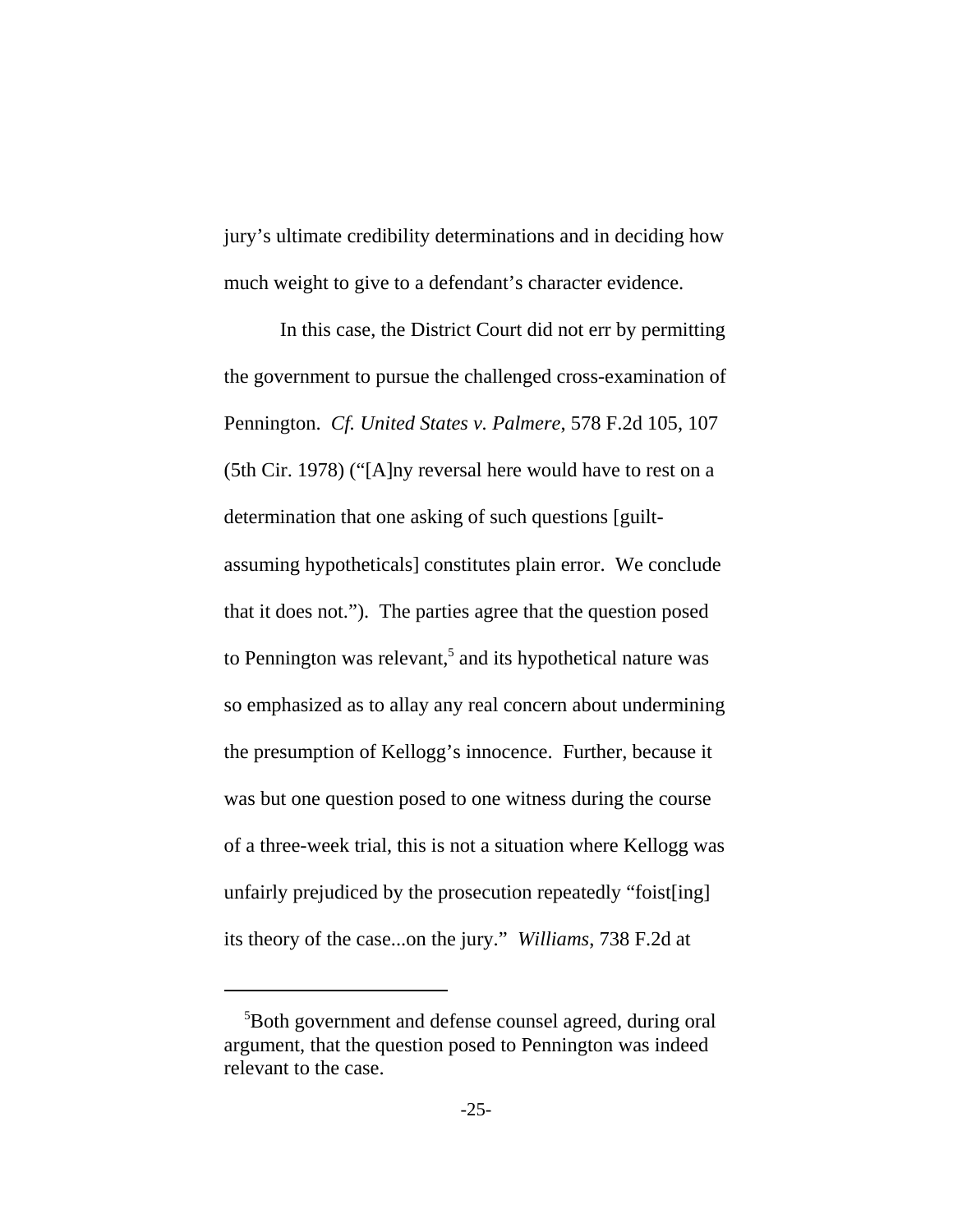177. Nor was this a scenario, such as the one contemplated in *Oshatz*, where the jury "repeatedly hear[d] [the] prosecutor assure [the] trial judge that he ha[d] a good faith basis for asking permitted hypothetical questions" and thus "infer[red]...that the prosecutor ha[d] evidence of guilt beyond the evidence in the record." 912 F.2d at 539. Finally, while the asking of a guilt-assuming hypothetical has been found to be reversible error when the case involved a swearing contest between the defendant and a key government witness, *see, e.g., United States v. Polsinelli*, 649 F.2d 793, 798 (10th Cir. 1981) (finding reversible error where the case "was, in a sense, a one-on-one situation, i.e., it was the word of the defendant against the word of McFarland, the key government witness"), that plainly was not the case here. To be clear, we are not suggesting, let alone holding, that guilt-assuming hypotheticals can properly be asked of opinion character witnesses in every case. However, in light of the facts and circumstances of this case, the District Court did not err by

-26-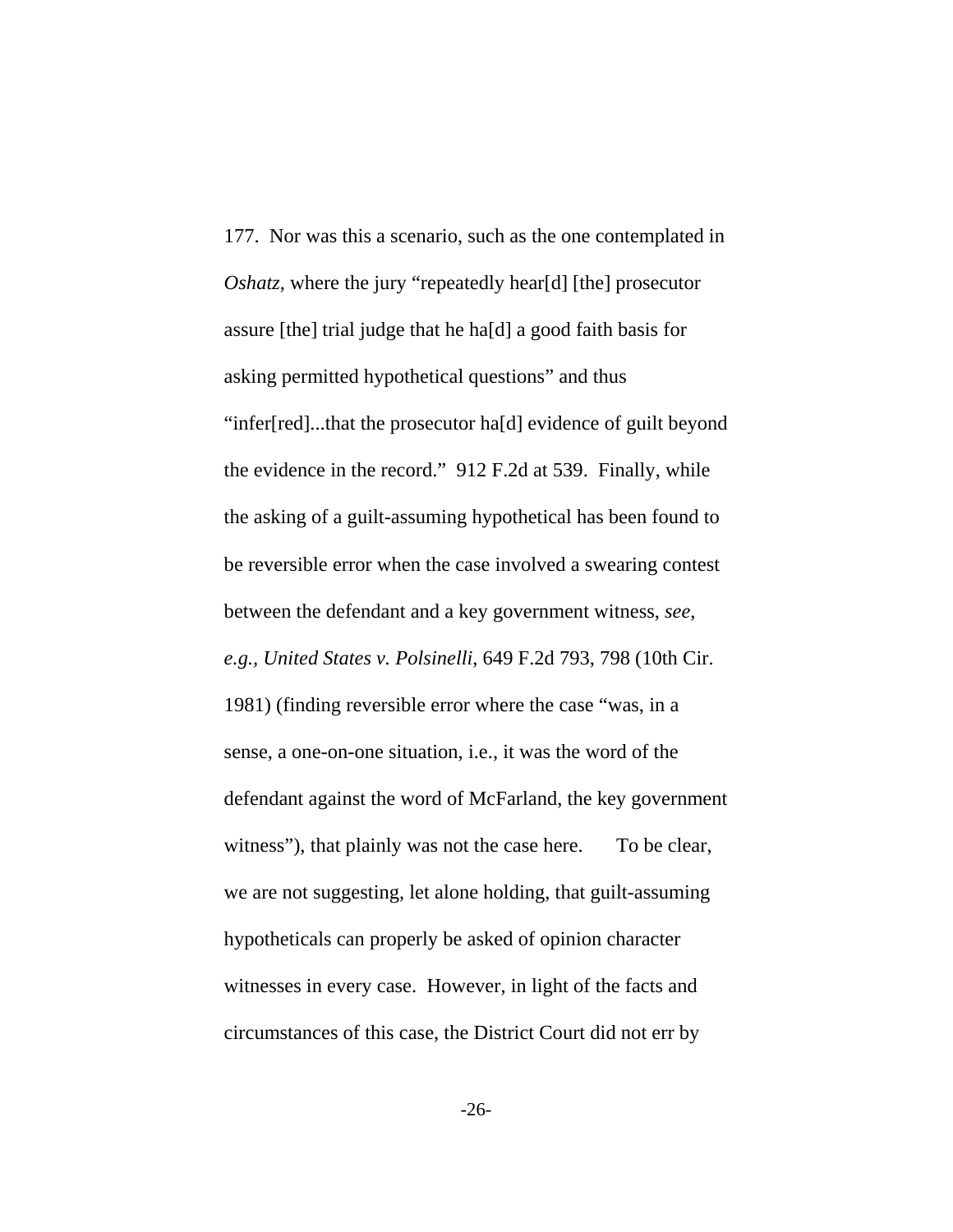permitting the government's cross-examination of Pennington with the guilt-assuming hypothetical at issue.<sup>6</sup>

# **II.** *The District Court Did Not Abuse its Discretion in Admitting Evidence Offered Pursuant to Rule 404(b)*

Kellogg also argues that the District Court erred by

allowing the government to introduce certain evidence

pursuant to Federal Rule of Evidence  $404(b)$ .<sup>7</sup> When

considering the District Court's decisions on the admission of

7 Federal Rule of Evidence 404(b) provides, in relevant part:

Evidence of other crimes, wrongs, or acts is not admissible to prove the character of a person in order to show action in conformity therewith. It may, however, be admissible for other purposes, such as proof of motive, opportunity, intent, preparation, plan, knowledge, identity or absence of mistake or accident.... Fed. R. Evid. 404(b).

 <sup>6</sup> It seems that the issues surrounding guilt-assuming hypotheticals may typically be avoided by asking an opinion character witness about specific details raised by other evidence in the case, rather than putting to the witness a hypothetical that incorporates the conclusion to which the details might lead. Such an approach could have the added benefit of greater persuasive force, since jurors may be likelier to be persuaded by evidence that leads logically to a conclusion than by an abrupt presentation of the conclusion itself.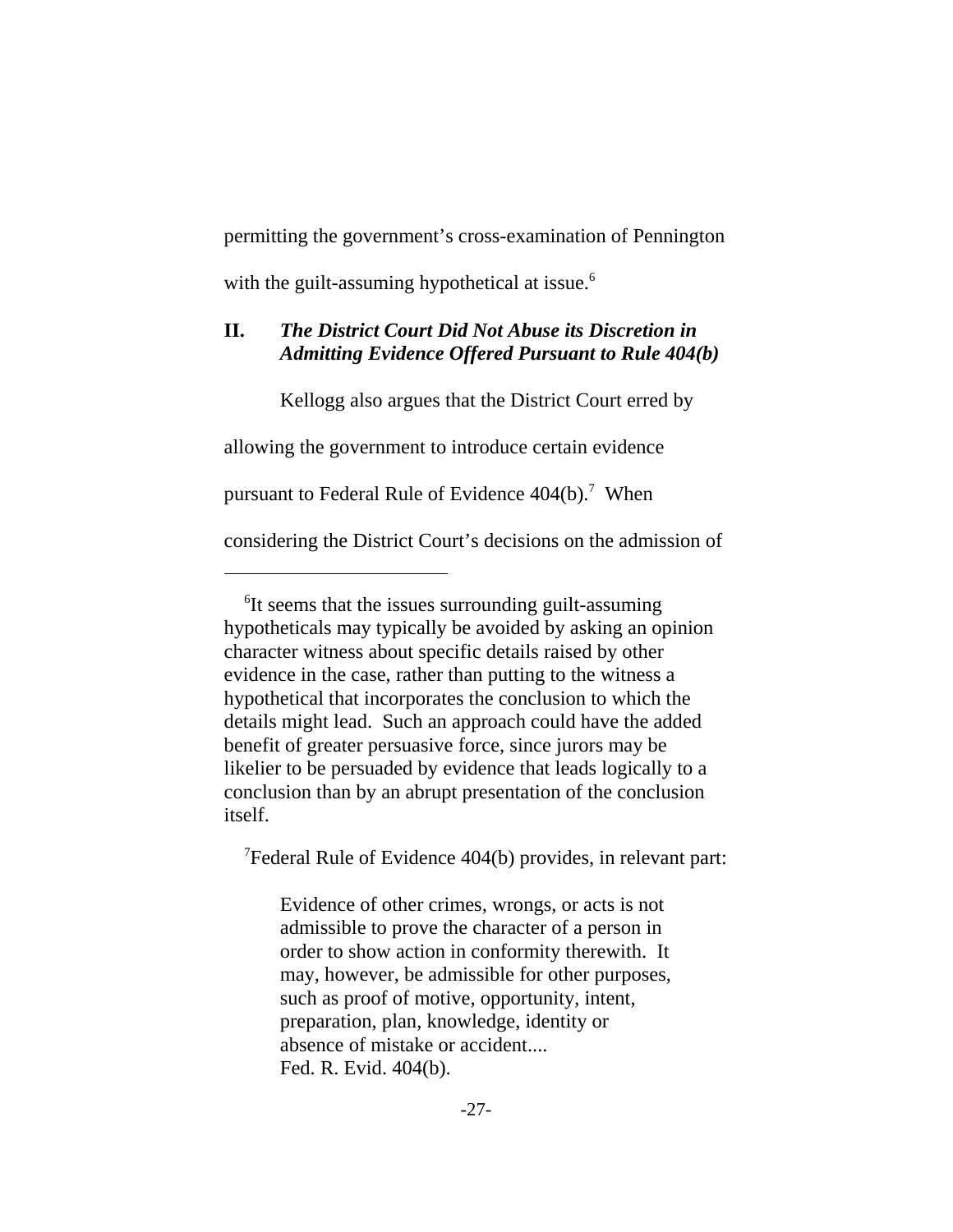evidence, we review for abuse of discretion. *United States v. Jemal*, 26 F.3d 1267, 1272 (3d Cir. 1994). Rule 404(b) is a rule of inclusion rather than exclusion. *United States v. Givan*, 320 F.3d 452, 460 (3d Cir. 2003) (citing *Jemal*, 26 F.3d at 1272); *see also United States v. Copple*, 24 F.3d 535, 545 (3d Cir. 1994) ("Proving specific intent in mail fraud cases is difficult, and, as a result, a liberal policy has developed to allow the government to introduce evidence that even peripherally bears on the question of intent."). Hence, "[t]rial court rulings under Rule 404(b) ... may be reversed only when they are 'clearly contrary to reason and not justified by the evidence.'" *United States v. Balter*, 91 F.3d 427, 437 (3d Cir. 1996) (citing *United States v. Bethancourt,* 65 F.3d 1074, 1079 (3d Cir. 1995), *cert. denied,* 516 U.S. 1153, 116 S. Ct. 1032, 134 L. Ed. 2d 109 (1996) (citation omitted)). Similarly, in order to justify reversal of a District Court's balancing of probative and unfairly prejudicial qualities of evidence under Rule 403, the District Court's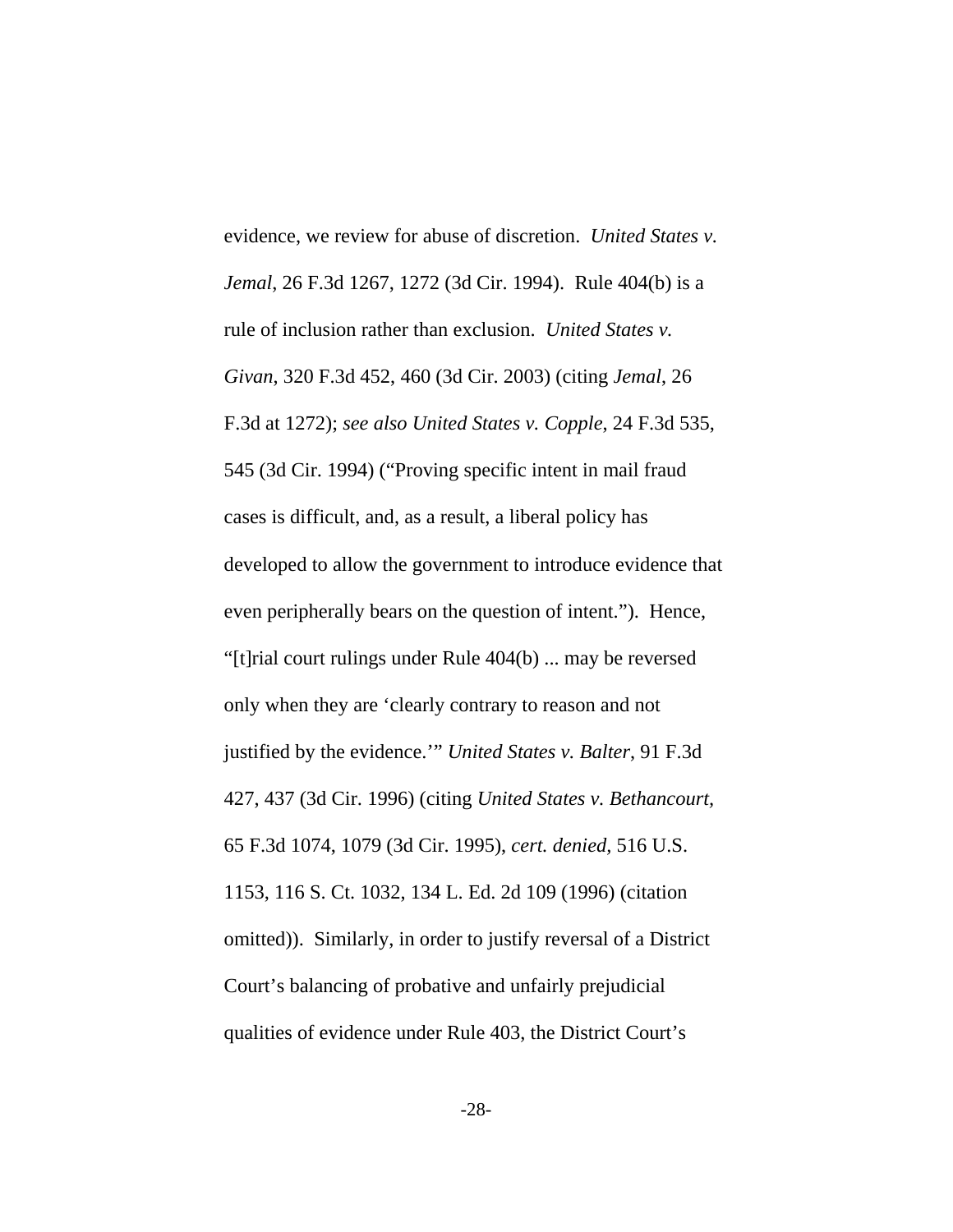"analysis and resulting conclusion must be 'arbitrary or irrational.'" *United States v. Universal Rehabilitation Services (PA), Inc.*, 205 F.3d 657, 665 (3d Cir. 2000) (citation omitted). Indeed, "[i]f judicial self-restraint is ever desirable, it is when a Rule 403 analysis of a trial court is reviewed by an appellate tribunal." *Id.* (citation omitted). Given these standards, we hold that the District Court did not abuse its discretion in this case.

The District Court admitted evidence that PA DEP revoked Johnston Laboratories' certification for testing drinking water. It also admitted the testimony of two former Johnston Laboratories employees regarding deficient procedures at Johnston Laboratories and it admitted evidence of certain misrepresentations Kellogg made to PA DEP. The challenged evidence was offered by the government as proof of Kellogg's knowledge and fraudulent intent, pursuant to Rule 404(b). We address each of those sets of evidence in turn.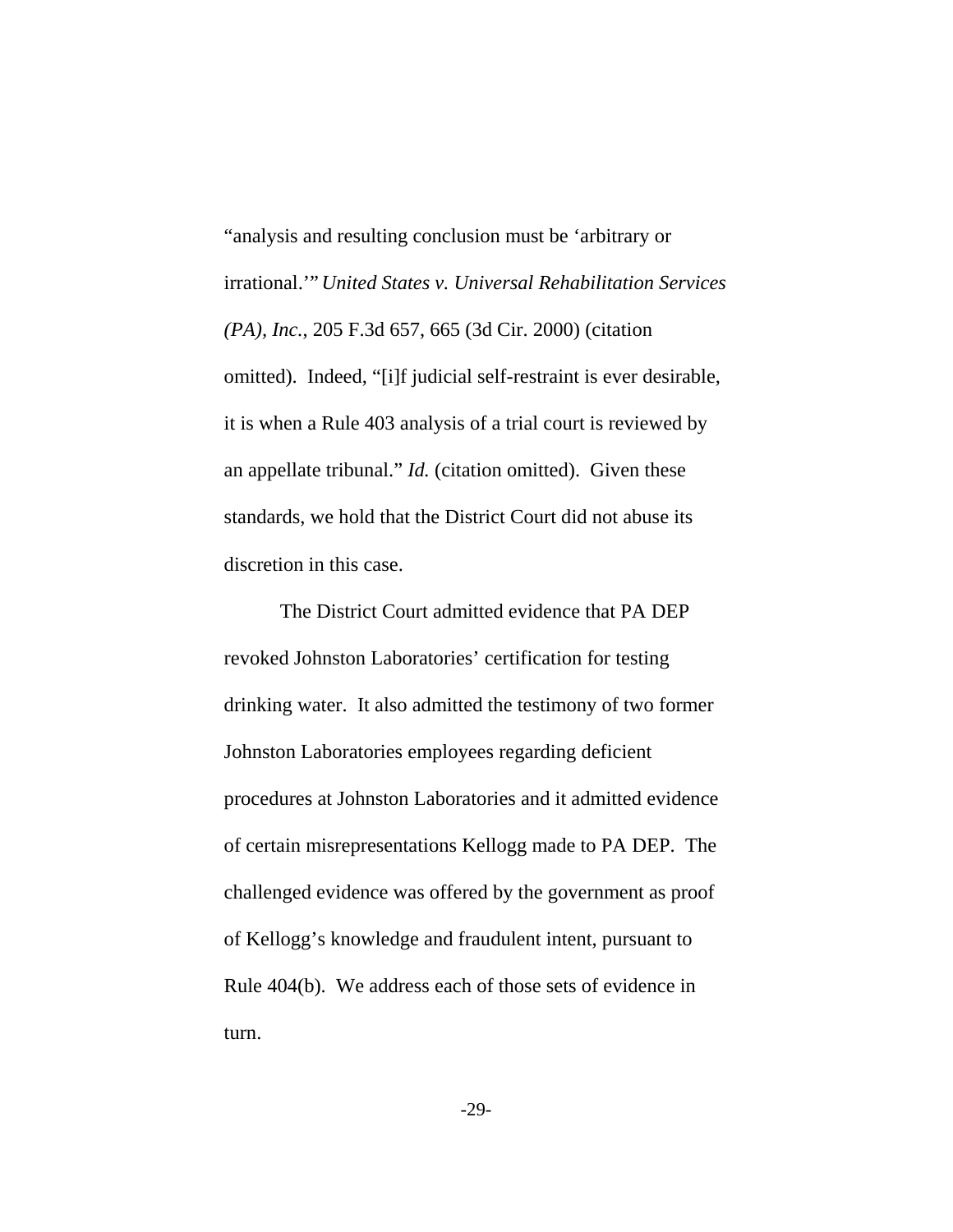#### **A.** *The Decertification Evidence*

Kellogg argues that the decertification evidence was irrelevant to the charges in this case, as it pertained only to Johnston Laboratories' decertification for drinking water testing, as opposed to non-drinking water testing. Kellogg also argues that the evidence is impermissible under Rule 404(b) because it is being offered for an improper purpose and not for one of the specific reasons articulated by the Rule.

The decertification evidence was provided by James Yoder and Richard Sheibley. Yoder, an employee in the lab certification section of PA DEP's Bureau of Laboratories, testified as an expert in environmental lab certification and stated that he knew Kellogg because Johnston Laboratories applied to be a certified lab in the PA DEP drinking water program.8 Yoder conducted a February 20, 1997 inspection of Johnston Laboratories and wrote a report regarding that

<sup>&</sup>lt;sup>8</sup>The record indicates that there is no certified program for waste water or ground water analysis. (Appx. 1530.)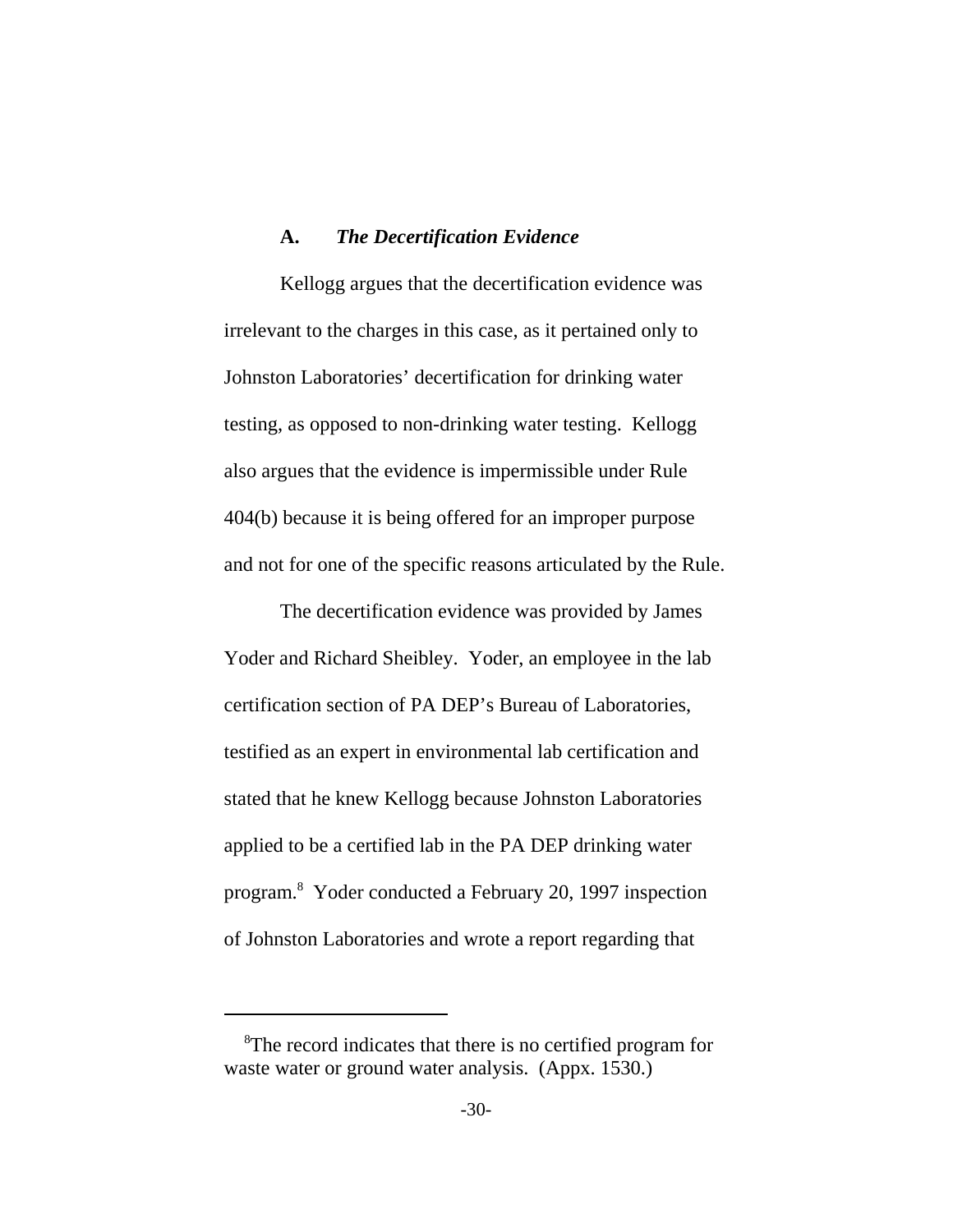inspection on March 12, 1997, which he subsequently sent to Kellogg. Yoder provided detailed testimony on the numerous deviations<sup>9</sup> set forth in his written report, including problems with the laboratory relating to VOC analysis.

Yoder returned to Johnston Laboratories for another inspection on January 28 and 29, 1998, and prepared a February 20, 1998 report about that inspection that was also sent to Kellogg. Some of the deviations found during the February 20, 1997 inspection were not corrected and remained as deficiencies during the January 1998 inspection, particularly those related to quality control and quality assurance. The PA DEP inspectors discussed these continuing deficiencies with Kellogg.

Richard Sheibley, the chief of the PA DEP laboratory accreditation program, testified as an expert on laboratory accreditation. Sheibley knew about Yoder's inspection of

<sup>&</sup>lt;sup>9</sup>In this context, "deviations" refers to instances of actual procedures differing from approved or required procedures at Johnston Laboratories.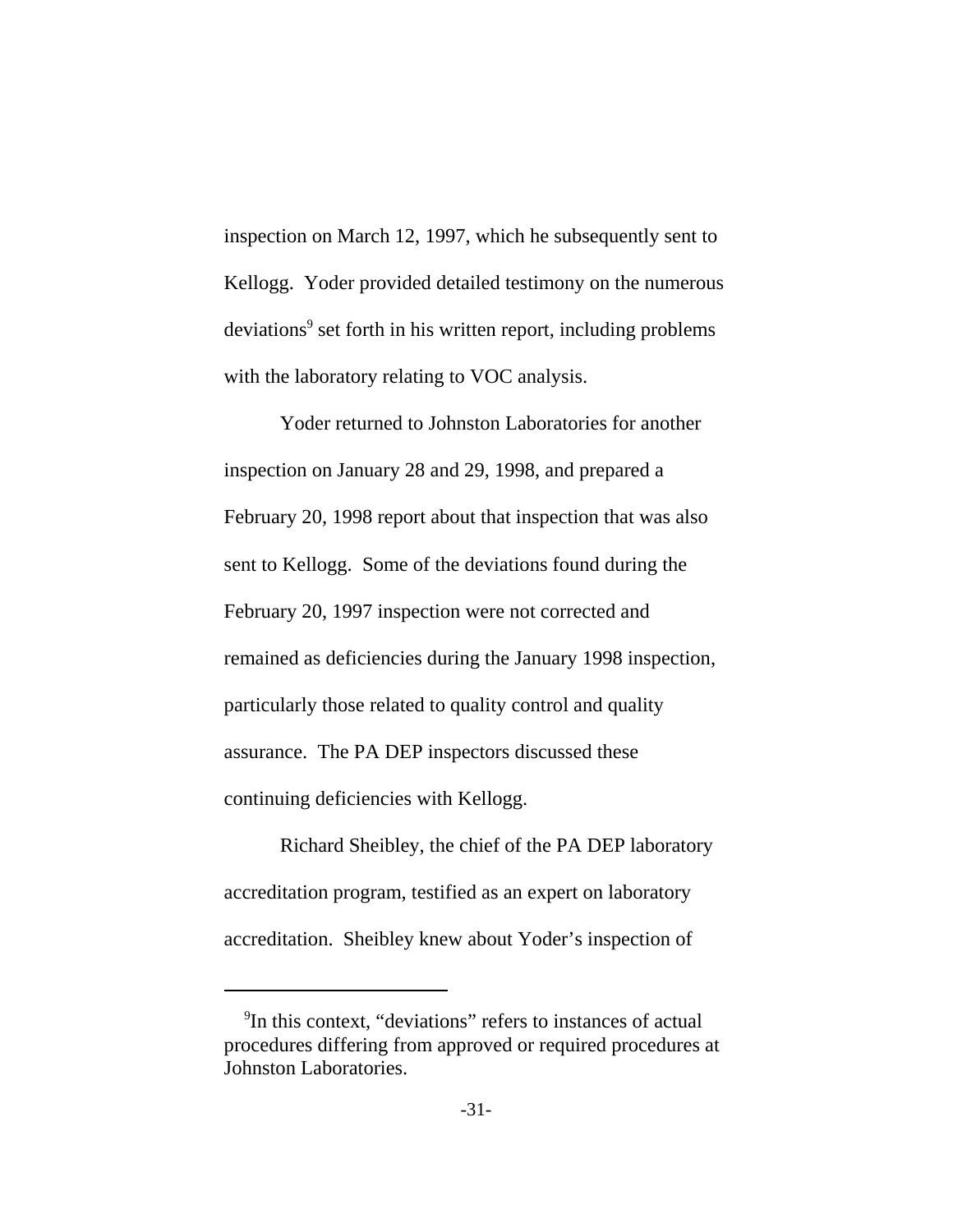Johnston Laboratories in February 1997, and Sheibley personally participated in the January 28 and 29, 1998 on-site inspection of Johnston Laboratories. He met with Kellogg and other Johnston Laboratories employees to discuss the inspection procedure before the actual inspection on January 28, 1998. During the two day on-site inspection, fifty-seven deviations were found. Sheibley testified that the inspectors conducted an exit interview with Kellogg during which they discussed the numerous deviations and required corrective actions. Sheibley further testified that, due to the number of deviations found during the inspection, PA DEP decided to decertify Johnston Laboratories, or, in other words, to remove it from the list of labs approved to do drinking water testing.

Sheibley testified that the decision to decertify Johnston Laboratories was based, in part, on the need to protect the public's health, safety and welfare. He stated that Johnston Laboratories did not follow its own required quality control procedures, that Kellogg, as the laboratory supervisor,

-32-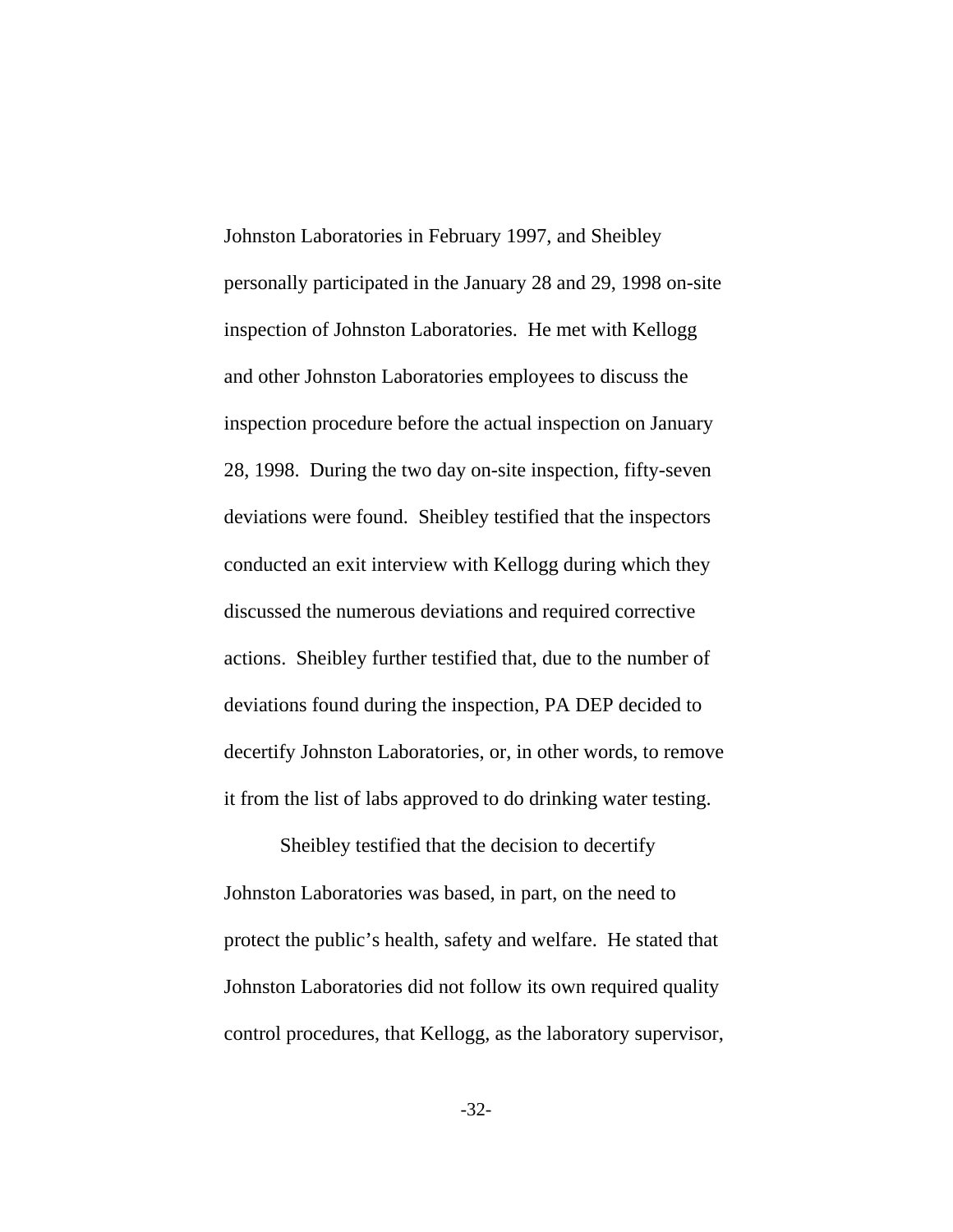was responsible for assuring that Johnston Laboratories met the required quality assurance and regulatory criteria, and that Kellogg ultimately failed in carrying out that responsibility.

The government gave pretrial notice of its intent to introduce evidence pursuant to Rule 404(b) relating to the inspection of Johnston Laboratories conducted by PA DEP in January 1998, the subsequent revocation of Johnston Laboratories' certification for testing drinking water, and Johnston Laboratories' allegedly deficient laboratory practices. During a September 5, 2003 hearing, the District Court held that this evidence was admissible.

With respect to the decertification evidence, the District Court determined that the evidence was relevant to the government's case pursuant to Federal Rules of Evidence 401 and 402, and that, under Rule 403, the potential for unfair prejudice did not outweigh the probative value of the evidence. As to relevance, the District Court stated:

> The decertification gives the defendant evidence that something is wrong at Johnston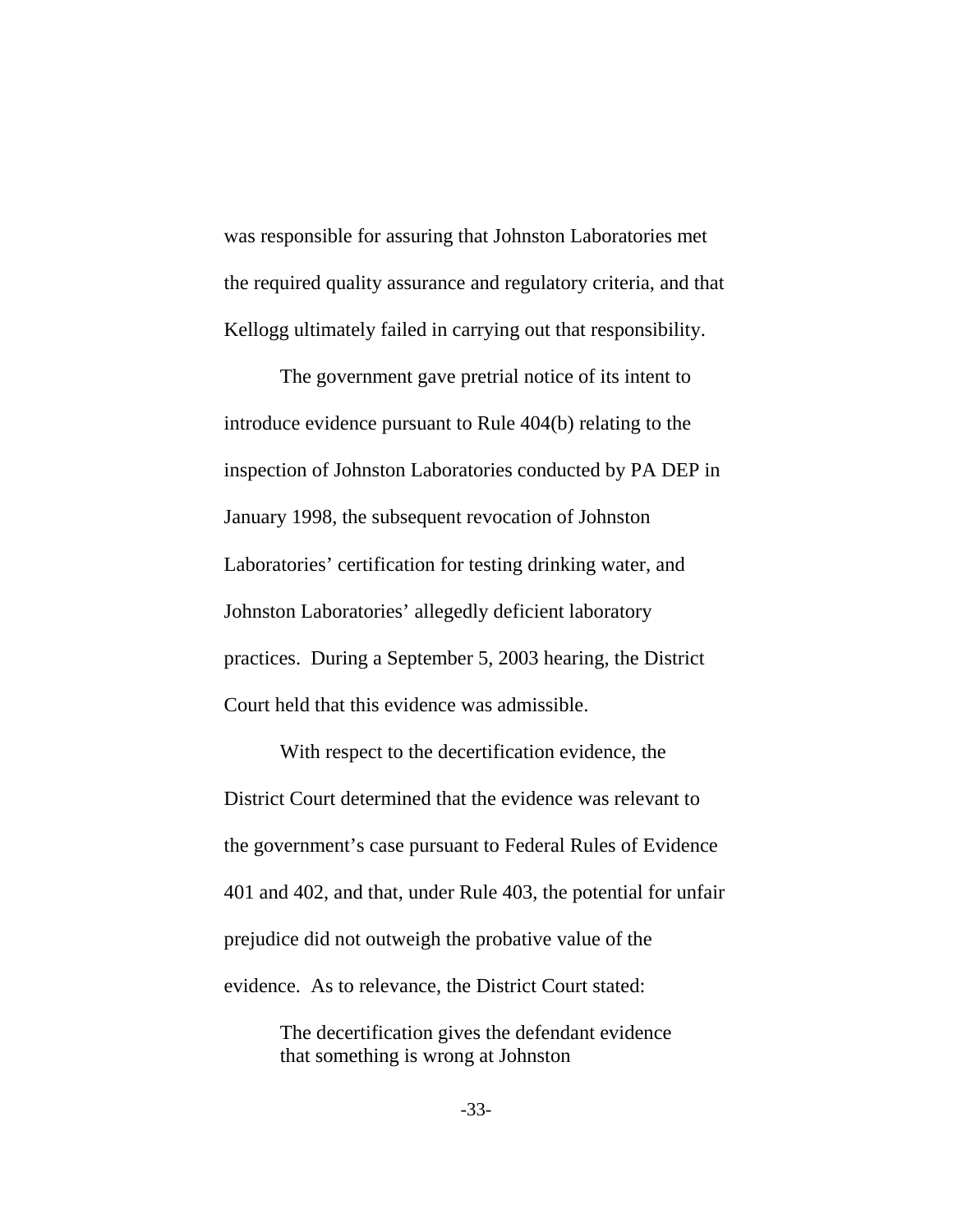Laboratories. If Mr. [Kellogg] received that information and takes no affirmative action, a jury can, but does not have to, infer that the defendant intended to defraud. The jury can, although it does not have to, draw this inference. But if it can draw this inference, the evidence has relevance. (Appx. 140.)

The District Court also agreed with the government's argument that the decertification evidence was admissible to prove Kellogg's knowledge and intent. Recognizing and applying the guidelines for admissibility under Rule 404(b) set forth by the Supreme Court in *Huddleston v. United States*, 485 U.S. 681, 108 S. Ct. 1496 (1988)<sup>10</sup>, and

<sup>&</sup>lt;sup>10</sup>These guidelines are as follows: first, the other crimes evidence must have a proper purpose; second, the proffered evidence must be relevant; third, its probative value must outweigh its potential for unfair prejudice; and fourth, the court must charge the jury to consider the other crimes evidence only for the limited purpose for which it is admitted. *Huddleston*, 485 U.S. at 691-92, 108 S. Ct. at 1502; *see also United States v. Scarfo*, 850 F.2d 1015, 1019 (3d Cir. 1988).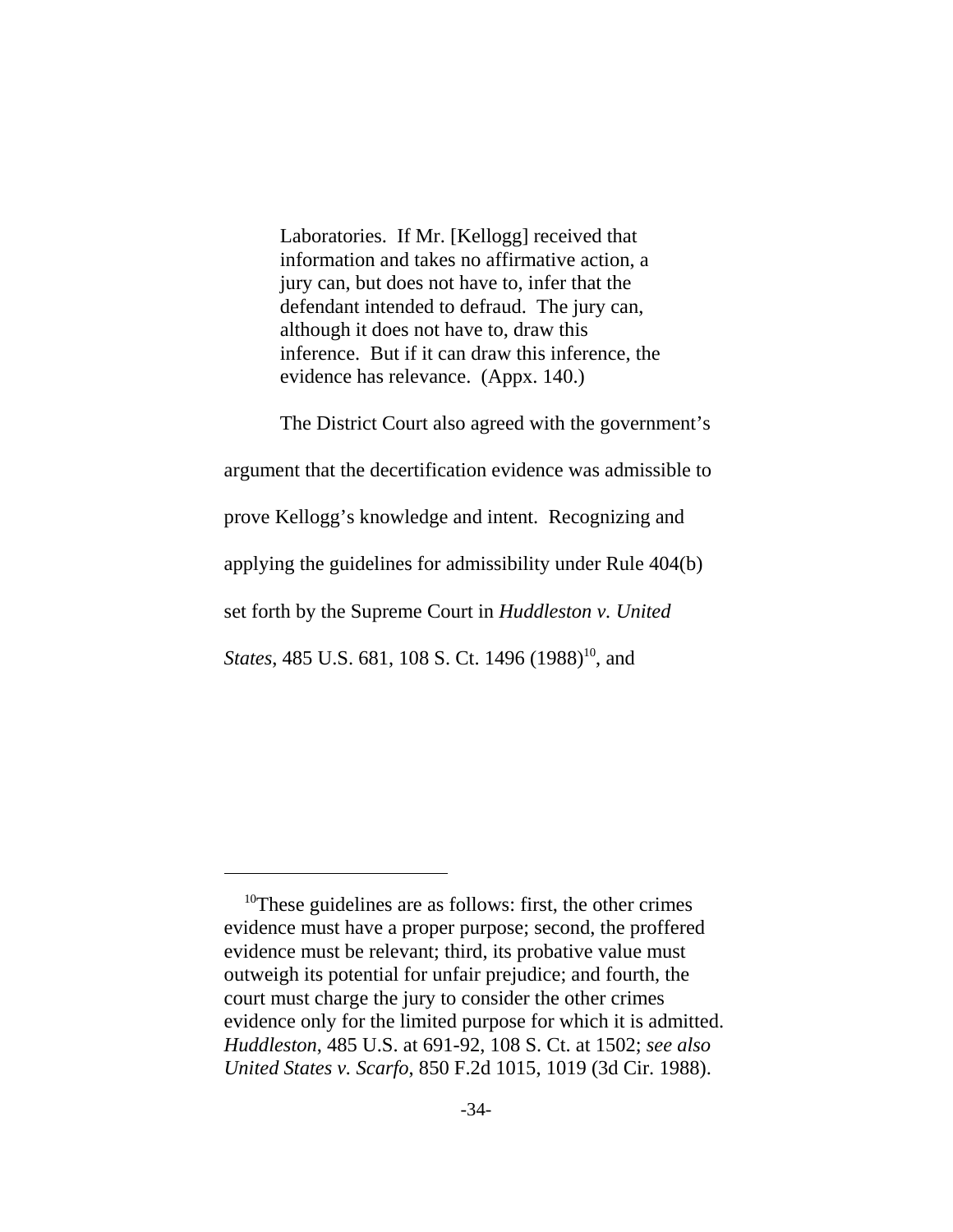conducting the necessary Rule  $403$  weighing<sup>11</sup>, the District

Court reasoned as follows:

Applying these guidelines to the facts of this case, the first prong, requiring other crimes evidence to have a proper purpose, here, the proper purpose is to establish the knowledge and intent of the defendant.

Two, the proffered evidence must be relevant. Well, it is relevant...because the decertification gives the defendant evidence that something is wrong, and if he took no affirmative action, the jury could infer from that that he intended to defraud his customers.

The third guideline is that the probative value must outweigh its potential for unfair prejudice. The potential for prejudice is there only if the jury concludes that because defendant was negligent and he deceived the [PA DEP] regarding the decertification for drinking water testing, therefore, he must have defrauded in the test results for the nondrinking, which is the subject of this criminal action. [T]hat will be inappropriately concluding, in other words, that because he did something wrong in the past, he did something

 $11$ "In addition to the Rule 404(b) test, evidence of other crimes must also be evaluated against the unfair prejudice standard of Rule 403....In making this determination, the trial judge must appraise the genuine need for the challenged evidence and balance that necessity against the risk that the information will influence the jury to convict on improper grounds." *Id.* at 1019 (citations omitted).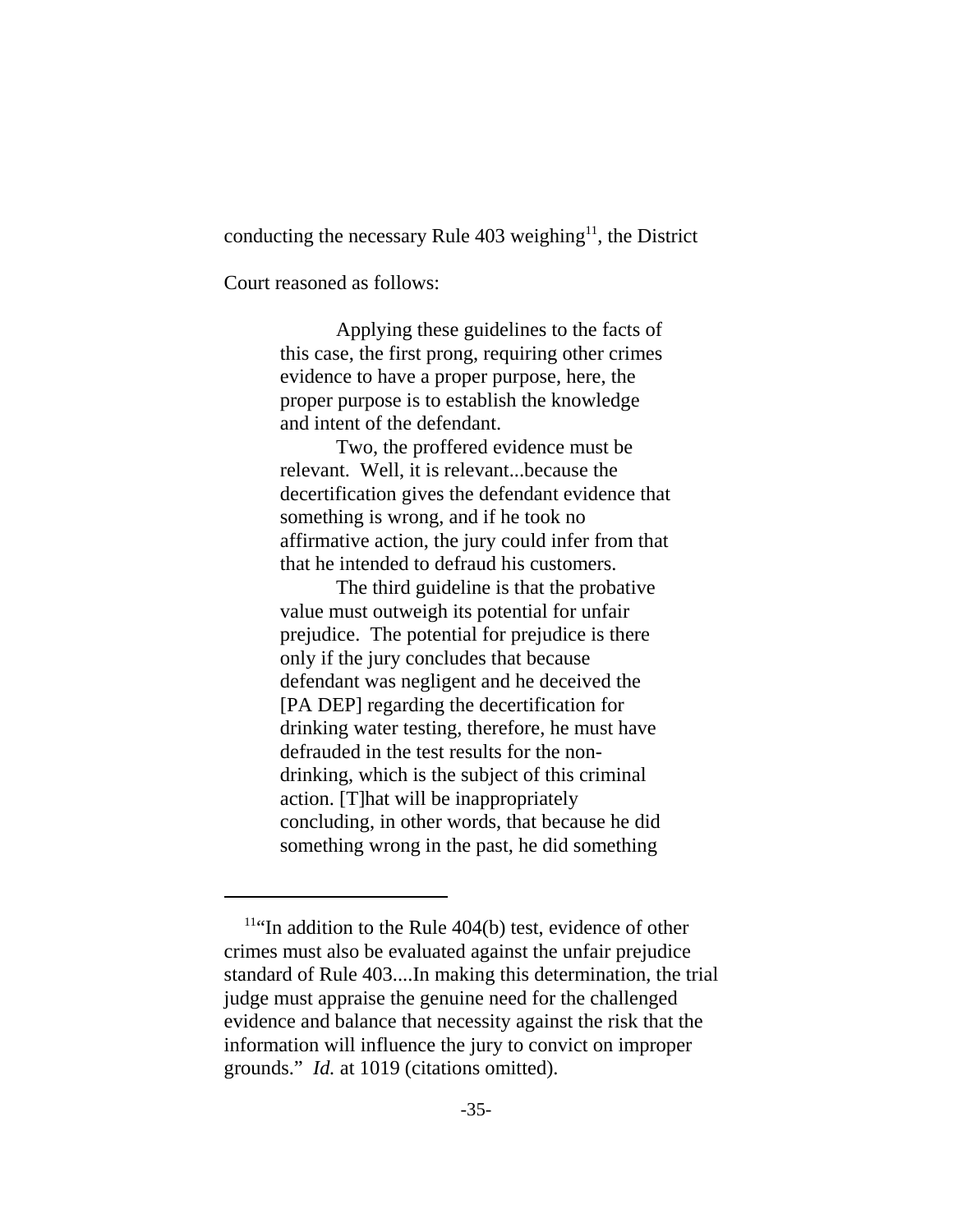wrong presently. That would be unfair prejudice. And that potential is eliminated by complying with prong four, which is the giving of a limiting instruction.

So if we assume in the balancing test that a limiting instruction will be heard, understood and followed [by] the jury, then that will eliminate or diminish the potential for unfair prejudice to the degree that the relevance will outweigh any potential for unfair prejudice.

(Appx. 140-46.)

The District Court's analysis is sound. The Rule 404(b) evidence showed that, in similar matters close in time to the charged conduct, Kellogg acted deceitfully in the management of his business. In 1997, after PA DEP found numerous shortcomings at Johnston Laboratories, Kellogg represented that the problems were corrected. These representations were proved false when PA DEP conducted another inspection in January 1998. The inadequacies at Johnston Laboratories were so significant that the laboratory was decertified in February 1998. That Kellogg deceived state inspectors was probative of his fraudulent intent. The District Court properly applied the law, and its decision to

-36-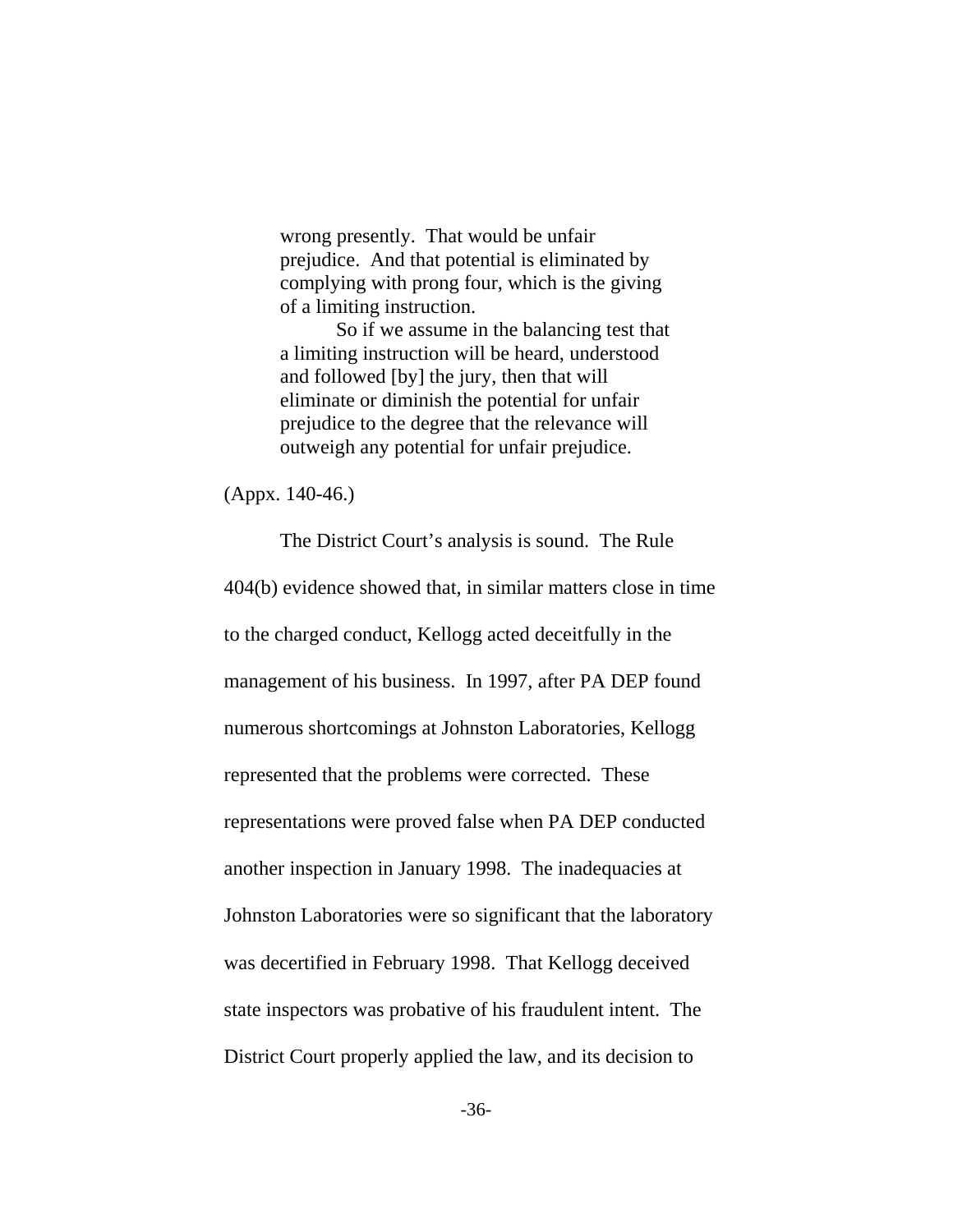admit the decertification evidence was well within the proper exercise of its discretion.

# **B.** *Evidence of Kellogg's Misrepresentations to PA DEP*

The government also presented evidence of Johnston Laboratories' lack of quality control, and Kellogg's misrepresentations to PA DEP, through two former Johnston Laboratories employees – Ronald Andrae and Stephen Williams. Kellogg objected to this evidence, stating that it was only being offered to prove his bad character, and again, not for any permissible purpose articulated by Rule 404(b).

Andrae testified that certain quality assurance and quality control procedures must be followed to validate the data produced in the laboratory, and he also emphasized the importance of a quality assurance plan and a quality control plan in a laboratory, in general. Andrae further testified that Johnston Laboratories had a quality assurance plan in effect in 1998 which was signed and approved by Kellogg. Andrae then testified about numerous aspects of the Johnston

-37-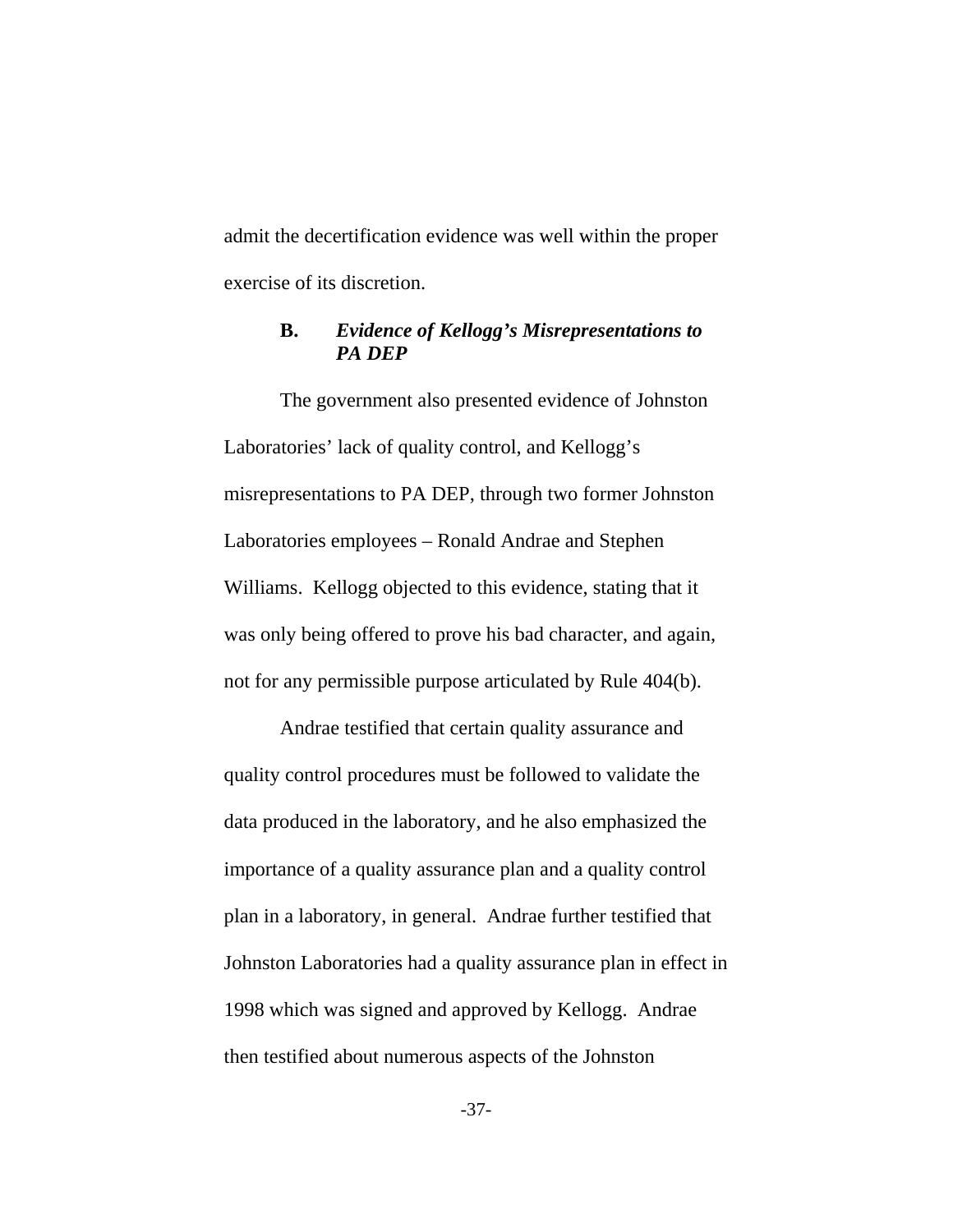Laboratories quality assurance plan, written by Kellogg, which were supposed to be followed but were not.

Williams testified that Kellogg hired him in 1998 for another of Kellogg's companies, Spectra Services, to perform underground storage tank removals and to serve as a project manager.<sup>12</sup> He further testified that he did not perform any services for Johnston Laboratories, nor did he have anything to do with quality assurance or quality control at Johnston Laboratories. Despite the fact the Williams had no responsibility for these matters at Johnston Laboratories, Kellogg asked Williams, just prior to the January 1998 PA DEP inspection, whether he could put Williams's name down as the Quality Assurance/Quality Control Officer on the list of positions at Johnston Laboratories. Kellogg did not tell Williams that Kellogg planned to provide the positions list to

<sup>&</sup>lt;sup>12</sup>Spectra Services apparently has some business connection with Kellogg's Johnston Laboratories, though the nature of the connection is not entirely clear from the record. (Appx. 1073-74.)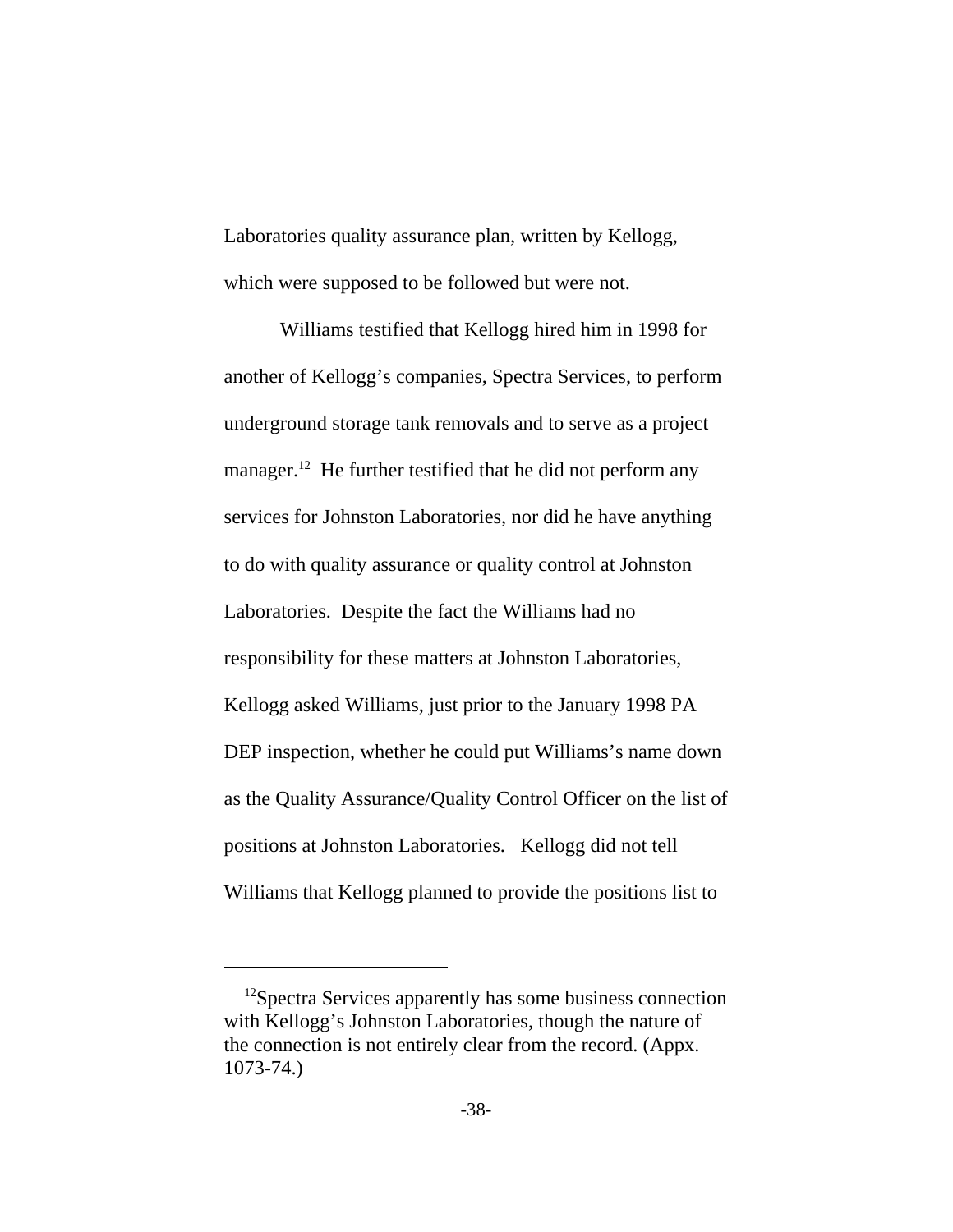PA DEP, nor did Williams give Kellogg permission to so characterize him to PA DEP. Nevertheless, Kellogg listed Williams as the Quality Assurance/Quality Control Officer in information he provided to PA DEP, even though Williams never performed any services in that capacity.

Kellogg specifically objected to the government's use of Williams's testimony at trial, arguing that the evidence violated Rule 404(b) because it showed only bad character in that Kellogg fraudulently listed Williams as Quality Assurance/Quality Control Officer in connection with a PA DEP audit and was irrelevant to the charged conduct. The defense argued that the jury would impermissibly infer that, because Kellogg made misrepresentations to PA DEP, then he must have prepared fraudulent reports and made misrepresentations to Johnston Laboratories' customers. After conducting a lengthy colloquy with government and defense counsel, the District Court overruled the objection,

-39-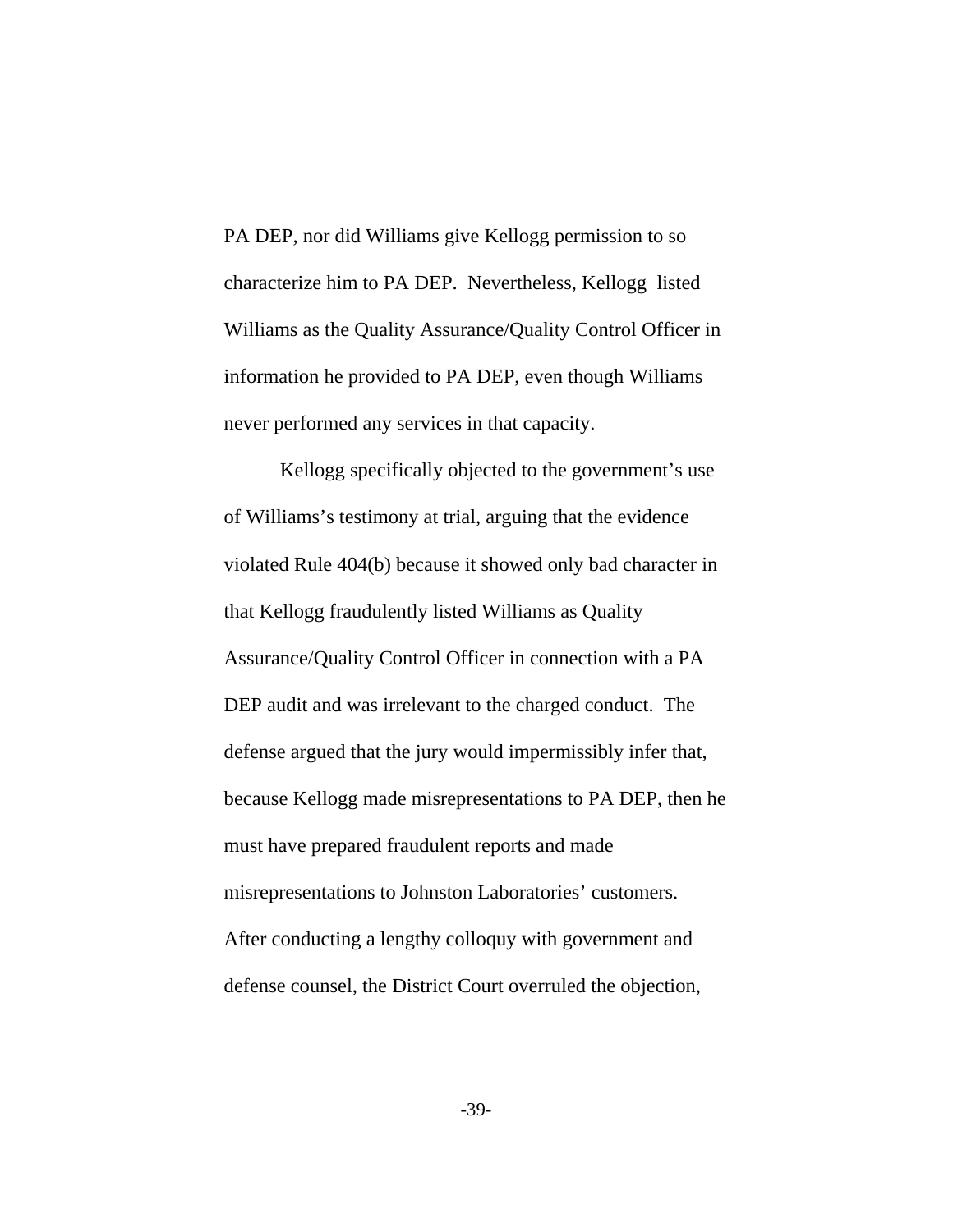first incorporating by reference the reasons articulated during

the September 5, 2003 hearing on this issue, and then stating:

I did separately perform the balancing test required by 403, concerning today's evidence....

Because of the similarities of the extrinsic evidence to crimes charged there is a considerable amount of probative value. It is close in time to the charged offense, the charged offenses having allegedly taken place between April 1998 and July 2000 and the extrinsic evidence, here, having taken place in February 1998. Very shortly before the alleged crimes here.

Also this isn't some fraud [or] alleged fraud or deception by the Defendant in some totally unrelated matter, at some bank when he was trying to get [a] mortgage or bilking some investors who he was trying to bring into some investment scheme, none of which this Defendant is charged with doing.

\*\*\*

There is a very close nexus between the extrinsic evidence and the crimes charged here. There is a temporal connection, there is a subject matter connection, the same type of fraud or the fraud of listing someone as a quality control officer who wasn't the quality control officer.

(Appx. 1060-63.)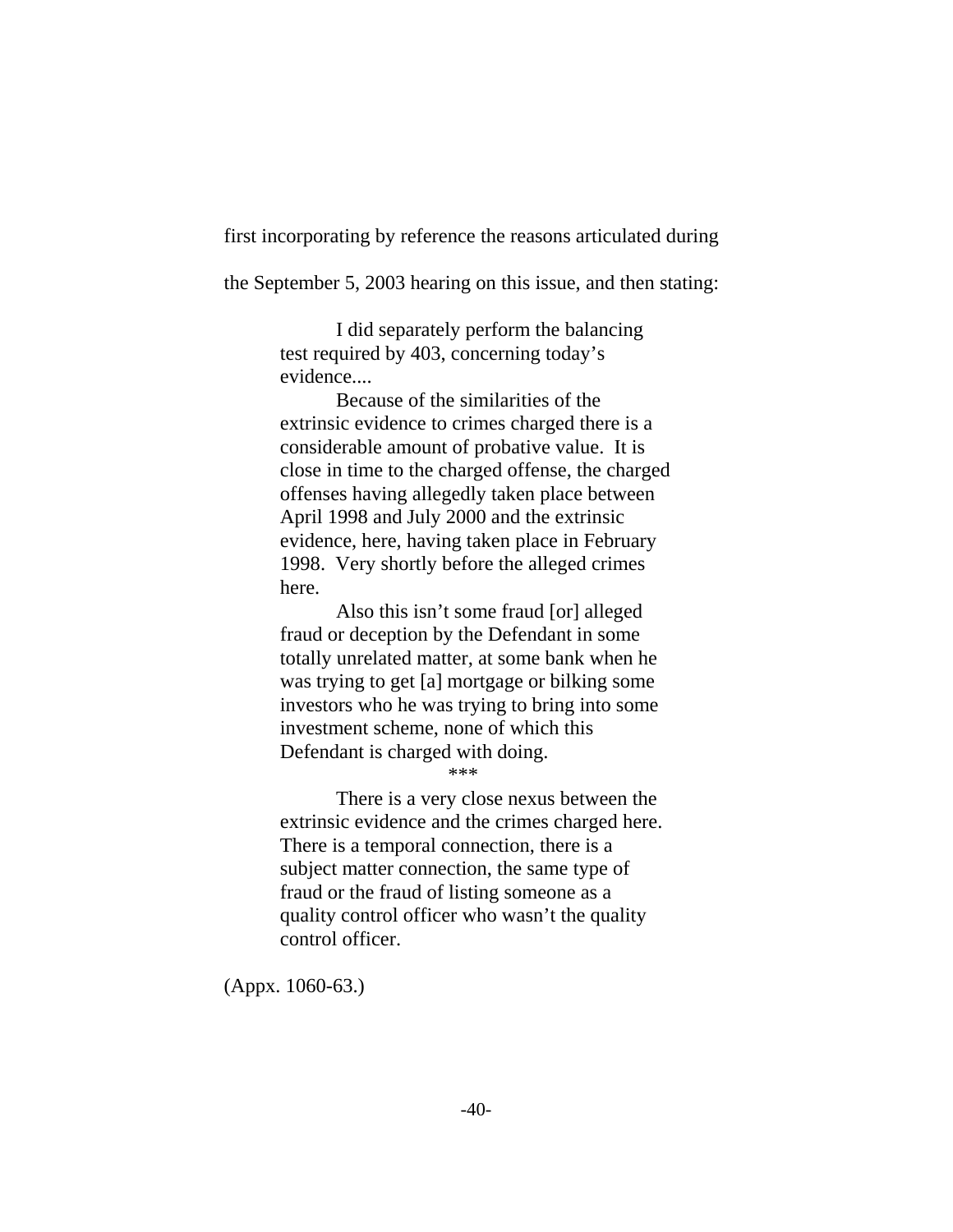Again, the District Court did not abuse its discretion by admitting this evidence under Rule 404(b). The challenged evidence demonstrates that Kellogg made material misrepresentations to PA DEP when he identified Williams as the Quality Assurance/ Quality Control Officer, though Williams, in fact, never held that position, and supports the government's contention that Kellogg was equally knowledgeable when, just months later, he began a lengthy course of misinforming customers that Johnston Laboratories was performing tests which it in fact did not have the capability to perform and had not subcontracted to anyone who could. During the relevant time period, Kellogg made false statements in order to save his business, which is relevant to the charged conduct that he prepared and mailed false laboratory reports and billing statements to his customers.

In reaching its decision to admit the government's Rule 404(b) evidence, the District Court conducted a careful

-41-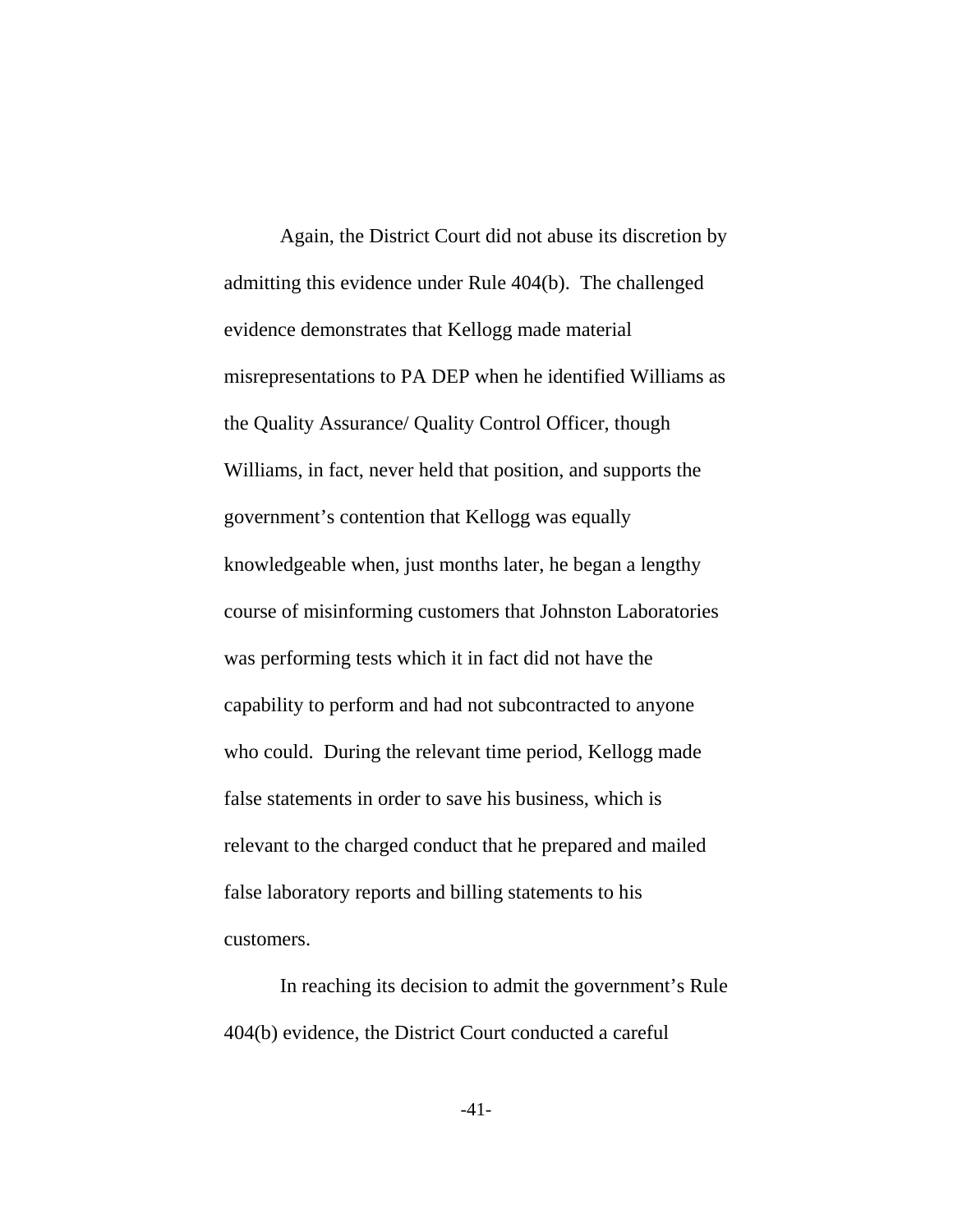analysis, more than once. It applied the proper guidelines under *Huddleston*, 485 U.S. at 691-92, 108 S. Ct. at 1502, and the law of this Circuit to the facts before it, and undertook the appropriate balancing test under Rule 403, *see Scarfo*, 850 F.2d at 1019, each time Kellogg raised an objection to the government's Rule 404(b) evidence. Further, the District Court provided the jury with explicit instructions defining the permissible and impermissible uses of the Rule 404(b) evidence.13 The District Court did not abuse its discretion in

 $13$ The District Court gave the following instruction: This evidence concerns the defendant's actions while president of Johnston Laborator[ies] approximately three months before the date first charged in the indictment when the [PA DEP] decertified the defendant and his laboratory from conduct[ing] environmental testing of drinking water.

In that connection, let me remind you that the defendant, Edward Kellogg, is not on trial for committing any act that is not alleged in the indictment.

Accordingly you may not consider this evidence of the similar act as a substitute for proof that the defendant committed the crimes charge[d], nor may you consider this evidence as proof that the defendant has a criminal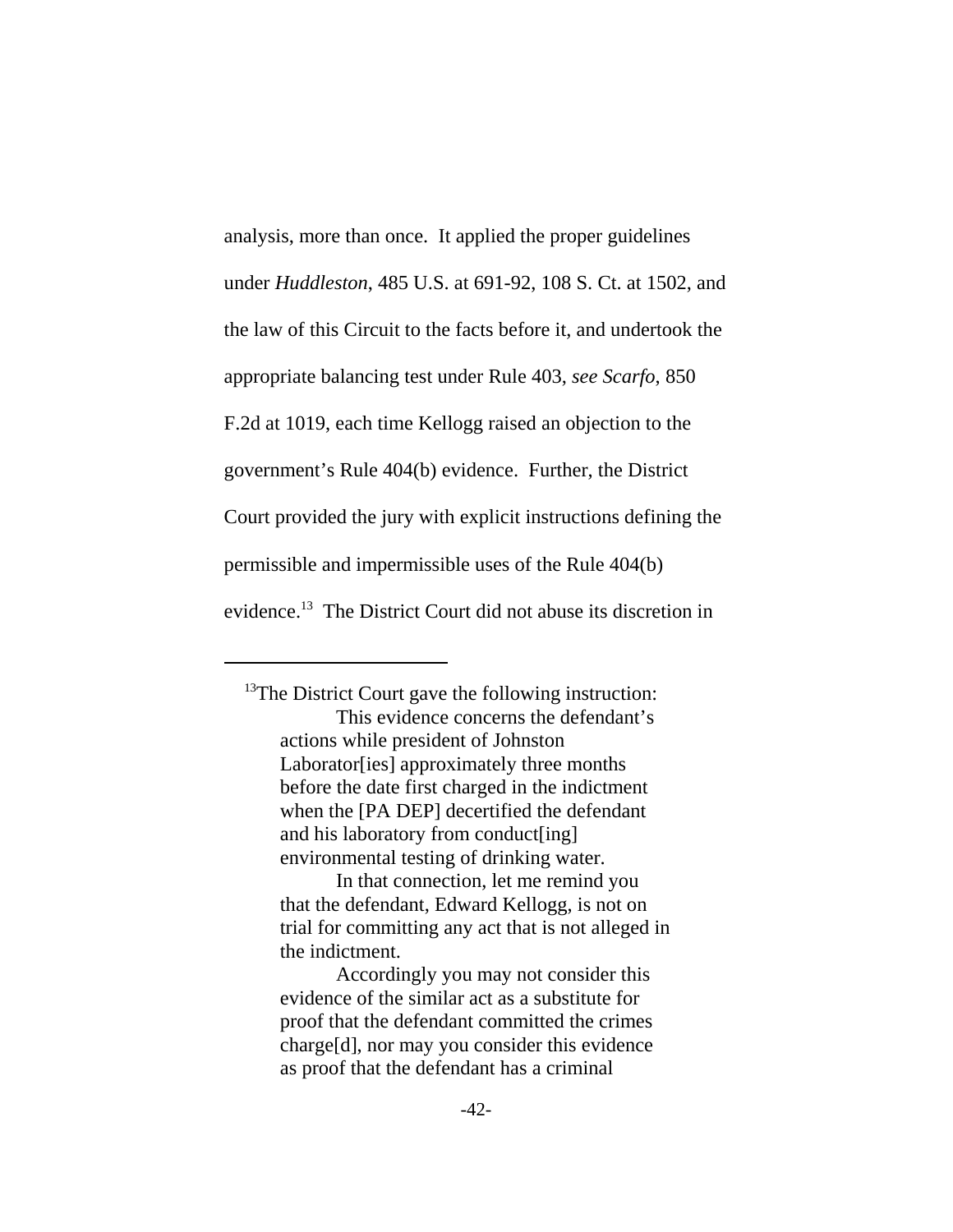allowing evidence of fraudulent acts to prove later knowledge and intent in the charged offenses.

#### **III.** *Sufficiency of the Evidence*

Finally, Kellogg argues that his conviction is not supported by substantial evidence. We apply "a particularly deferential standard of review when deciding whether a jury verdict rests on legally sufficient evidence." *United States v. Dent*, 149 F.3d 180, 187 (3d Cir. 1998) (citations omitted). We "must view the evidence in the light most favorable to the government, and will sustain the verdict if 'any rational trier of fact could have found the essential elements of the crime beyond a reasonable doubt.'" *Id.* (quoting *United States v.*

personality or a bad character.

Specifically, you may not use this evidence to conclude that because the defendant committed the other act, he must also have committed the acts charged in the indictment. The evidence of the other similar act was admitted for a much more limited purpose, and you may consider it only for that limited purpose.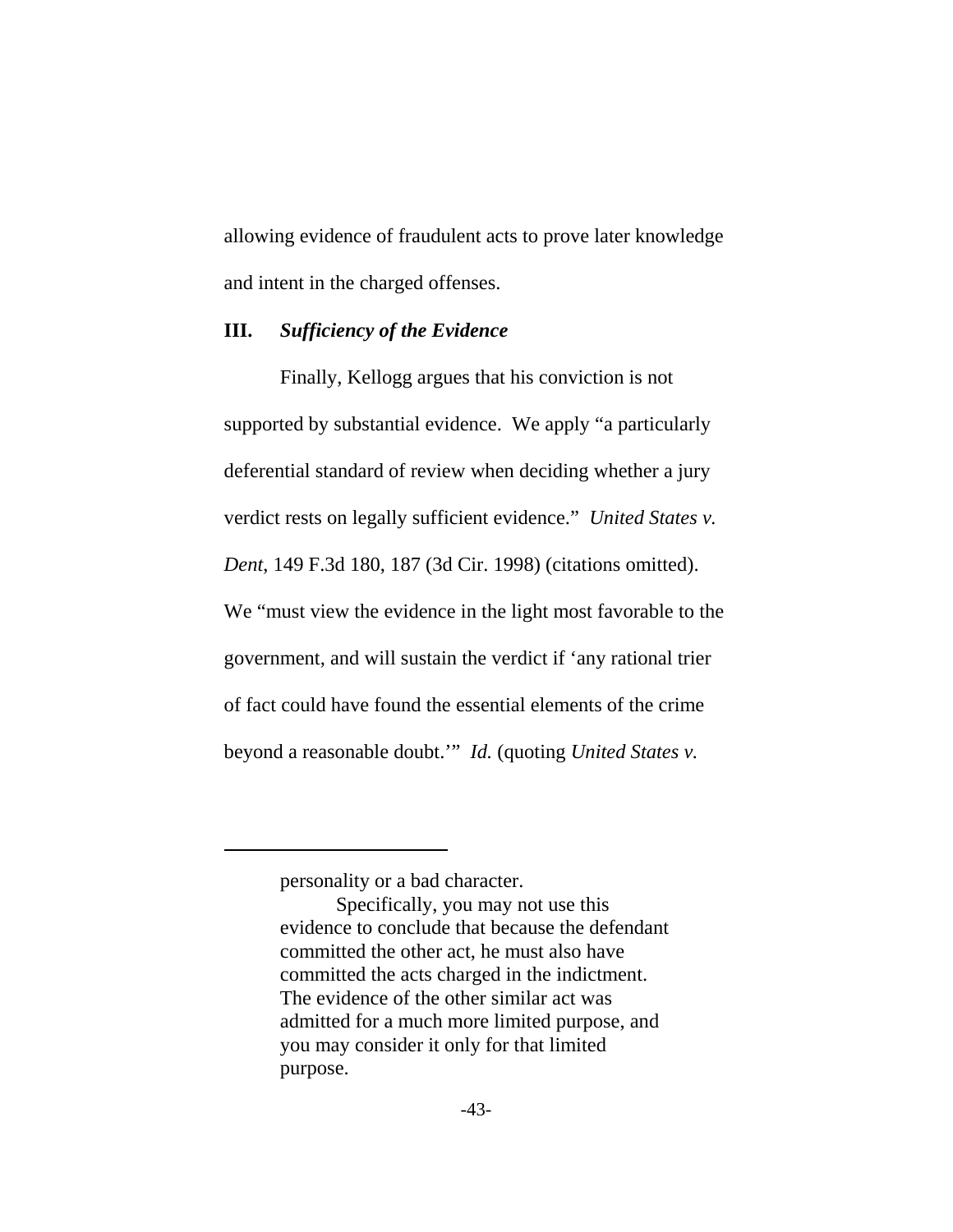*Voigt*, 89 F.3d 1050, 1080 (3d Cir. 1996)) (other citations omitted).

Kellogg argues that the government presented insufficient evidence of his specific intent to defraud, as required by the Federal mail fraud statute, 18 U.S.C. § 1341. *See United States v. Dobson*, 419 F.3d 231, 237 (3d Cir. 2005) (setting forth elements required to sustain conviction under 18 U.S.C. § 1341); *see also Copple*, 24 F.3d at 544 (3d Cir. 1994) ("The essential elements of the crime of mail fraud are 1) a scheme or artifice to defraud; 2) participation by the defendant with specific intent to defraud; and 3) use of the mail in furtherance of the scheme.").

After carefully considering the trial record, and mindful of the scope of our review, we are not persuaded that Kellogg has met the "very heavy burden" of demonstrating his claim of insufficiency of the evidence. *Dent*, 149 F.3d at 187 (citations omitted); *United States v. Gonzalez*, 918 F.2d 1129, 1132 (3d Cir. 1990)*.* There is ample evidence in the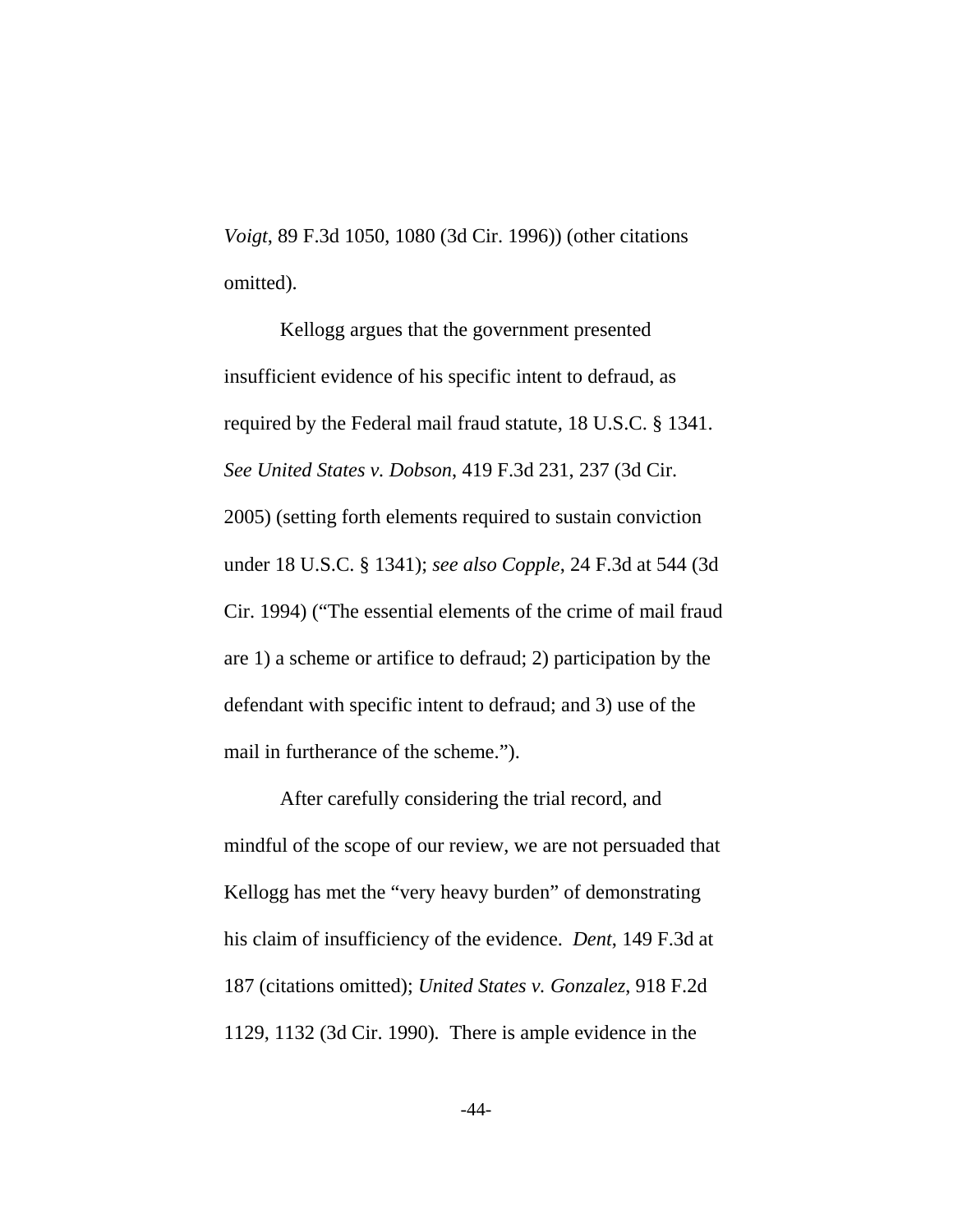$record<sup>14</sup>$  for a reasonable jury to conclude that Kellogg intended to defraud Johnston Laboratories' customers by substituting EPA Method 624 for EPA Method 601/602, by sending false reports to customers stating that testing based on EPA Method 601/602 had been performed, and by

 <sup>14</sup>*See, e.g.,* trial testimony of Randy Haring, the president of Hydro-Analysis, who stated that he recalled a telephone conversation with Kellogg in which he told him that Hydro-Analysis could not perform EPA Method 601/602, and Kellogg agreed to have testing done using EPA Method 624 (Appx. 1650-51); trial testimony of Akhter Mehmood, a chemist who oversaw Hydro-Analysis' day-to-day operations, stating that he had a May 11, 1998 telephone conversation with Kellogg about a request for Hydro-Analysis to perform EPA Method 601/602 testing, and that he personally told Kellogg that Hydro-Analysis did not have the capability to perform this method, and that Kellogg gave him the authorization to do EPA Method 624 instead of 601/602 (Appx. 1245-48); trial testimony of Ronald Andrae, a chemist employed by Johnston Laboratories, stating that in 1998 he became aware that Hydro-Analysis was reporting testing by a method other than EPA Method 601/602, but that Johnston Laboratories' reports stated that EPA Method 601/602 was being used (Appx. 537); trial testimony of Tracy Buzalka, a microbiologist employed by Johnston Laboratories, stating that she noticed that Hydro-Analysis reported using EPA Method 624, but that Johnston Laboratories reported out EPA Method 601/602, and that she told Kellogg about the differences in the reports [Appx. 431-32].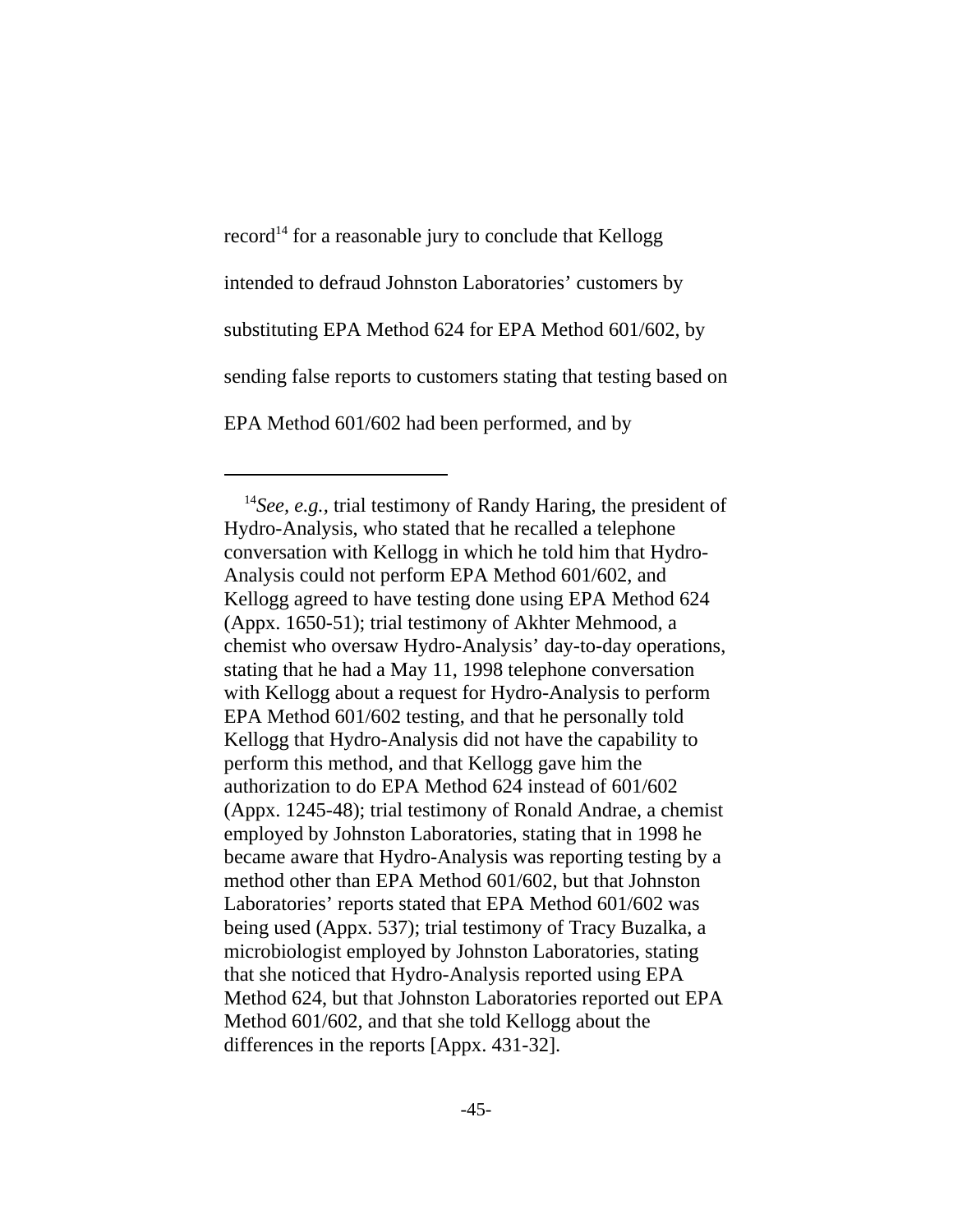subsequently billing customers for the EPA Method 601/602 tests without actually having performed them. Because there is evidence to support each of the elements of the charged offenses, Kellogg's assertions to the contrary are unavailing.

#### **CONCLUSION**

For the reasons set forth, we will affirm the judgment of the District Court.

#### **ROTH**, Circuit Judge, CONCURRING:

I am pleased to join the majority in all but Section I.B of the opinion. The majority acknowledges that guiltassuming hypotheticals may not properly be asked of opinion witnesses in every case. The majority holds that such a question was permissible in this case, however, based on a perceived distinction between reputation and opinion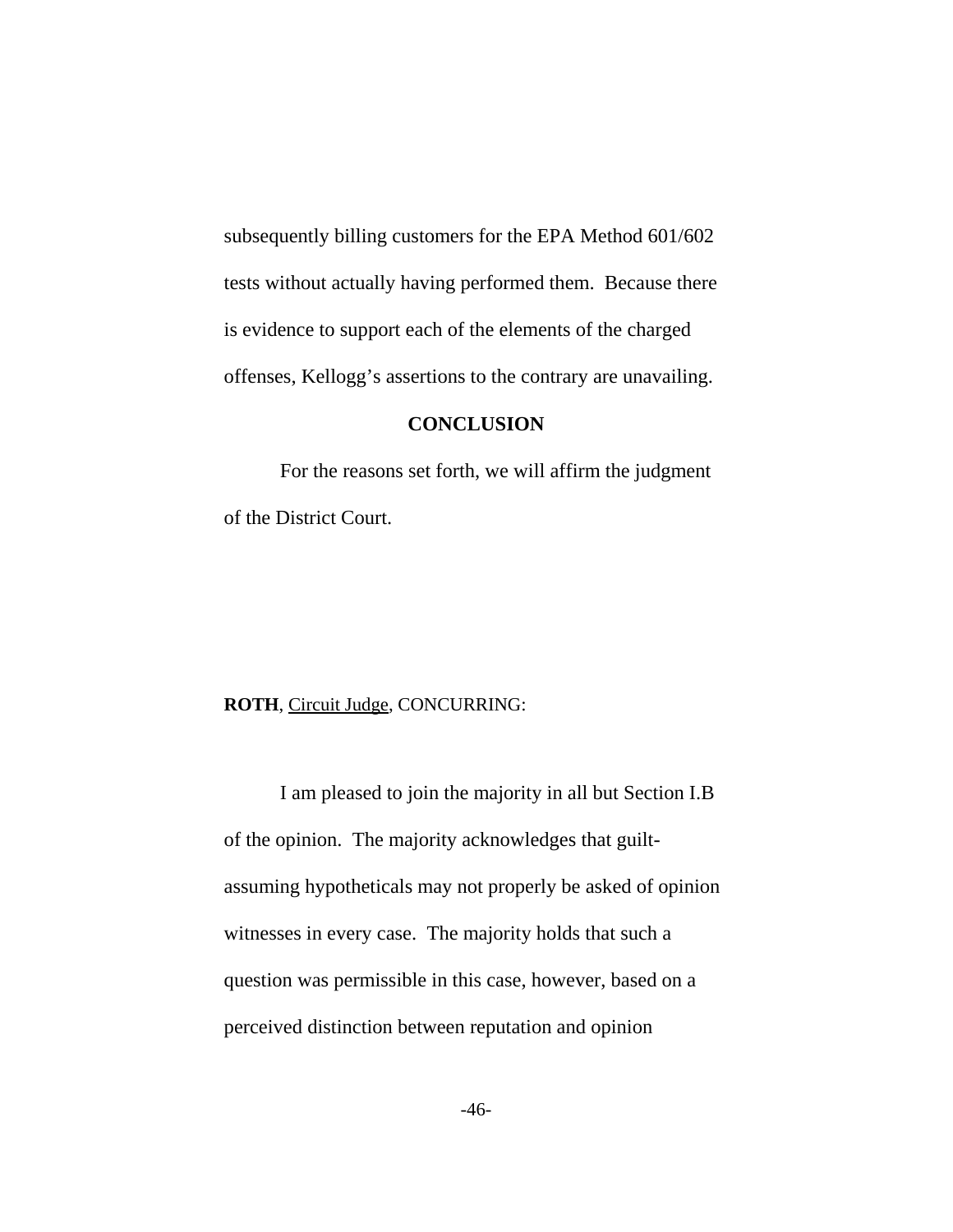character witnesses. The majority concludes that the question asked of Pennington (who offered both opinion and reputation testimony) was relevant and its hypothetical nature was clear, thereby assuaging any concern with respect to the presumption of innocence. I respectfully disagree. However, because the error in permitting the questioning was harmless, I concur in the result.

"'The principle that there is a presumption of innocence in favor of the accused is the undoubted law, axiomatic and elementary, and its enforcement lies at the foundation of the administration of our criminal law.'" *Taylor v. Kentucky*, 436 U.S. 478, 483 (1978) (quoting *Coffin v. United States*, 156 U.S. 432 (1895)). Because of the potential of guilt-assuming hypotheticals to impair this presumption, the majority of circuits have held that they are not permissible, whether asked of reputation or opinion witnesses. The distinction between reputation and opinion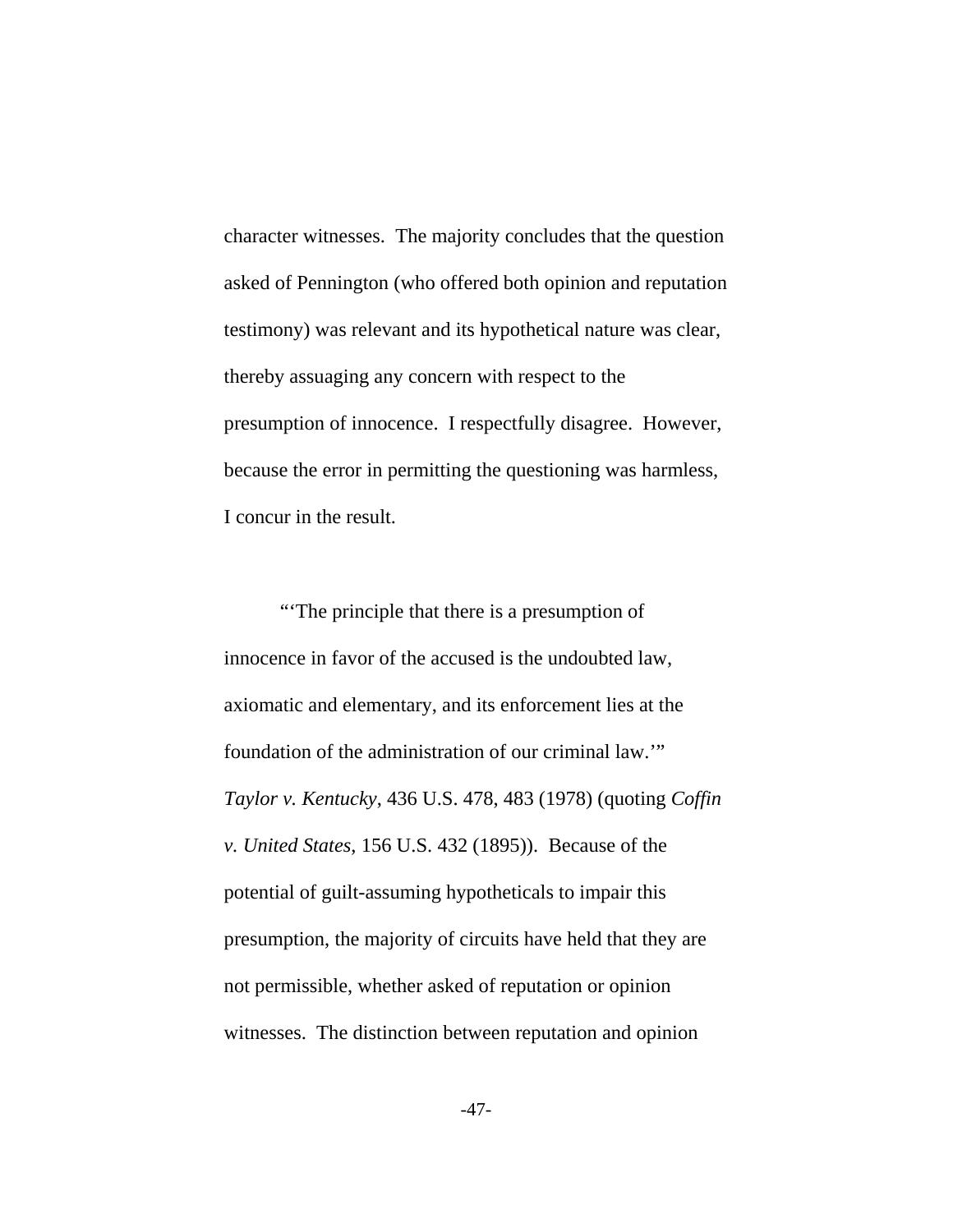testimony may relate to the probative value of a guiltassuming hypothetical, but any such distinction does not affect how such questions impact the presumption of innocence. *See United States v. Oshatz,* 912 F.2d 534, 539 (2d Cir. 1990).

Contrary to the government's argument, the challenged cross-examination of Pennington posed a guilt-assuming hypothetical, even though the defendant's name was not mentioned. This hypothetical was directed to the crux of Kellogg's defense. Kellogg maintained that there was insufficient evidence that he had the intent to defraud required to convict under the mail fraud statute. In his defense, Kellogg relied in part on witness testimony to the effect that, while the Johnston Laboratories computer system for assigning method numbers to repeat customers was difficult to change, Johnston would never have intentionally reported the wrong methodology, as well as that the EPA Method 624

-48-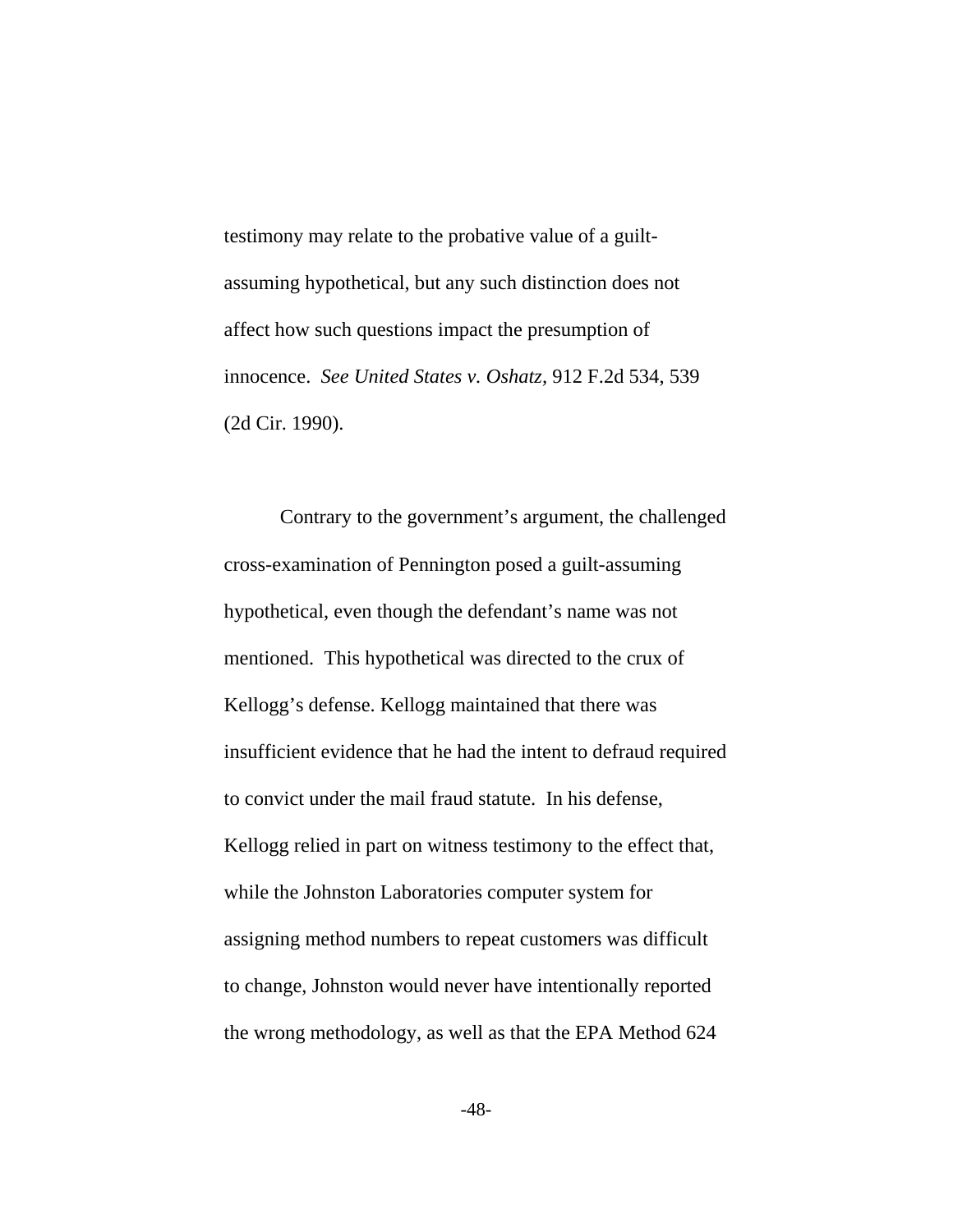used by Hydro-Analysis was sophisticated and tested for essentially the same contaminants as EPA Method 601/602, the method that Johnston Laboratories reported to customers.

The question posed to Pennington referred, in contrast, to "a person who knows that a laboratory used one particular analytical method, but then . . . reports out a completely different analytical method on final reports of analysis to its customers . . .." In my view, this questioning was improper and should not have been permitted. It is not clear to me, as it is to the majority, that this guilt-assuming hypothetical was sufficiently hypothetical to be permissible.

Substantial other evidence supported a finding of guilt, however, such that the error in allowing the questioning of Pennington was harmless. As the majority explains in note 14, for example, multiple witnesses testified that Kellogg agreed to have Hydro-Analysis test using EPA Method 624,

-49-